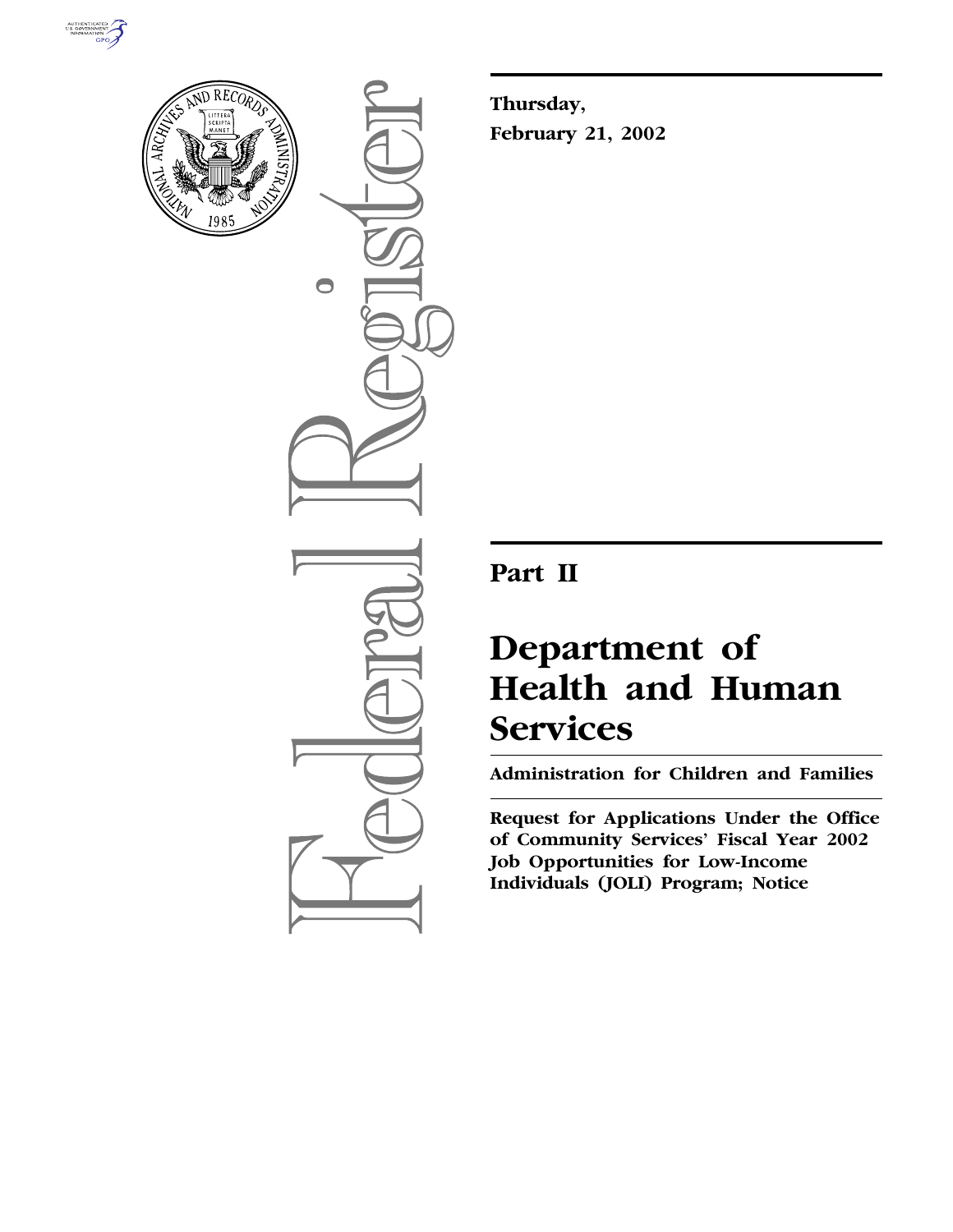## **DEPARTMENT OF HEALTH AND HUMAN SERVICES**

## **Administration for Children and Families**

**[Program Announcement No. OCS–2002– 06]**

## **Request for Applications Under The Office of Community Services' Fiscal Year 2002 Job Opportunities for Lowincome Individuals (JOLI) Program**

**AGENCY:** Office of Community Services, Administration for Children and Families, Department of Health and Human Services.

**ACTION:** Announcement of availability of funds and request for applications under the Office of Community Services' FY 2002 Job Opportunities for Low-income Individuals (JOLI) Program.

**SUMMARY:** The Administration for Children and Families (ACF), Office of Community Services (OCS), announces that, based on availability of funds, competing applications will be accepted for new grants pursuant to the Secretary's discretionary authority under section 505 of the Family Support Act of 1988, as amended.

**DATES:** To be considered for funding, applications must be postmarked on or before April 22, 2002. Applications postmarked after that date will not be accepted for consideration. Detailed application submission instructions including the addresses to which applications must be submitted are found in Part IV–B, Application Submission.

**FOR FURTHER INFORMATION, CONTACT:** Ros Relaford, Technical Assistance Manager, OCS Operations Center, Call: 1–800– 281–9519

or E-mail: *OCS@lcgnet.com.*

*For a copy of this announcement, contact:* OCS Operations Center, 1815 North Fort Meyer Drive, Suite 300, Arlington, Virginia 22209, 1–800–281– 9519.

In addition, this announcement is accessible on the OCS website for reading or downloading at: *http:// www.acf.dhhs.gov/programs/ocs/ kits1.htm*.

If this Program Announcement is not available at these sources, it may be obtained by telephoning or writing the office listed under **FOR FURTHER INFORMATION, CONTACT.**

The Catalog of Federal Domestic Assistance number for this program is 93.593. The title is Job Opportunities for Low-income Individuals (JOLI) Program. **SUPPLEMENTARY INFORMATION:** This program announcement consists of seven parts plus Attachments.

## **Part I—Background Information**

- A. Legislative Authority
- B. Program Purpose
- C. Project Goals
- D. Definitions of Terms

### **Part II—Program Objectives and Requirements**

A. Eligible Applicants

- B. Project and Budget Periods
- C. Availability of Funds and Grant Amounts
- D. Mobilization of Resources
- E. Program Participants/Beneficiaries
- F. Prohibition and Restrictions on the Use of Funds
- G. Multiple Submittals
- H. Re-Funding
- I. Sub-Contracting or Delegating Projects
- J. Maintenance of Effort
- K. Program Focus
- L. Creation of Jobs and Employment **Opportunities**
- M. Cooperative Partnership Agreement with the Designated Agency Responsible for the Temporary Assistance for Needy Families (TANF) Program
- N. Third Party Project Evaluation
- O. Economic Development Strategy
- P. Training and Support for Micro-Business Development
- Q. Cooperative Partnership Agreement with the Designated Agency Responsible for the Child Support Enforcement(CSE)Program Support for Non-custodial Parents
- R. Technical Assistance to Employers
- S. Applicant Experience and Cost-per-Job
- T. Loan Funds
- U. Business Plan
- V. Dissemination of Project Results
- W. Third Party Agreements

#### **Part III—The Project Description, Program Proposal Elements and Review Criteria** A. Purpose

- 
- B. Project Summary/Abstract
- C. Objectives and Need for Assistance
- D. Results or Benefits Expected
- E. Approach
- F. Organizational Profiles
- G. Budget and Budget Justification
- H. Non-Federal Resources
- I. Evaluation Criteria

#### **Part IV—Application Procedures**

- A. Availability of Forms
- B. Application Submission
- C. Intergovernmental Review
- D. Application Consideration
- E. Criteria for Screening Applications

#### **Part V—Instructions for Completing Forms SF–424**

- A. SF–424—Application for Federal Assistance
- B. SF–424A—Budget Information—Non-Construction Programs
- C. SF–424B—Assurances for Non-Construction

#### **Part VI—Contents of Application and Receipt Process**

A. Contents of Application

- B. Application Format
- C. Acknowledgement of Receipt

## **Part VII—Post Award Information and Reporting Requirements**

- A. Notification of Grant Award
- B. Attendance at Evaluation Workshops
- C. Reporting Requirements
- D. Audit Requirements
- E. Prohibitions and Requirements with Regard to Lobbying
- F. Applicable Federal Regulations

## **Attachments**

Application forms and required Attachments.

#### **Paperwork Reduction Act of 1995**

Public reporting burden for this collection of information is estimated to average 10 hours per response, including the time for reviewing instructions, gathering and maintaining the data needed and reviewing the collection information. The project description is approved under Office of Management and Budget (OMB) Control Number 0970–0139 which expires 12/ 31/2003. An agency may not conduct or sponsor, and a person is not required to respond to, a collection of information unless it displays a currently valid OMB control number.

## **Part I—Background Information**

### *A. Legislative Authority*

Section 505 of the Family Support Act of 1988, Public Law 100–485, as amended, authorizes the Secretary of HHS to enter into agreements with nonprofit organizations (including community development corporations) for the purpose of conducting projects designed to create employment opportunities for certain low-income individuals (42 U.S.C. 9926).

## *B. Program Purpose*

The purpose of the JOLI program is to test and evaluate ways of creating employment and business opportunities for individuals receiving Temporary Assistance for Needy Families (TANF) assistance and other low-income individuals through self-employment, micro-enterprise, new business ventures, expansion of existing businesses through technical and financial assistance and non traditional initiatives.

## *C. Project Goals*

The ultimate goals of the projects to be funded under the JOLI Program are:

(1) To achieve through project activities and interventions, the creation of new employment opportunities for TANF recipients and other low-income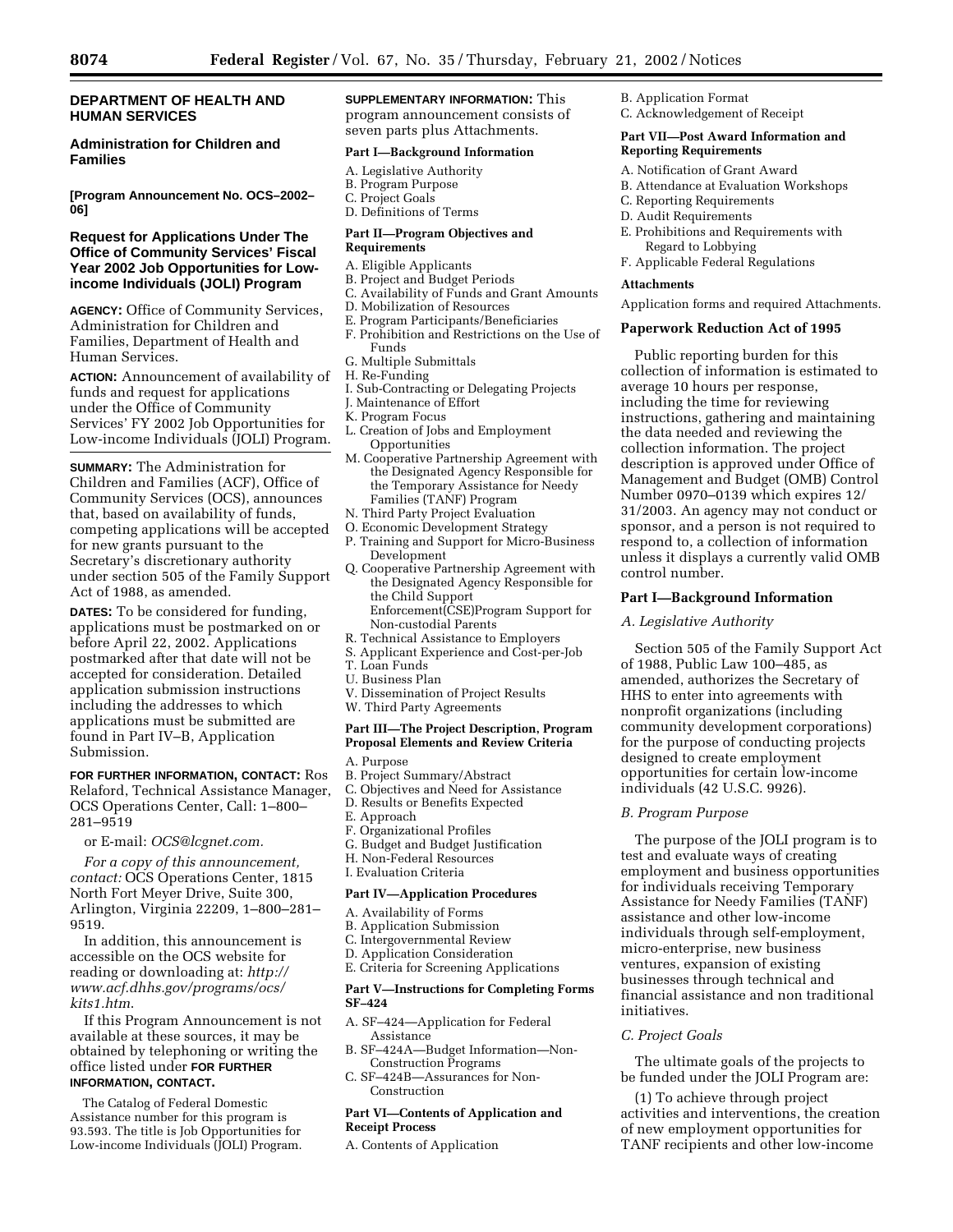individuals which can lead to economic self-sufficiency of members of the communities served;

(2) To evaluate the effectiveness of these interventions and of the project design through which they were implemented; and

(3) To make possible the replication of successful programs.

#### *D. Definitions of Terms*

For purposes of this Program Announcement, the following definitions apply:

(1) *Budget period*: The interval of time into which a multi-year period of assistance (project period) is divided for budgetary and funding purposes.

(2) *Community-level data:* Key information to be collected by each grantee that will allow for a nationallevel analysis of common features of JOLI projects. This consists of data on the population of the target area, including the percentage of TANF recipients and others on public assistance, and the percentage whose incomes fall below the poverty line; the unemployment rate; the number of new business starts and business closings; and a description of the major employers and average wage rates and employment opportunities with those employers.

(3) *Community development corporation:* A private, nonprofit entity, governed by a board of directors consisting of residents of the community and business and civic leaders, that has as a principal purpose planning, developing, or managing lowincome housing or community development projects.

(4) *Hypothesis:* An assumption made in order to test its validity. It should assert a cause-and-effect relationship between a program intervention and its expected result. Both the intervention and result must be measured in order to confirm the hypothesis. For example, the following is a hypothesis: ''Eighty hours of classroom training in small business planning will be sufficient for participants to prepare a successful loan application.'' In this example, data would be obtained on the number of hours of training actually received by participants (the intervention), and the quality of loan applications (the result), to determine the validity of the hypothesis (that eighty hours of training is sufficient to produce the result).

(5) *Intervention:* Any planned activity within a project that is intended to produce changes in the target population and/or the environment and that can be formally evaluated. For example, assistance in the preparation

of a business plan and loan package are planned interventions.

(6) *Job creation:* To bring about, by activities and services funded under this program, new jobs, that is, jobs that were not in existence before the start of the project. These activities can include self-employment/micro-enterprise training, the development of new business ventures or the expansion of existing businesses.

(7) *Nonprofit organization:* Any organization (including a community development corporation) exempt from taxation under section 501(a) of the Internal Revenue Code of 1986 by reason of paragraph (3) or (4) of Section 501(c) of such Code.

(8) *Non-traditional employment for women or minorities:* Employment in an industry or field where women or minorities currently make up less than twenty-five percent of the work force.

(9) *Outcome evaluation:* An assessment of project results as measured by collected data which define the net effects of the interventions applied in the project. An outcome evaluation will produce and interpret findings related to whether the interventions produced desirable changes and their potential for replicability. It should answer the question: Did this project work?

(10) *Private employers:* Third party nonprofit organizations or third party for-profit businesses operating or proposing to operate in the same community as the applicant, and which are proposed or potential employers of project participants.

(11) *Process evaluation:* The ongoing examination of the implementation of a program. It focuses on the effectiveness and efficiency of the program's activities and interventions (for example, methods of recruiting participants, quality of training activities, or usefulness of follow-up procedures). It should answer questions such as: Who is receiving what services and are the services being delivered as planned? It is also known as formative evaluation, because it gathers information that can be used as a management tool to improve the way a program operates while the program is in progress. It should also identify problems that occurred and how they were dealt with and recommend improved means of future implementation. It should answer the question: ''How was the program carried out?'' In concert with the outcome evaluation, it should also help explain, ''Why did this program work/not work?''; and, ''What worked and what did not?''

(12) *Program participant/beneficiary:* An individual eligible to receive TANF

assistance under Title I of the Personal Responsibility and Work Opportunity Reconciliation Act of 1996 (Part A of Title IV of the Social Security Act) and any other individual whose income level does not exceed 100 percent of the official poverty line as found in the most recent revision of the Poverty Income Guidelines published by the Department of Health and Human Services. (See Attachment A.)

(13) *Project period:* The total time a project is approved for support, including any extensions.

(14) *Self-sufficiency:* A condition where an individual or family, by reason of employment, does not need and is not eligible for public assistance.

(15) *Third party:* Any individual, organization, or business entity that is not the direct recipient of grant funds.

(16) *Third party agreement:* A written agreement entered into by the grantee and an organization, individual or business entity (including a whollyowned subsidiary), by which the grantee makes an equity investment or a loan in support of grant purposes.

(17) *Third party in-kind contributions:* The value of non-cash contributions provided by non-federal third parties which may be in the form of real property, equipment, supplies and other expendable property, and the value of goods and services directly benefitting and specifically identifiable to the project or program.

## **Part II—Program Objectives and Requirements**

The objective of the JOLI program is to conduct projects to create new employment and business opportunities for certain low-income individuals through the provision of technical and financial assistance to private employers in the community, self-employment/ micro-enterprise programs, and/or new business development programs.

#### *A. Eligible Applicants*

Organizations eligible to apply for funding under this program are nonprofit organizations (including community development corporations and charitable organizations) that are exempt from taxation under section 501(a) of the Internal Revenue Code of 1986 by reason of paragraph (3) or (4) of section 501(c) of such Code. Applicants must provide documentation of their tax exempt status. The applicant can accomplish this by providing a copy of the applicant's listing in the Internal Revenue Service's (IRS) most recent list of tax-exempt organizations described in section 501(c)(3) of the IRS Code or by providing a copy of the currently valid IRS tax exemption certificate. Failure to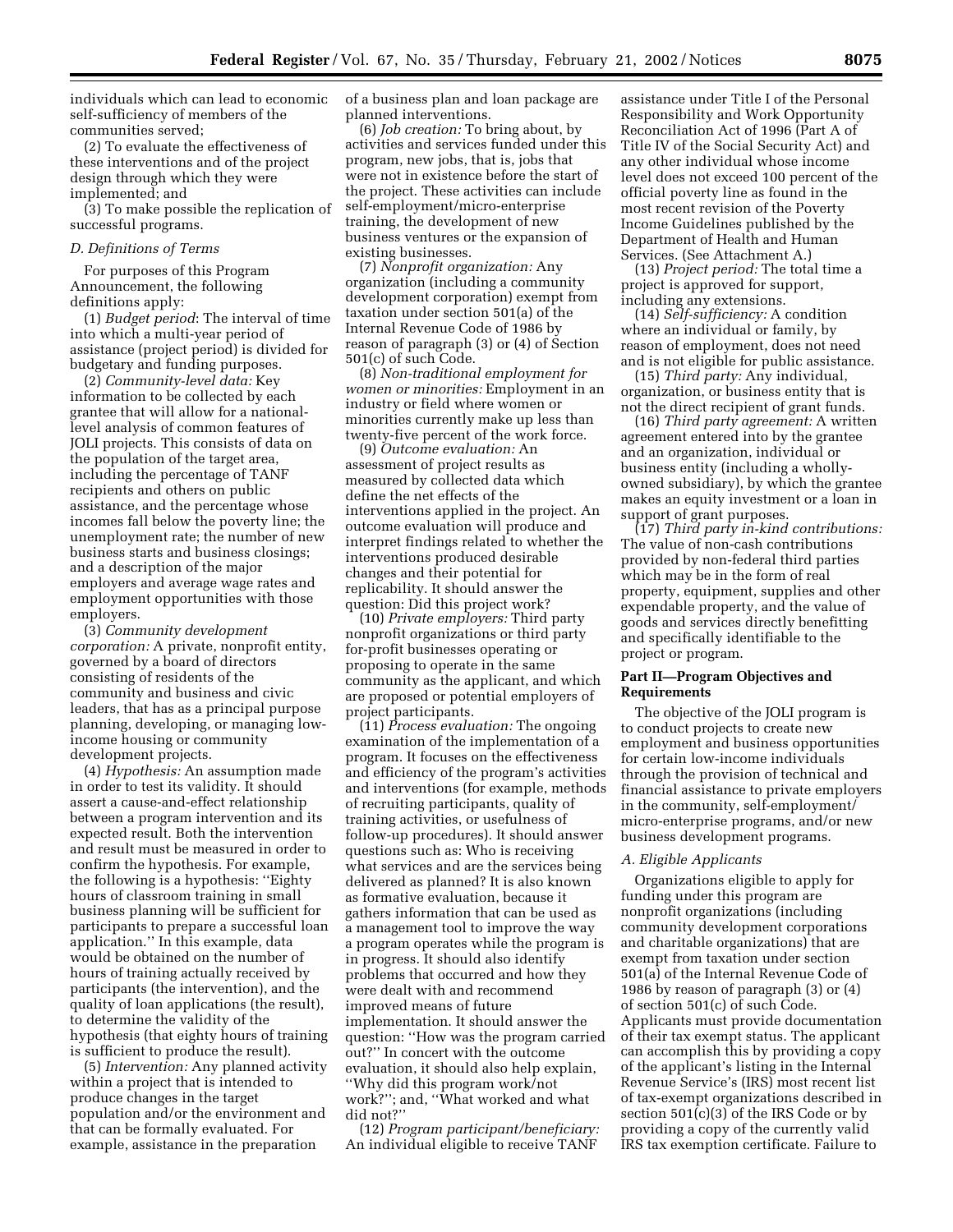provide evidence of Section 501(c)(3) or (4) tax exempt status will result in rejection of the application.

## *B. Project and Budget Periods*

The Personal Responsibility and Work Opportunity Reconciliation Act of 1996, Public Law 104–193, reauthorized and modified Section 505 of the Family Support Act of 1988, the JOLI authorizing legislation. Among the modifications effected was the deletion of sub-section (e) that had legislativelymandated project duration. Applicants are therefore free to apply for projects from one to three year durations, depending on the proposed work program and the applicant's assessment of the time required to achieve the proposed project goals.

OCS has made the programmatic determination that the nature of job creation and career development projects which meet the funding criteria set forth in this announcement is such that it is not feasible to divide funding into 12-month increments, and that completion of the entire project is in each case necessary to achieve the purposes of the JOLI program. Consequently, budget periods for grants under this announcement may be up to three years.

## *C. Availability of Funds and Grant Amounts*

All grant awards are subject to the availability of appropriated funds. It is anticipated that approximately \$4,750,000 will be available in FY 2002 for JOLI for new grants.

The 1996 amendments to the JOLI authorizing legislation also deleted the limitation on the number of grants to be made in any one fiscal year. Thus, OCS expects to award up to 7 new grants in FY 2002, based on the amounts requested and contingent on the availability of funds. Given the limited funds available for the JOLI program, applicants should make a realistic assessment of the time and funds needed to achieve the goals set forth in their proposal, and design a work program and budget accordingly. The grant request should be for an amount needed, up to a maximum of \$700,000, to implement that part of the project plan supported by OCS funds, taking into consideration other cash and inkind resources mobilized by the applicant in support of the proposed project. (See Paragraph D, below, Mobilization of Resources, and Part III, Element VI: Budget Appropriateness and Reasonableness.)

In summary, grants of up to \$700,000 in OCS funds for project periods and budget periods of up to three years will

be awarded to selected organizations under this program in FY 2002.

## *D. Mobilization of Resources*

OCS will give favorable consideration in the review process to applicants who mobilize cash and/or third party in-kind contributions for direct use in the project. The firm commitment of these resources must be documented and submitted with the application in order to be given credit in the review process under the Public-Private Partnerships project element (Part III, Element V). Except in unusual situations, this documentation must be in the form of letters of commitment from the organization(s)/individual(s) from which resources will be received. Even though there is no matching requirement for the JOLI Program, grantees will be held accountable for any match, cash or in-kind contribution proposed or pledged as part of an approved application. (See Part III, Element V, and Part V, Instructions for Completing the SF–424, Section C, Non-Federal Resources.)

## *E. Program Participants/Beneficiaries*

A low-income individual eligible to participate in a project conducted under this program is any individual eligible to receive TANF assistance under a State program funded under Part A of Title IV of the Social Security Act, or any other individual whose income level does not exceed 100 percent of the official poverty line. Within these categories, emphasis should be on individuals who are receiving TANF assistance or its equivalent under State auspices; those who are unemployed; those residing in public housing or receiving housing assistance; noncustodial parents, and those who are homeless.

Attachment A to this announcement is an excerpt from the current poverty guidelines. Annual revisions of these guidelines are normally published in the **Federal Register** in February or early March. Grantees will be required to apply the most recent guidelines throughout the project period. These revised guidelines also may be obtained at public libraries, Congressional offices, by writing the Superintendent of Documents, U.S. Government Printing Office, Washington, DC 20402, or by accessing the following website: *''http:/ /aspe.os.dhhs.gov/poverty/ poverty.htm''.*

No other government agency or privately-defined poverty guidelines are applicable for the determination of lowincome eligibility for this program.

## *F. Prohibition and Restrictions on the Use of Funds*

The use of funds for new construction or the purchase of real property is prohibited. Costs incurred for the rearrangement and alteration of facilities required specifically for the grant program are allowable when specifically approved in advance by ACF in writing.

If the applicant is proposing a project which will affect a property listed in, or is eligible for inclusion in, the National Register of Historic Places, it must identify this property in the narrative and explain how it has complied with the provisions of section 106 of the National Historic Preservation Act of 1966 as amended. If there is any question as to whether the property is listed in, or is eligible for inclusion in, the National Register of Historic Places, the applicant should consult with the State Historic Preservation Officer. (See Attachment D: SF–424B, Item 13 for additional guidelines.) Failure to comply with the cited Act will result in the application being ineligible for funding consideration.

#### *G. Multiple Submittals*

Due to the limited amount of funds available under this program, only a single proposal from any one eligible applicant will be funded by OCS from FY 2002 JOLI funds pursuant to this announcement.

#### *H. Re-funding*

OCS will not provide funding to a previously funded grantee to carry out the same work plan in the same target area.

#### *I. Sub-Contracting or Delegating Projects*

An applicant will not be funded where the proposal indicates that the applicant, if funded, will serve as a straw-party, that is, act as a mere conduit of funds to a third party without performing a substantive role itself. This prohibition does not bar sub-contracting or sub-awarding for specific services or activities needed to conduct the project.

#### *J. Maintenance of Effort*

The application must include an assurance that activities funded under this Program Announcement are in addition to, and not in substitution for, activities previously carried out without Federal assistance. (See Part VI, Section A.8 and Attachment M.)

### *K. Program Focus*

The Congressional Conference Report on the 1992 appropriations for the Departments of Labor, Health and Human Services, and Education and related agencies directed the ACF to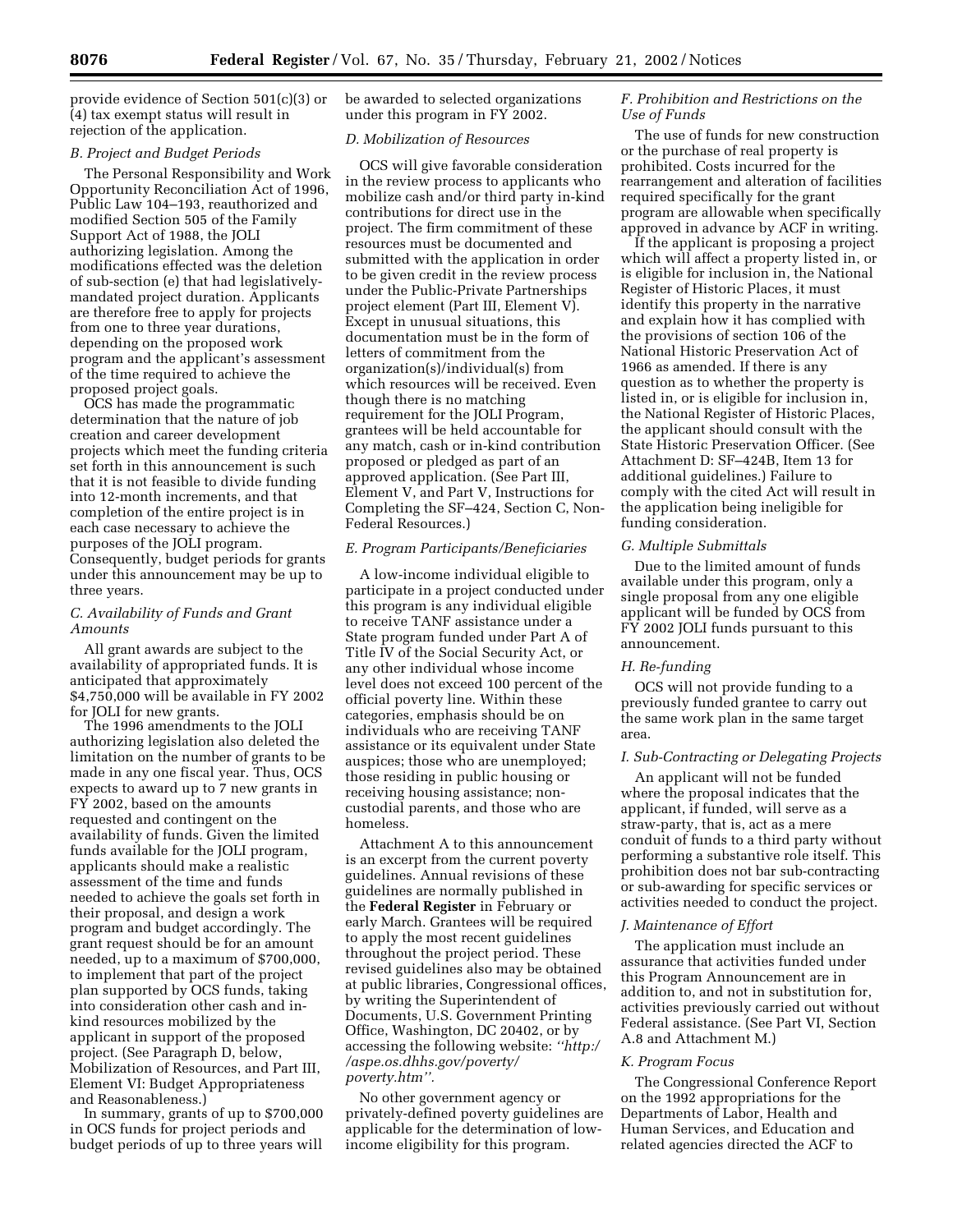require economic development strategies as part of the application process to ensure that highly qualified organizations participate in the program. [H.R. Conf. Rep. No. 282, 102nd Cong., 1st Sess. 39 (1991)]

Priority will be given to applicants proposing to serve those areas containing the highest percentage of individuals receiving TANF assistance under a State program, which is funded under Part A of Title IV of the Social Security Act.

While projected employment in future years may be included in the application, it is essential that the focus of the project concentrate on the creation of new full-time, permanent jobs and/or new business development opportunities for TANF recipients and other low-income individuals during the grant project period. OCS is particularly interested in receiving innovative proposals that grow out of the experience and creativity of applicants and the needs of their clientele and communities.

Applicants should include strategies which seek to integrate projects financed and jobs created under this program into a larger effort of broad community revitalization which will promote job and business opportunities for eligible program participants and impact the overall economic environment.

OCS will only fund projects that create new employment and/or business opportunities for eligible program participants. That is, new, full-time permanent jobs through the expansion of a pre-identified business or new business development, or by providing opportunities for self-employment. In addition, projects should enhance the participants' capacities, abilities and skills and thus contribute to their progress toward self-sufficiency.

With national welfare reform a reality, and many States implementing ''welfare-to-work'' programs, the need for well-paying jobs with career potential for TANF recipients becomes ever more pressing. In this context, the role of JOLI as a vehicle for exploring new and promising areas of employment opportunity for the poor is more important than ever.

Within the JOLI Program framework of job creation through new or expanding businesses or selfemployment, OCS would welcome proposals offering business or career opportunities to eligible participants in a variety of fields. For instance, these might include day care and transportation, which are not only opportunities for employment, but when not available can be serious

barriers to employment for TANF recipients; environmental justice initiatives involving activities such as toxic waste clean-up, water quality management, or Brownfields remediation; health-related jobs such as home health aides or medical support services; and non-traditional jobs for women and minorities.

## *L. Creation of Jobs and Employment Opportunities*

The requirement for creation of new, full-time permanent employment opportunities (jobs) applies to all applications. OCS has determined that the creation of non-traditional job opportunities for women or minorities in industries or activities where they currently make up less than twenty-five percent of the work force meets the requirements of the JOLI legislation for the creation of new employment opportunities. OCS continues to solicit other JOLI applications that propose the creation of jobs through the expansion of existing businesses, the development of new businesses, or the creation of employment opportunities through selfemployment/micro-enterprise development.

Proposed projects must show that the jobs and/or business/self employment opportunities to be created under this program will contribute to achieving self-sufficiency among the target population. The employment opportunities should provide hourly wages that exceed the minimum wage and also provide benefits such as health insurance, child care, and career development opportunities.

### *M. Cooperative Partnership Agreement With the Designated Agency Responsible for the TANF Program*

A formal, cooperative relationship between the applicant and the designated State agency responsible for administering the TANF program (as provided for under Part A of Title IV of the Social Security Act) in the area served by the project is a requirement for funding. The application should include a signed, written agreement between the applicant and the designated State agency responsible for administering the TANF program, or a letter of commitment to such an agreement within 6 months of a grant award (contingent only on receipt of OCS funds). The agreement must describe the cooperative relationship, including specific activities and/or actions each of these entities propose to carry out over the course of the grant period in support of the project.

The agreement, at a minimum, must cover the specific services and activities

that will be provided to the target population. (See Attachment I for a list of the State Human Services Administrators administering TANF.)

## *N. Third Party Project Evaluation*

Proposals must include provision for an independent methodologically sound evaluation of the effectiveness of the activities carried out with the grant and their efficacy in creating new jobs and business opportunities. There must be a well-defined process evaluation and an outcome evaluation whose design will permit tracking of project participants throughout the proposed project period. The evaluation must be conducted by an independent evaluator, i.e., a person with recognized evaluation skills who is organizationally distinct from, and not under the control of, the applicant. It is important that each successful applicant should have a third party evaluator selected and performing at the very latest by the time the work program of the project is begun, and if possible before that time, so that he or she can participate in the final design of the program in order to assure that data necessary for the evaluation will be collected and available.

#### *O. Economic Development Strategy*

As noted in A. above, the Congress, in the Conference Report on the FY 1992 appropriation, directed ACF to require economic development strategies as part of the application process for JOLI to ensure that highly qualified organizations participate in the program. Accordingly, applicants must include in their proposal an explanation of how the proposed project is integrated with and supports a larger economic development strategy within the target community. Where appropriate, applicants should document how they were involved in the preparation and planned implementation of a comprehensive community-based strategic plan, such as that required for applying for Empowerment Zone/Enterprise Community (EZ/EC) status, to achieve both economic and human development in an integrated manner, and how the proposed project supports the goals of that plan. (See Part III, Sub-Element  $III(b).$ 

## *P. Training and Support for Micro-Business Development*

In the case of proposals for creating self-employment micro-business opportunities for eligible participants, the applicant must detail how it will provide training and support services to potential entrepreneurs. The assistance to be provided to potential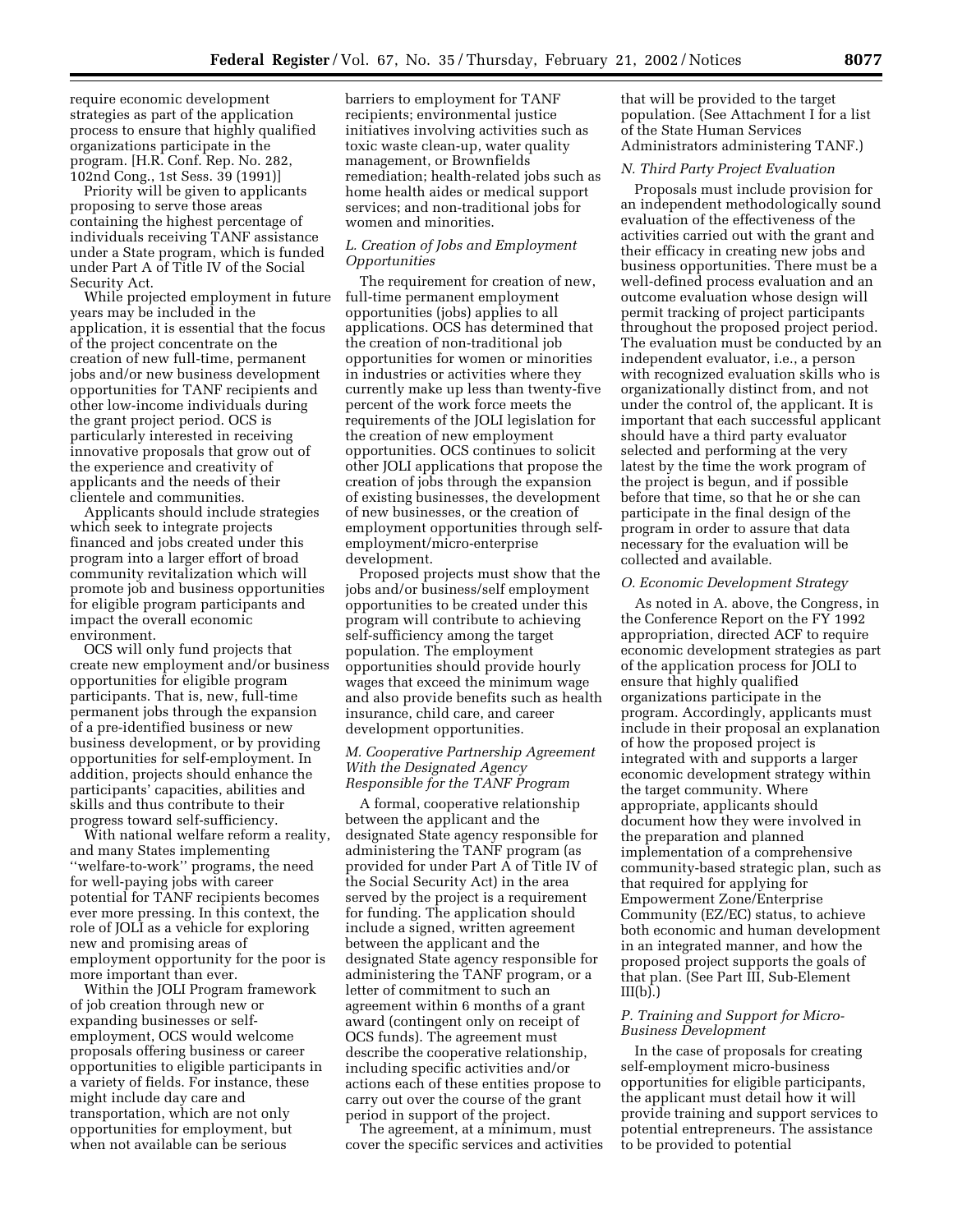entrepreneurs must include, at a minimum: (1) Technical assistance in basic business planning and management concepts; (2) assistance in preparing a business plan and loan application; and, (3) access to business loans.

#### *Q. Support for Noncustodial Parents*

OCS and the Office of Child Support Enforcement (OCSE), both part of the ACF, signed a Memorandum of Understanding (MOU) to foster and enhance partnerships between OCS grantees and local Child Support Enforcement (CSE) agencies. (See Attachment N for the list of CSE State Offices that can identify local CSE agencies.) In the words of the MOU:

''The purpose of these partnerships will be to develop and implement innovative strategies in States and local communities to increase the capability of low-income parents and families to fulfill their parental responsibilities. Too many low-income parents are without jobs or resources needed to support their children. A particular focus of these partnerships will be to assist lowincome, non-custodial parents of children receiving TANF to achieve a degree of selfsufficiency that will enable them to provide support that will free their families of the need for such assistance.''

Accordingly, a rating factor and a review criterion have been included in this Program Announcement that will award two points to applicants who have entered into partnership agreements with their local CSE agency to provide for referrals to their project in accordance with provisions of the OCS–OCSE MOU. (See Part III, Sub-Element III(c).)

#### *R. Technical Assistance to Employers*

Technical assistance should be specifically addressed to the needs of the private employer in creating new jobs to be filled by eligible individuals and/or to the individuals themselves in areas such as job-readiness, literacy and other basic skills training, job preparation, self-esteem building, etc. Financial assistance may be provided to the private employer as well as to the individual.

If the technical and/or financial assistance is to be provided to preidentified businesses that will be expanded or franchised, written commitments from the businesses to create the planned jobs must be included with the application.

## *S. Applicant Experience and Cost-per-Job*

In the review process, favorable consideration will be given to applicants with a demonstrated record of achievement in promoting job and

enterprise opportunities for low-income people.

In view of inflation and other economic factors, OCS considers the cost of creating a job under the JOLI program to be \$10,000 or less.

Favorable consideration will be given to those applicants who show the lowest cost-per-job created for low-income individuals. For this program, OCS views \$15,000 in OCS funds as the maximum amount for the creation of a job and, unless there are extenuating circumstances, will not fund projects where the cost-per-job in OCS funds exceeds this amount. Only those jobs created and filled by low-income people will be counted in the cost-per-job formula. (See Part III, Sub-Element III (d).)

## *T. Loan Funds*

The creation of a revolving loan fund with funds received under this program is an allowable activity. However, OCS encourages the use of funds from other sources for this purpose. Loans made to eligible beneficiaries for business development activities must be at or below market rate.

**Note:** Interest accrued on revolving loan funds may be used to continue or expand the activities of the approved project.

#### *U. Business Plan*

Where the applicant is proposing the development and startup of a new business or the expansion of an existing business, a business plan that follows the outline in Attachment L to this announcement must be submitted as an Appendix to the proposal.

#### *V. Dissemination of Project Results*

Applications should include a plan for disseminating the results of the project after expiration of the grant period. Applicants may budget up to \$2,000 for dissemination purposes. Final project reports should include a description of dissemination activities with copies of any materials produced.

## *W. Third Party Agreements*

Any applicant submitting a proposal for funding who proposes to use some or all of the requested OCS funds to enter into a third party agreement in order to make an equity investment (such as the purchase of stock) or a loan to an organization, or business entity (including a wholly-owned subsidiary), must include in the application, along with the business plan, a copy of the signed third party agreement for approval by OCS.

• A third party agreement covering an equity investment must contain, at a minimum, the following:

1. The type of equity transaction (e.g. stock purchase);

2. Purpose(s) for which the equity investment is being made;

3. Cost per share;

4. Number of shares being purchased;

5. Percentage of ownership of the business; and,

6. Number of seats on the board, if applicable.

• A third party agreement covering a loan transaction must contain, at a minimum, the following information:

1. Purpose(s) for which the loan is being made;

2. Rates of interest and other fees;

- 3. Terms of loan;
- 4. Repayment schedules;
- 5. Collateral security; and,
- 6. Default and collection procedures.
- All third party agreements must

include written commitments as follows:

*From the third party (as appropriate):* 

1. A minimum of 75% of the jobs to be created as a result of the infusion of grant funds will be filled by low-income individuals;

2. The grantee will have the right to screen applicants for jobs to be filled by low-income individuals and to verify their eligibility;

3. If the grantee's equity investment equals 25% or more of the business's assets, the grantee will have representation on the board of directors;

4. Reports will be made to the grantee regarding the use of grant funds no less than on a quarterly basis;

5. A procedure will be developed to assure that there are no duplicate counts of jobs created; and,

6. Detailed information should be provided on how the grant funds will be used by the third party by submitting a narrative Source and Use of Funds Statement. In addition, the agreement must provide details on how the grantee will provide support and technical assistance to the third party in areas of recruitment and retention of lowincome individuals.

*From the grantee:*

Detailed information on how the grantee will provide support and technical assistance to the third party in areas of recruitment and retention of low-income individuals.

• All third party agreements should be accompanied by:

1. A signed statement from a Certified or Licensed Public Accountant as to the sufficiency of the third party's financial management system in accordance with 45 CFR 74, to protect adequately any federal funds awarded under the application;

2. Financial statements for the third party organization for the prior three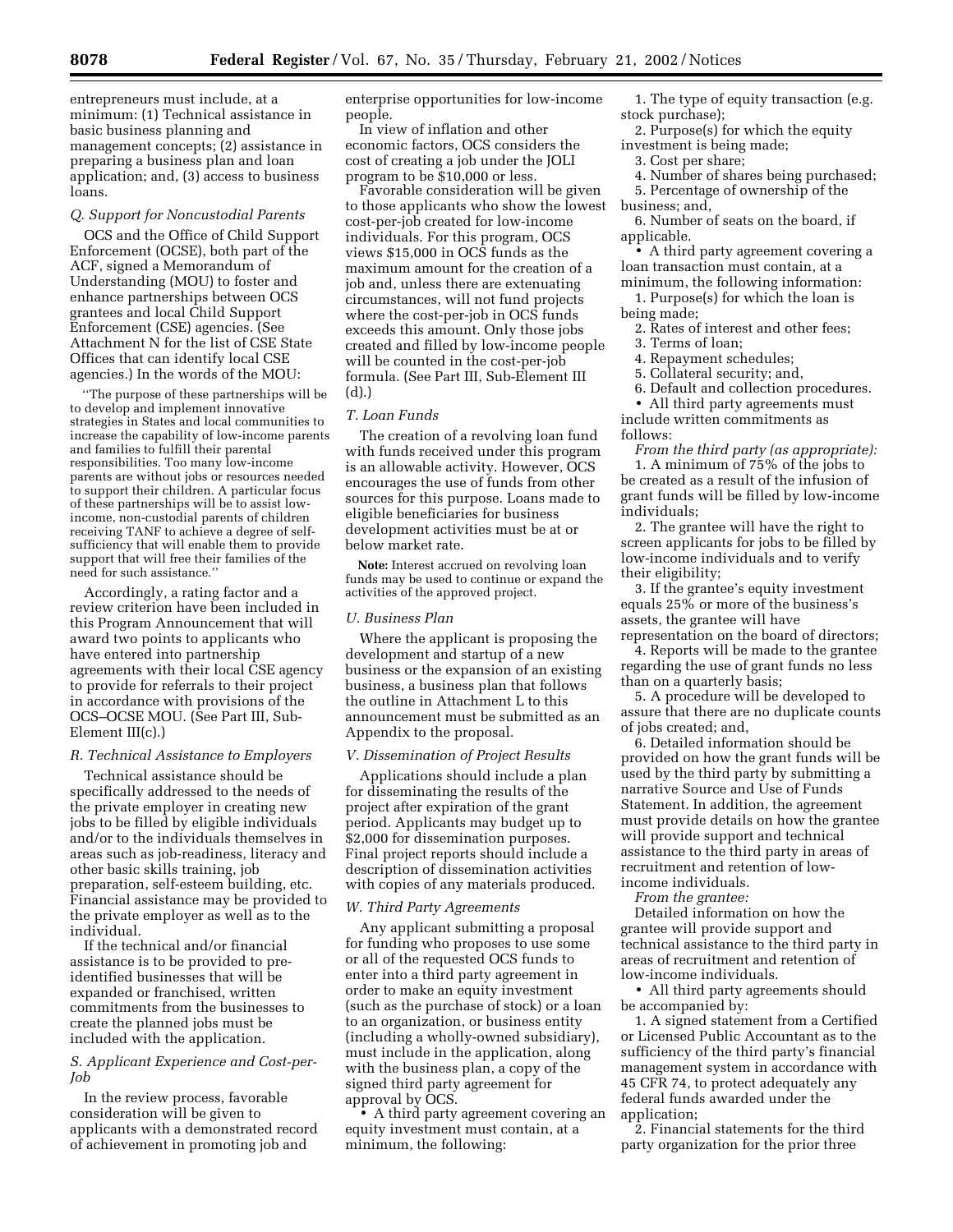years. (If not available because the organization is a newly-formed entity, include a statement to this effect.); and,

3. Specifications as to how the grantee will provide oversight of the third party for the life of the agreement. Also, the agreement will specify that the third party will maintain documentation related to the expenditure of grant funds loaned to or invested in the third party and grant objectives as specified in the agreement and will provide the grantee and HHS access to that documentation.

If a signed third party agreement is not available when the application is submitted, the applicant must submit, as part of the narrative, as much of the above-mentioned information as possible in order to enable reviewers to evaluate the proposal.

**Note:** The funds for a third party agreement will not be released until the agreement has been approved by OCS.

## **Part III—The Project Description, Program Proposal Elements and Review Criteria**

#### *A. Purpose*

The project description provides the major means by which an application is evaluated and ranked to compete with other applications for available assistance. The project description should be concise and complete and should address the activity for which Federal funds are being requested. Supporting documents should be included where they can present information clearly and succinctly. Applicants are encouraged to provide information on their organizational structure, staff, related experience, and other information considered to be relevant. Awarding offices use this and other information to determine whether the applicant has the capability and resources necessary to carry out the proposed project. It is important, therefore, that this information be included in the application. However, in the narrative the applicant must distinguish between resources directly related to the proposed project from those that will not be used in support of the specific project for which funds are requested.

#### *B. Project Summary/Abstract*

Provide a summary of the project description (a page or less) with reference to the funding request.

## *C. Objectives and Need for Assistance*

Clearly identify the physical, economic, social, financial, instructional, and/or other problem(s) requiring a solution. The need for assistance must be demonstrated and

the principal and subordinate objectives of the project must be clearly stated; and supporting documentation, such as letters of support and testimonials from concerned interests other than the applicant, may be included. Any relevant data based on planning studies should be included or referred to in the endnotes/footnotes, and incorporate demographic data and participant/ beneficiary information, as needed. In developing the project description, the applicant may volunteer or be requested to provide information on the total range of projects currently being conducted and supported (or to be initiated), some of which may be outside the scope of the program announcement.

#### *D. Results for Benefits Expected*

Identify the results and benefits to be derived. For example, describe the population to be recruited into the JOLI program, how many jobs and/or businesses are projected to be created, and how the project will assist participants to move toward selfsufficiency.

## *E. Approach*

Outline a plan of action which describes the scope and detail of how the proposed work will be accomplished. Account for all functions or activities identified in the application. Cite factors which might accelerate or decelerate the work and state your reason for taking the proposed approach rather than others. Describe any unusual features of the project such as design or technological innovations, reductions in cost or time, or extraordinary social and community involvement.

Provide quantitative monthly or quarterly projections of the accomplishments to be achieved for each function or activity in such terms as the number of people to be served and the number of jobs to be created, if applicable. When accomplishments cannot be quantified by activity or function, list them in chronological order to show the schedule of accomplishments and their target dates.

If any data are to be collected, maintained, and/or disseminated, clearance may be required from the OMB. This clearance pertains to any ''collection of information that is conducted or sponsored by ACF''.

List organizations, cooperating entities, consultants, or other key individuals who will work on the project along with a short description of the nature of their effort or contribution.

#### *F. Organization Profiles*

Provide information on the applicant organization(s) and cooperating partners such as organizational charts, Board of Directors, Employer Identification Numbers, contact persons and telephone numbers, and other documentation of professional accreditation, information on compliance with Federal/State/local government standards, documentation of experience in the program area, and other pertinent information. Any nonprofit organization must submit proof of its non-profit status with its application. The non-profit agency can accomplish this by providing a copy of one of the following: the applicant's listing in the IRS' most recent list of tax-exempt organizations described in Section  $501(c)(3)$  or  $(4)$  of the IRS code; a copy of the currently valid IRS tax exemption certificate; a copy of the articles of incorporation bearing the seal of the State in which the corporation or association is domiciled.

#### *G. Budget and Budget Justification*

Provide a line item detail and detailed calculations for each budget object class identified on the Budget Information form, SF–424A. Detailed calculations must include estimation methods, quantities, unit costs, and other similar quantitative detail sufficient for the calculation to be duplicated. The detailed budget narrative must also include a breakout by the funding sources identified in Block 15 of the SF– 424.

Provide a narrative budget justification that describes how categorical costs are derived. Discuss the necessity, reasonableness, and allocability of the proposed costs.

The following guidelines are for preparing the budget and budget justification. Both Federal and non-Federal resources shall be detailed and justified in the budget and the budget justification. For purposes of preparing the budget and budget justification, ''Federal resources'' refers only to the ACF grant applied for. ''Non-Federal resources'' are all other Federal and non-Federal resources. It is suggested that budget amounts and computations be presented in a columnar format: first column, object class categories; second column, Federal budget; next column(s), non-Federal budget(s), and last column, total budget.

The budget justification should be a narrative.

#### Personnel

*Description:* Costs of employee salaries and wages.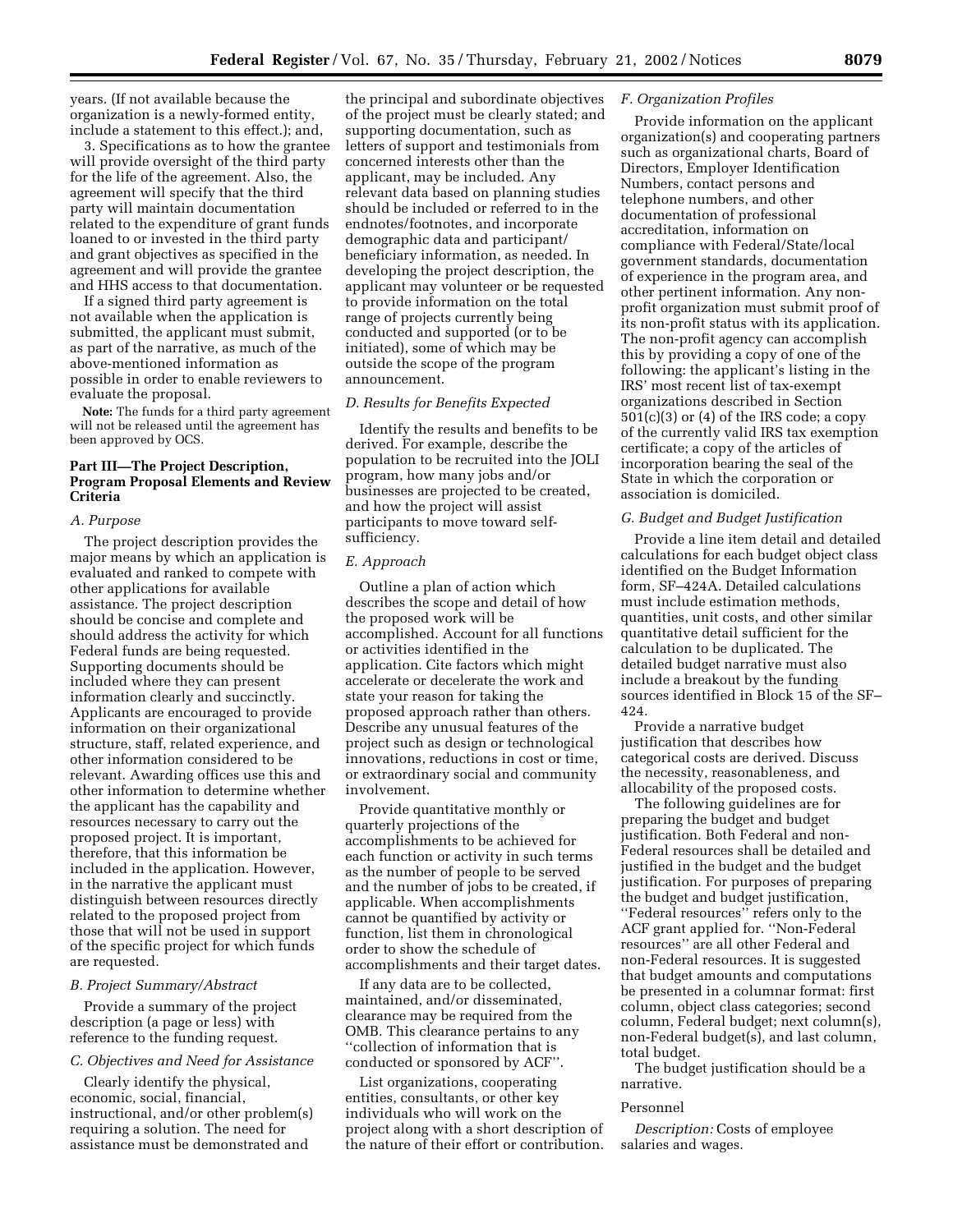*Justification:* Identify the project director or principal investigator, if known. For each staff person, provide the title, time commitment to the project (in months), time commitment to the project (as a percentage or full-time equivalent), annual salary, grant salary, wage rates, etc. Do not include the costs of consultants or personnel costs of delegate agencies or of specific project(s) or businesses to be financed by the applicant.

#### Fringe Benefits

*Description:* Costs of employee fringe benefits unless treated as part of an approved indirect cost rate.

*Justification:* Provide a breakdown of the amounts and percentages that comprise fringe benefit costs such as health insurance, FICA, retirement insurance, taxes, etc.

#### Travel

*Description:* Costs of project-related travel by employees of the applicant organization (does not include costs of consultant travel).

*Justification:* For each trip, show the total number of travelers, travel destination, duration of trip, per diem, mileage allowances, if privately owned vehicles will be used, and other transportation costs and subsistence allowances. Travel costs for key staff to attend ACF-sponsored workshops should be detailed in the budget.

#### Equipment

*Description:* ''Equipment'' means an article of nonexpendable, tangible personal property having a useful life of more than one year and an acquisition cost which equals or exceeds the lesser of (a) the capitalization level established by the organization for the financial statement purposes, or (b) \$5,000.

**Note:** Acquisition cost means the net invoice unit price of an item of equipment, including the cost of any modifications, attachments, accessories, or auxiliary apparatus necessary to make it usable for the purpose for which it is acquired. Include ancillary charges, such as taxes, duty, protective in-transit insurance, freight and installation with acquisition cost in accordance with the organization's regular written accounting practices.

*Justification:* For each type of equipment requested, provide a description, the cost per unit, the number of units, the total cost, and a plan for use in the project, as well as use or disposal after the project ends. An applicant organization that uses its own definition for equipment should provide a copy of its policy or section of its policy which includes the equipment definition.

## Supplies

*Description:* Costs of all tangible personal property other than that included under the Equipment category.

*Justification:* Specify general categories of supplies and their costs. Show computations and provide other information which supports the amount requested.

#### Contractual

*Description:* Costs of all contracts for services and goods except for those which belong under other categories such as equipment, supplies, construction, etc. Third-party evaluation contracts (if applicable) and contracts with secondary recipient organizations, including delegate agencies and specific project(s) or businesses to be financed by the applicant, should be included under this category.

*Justification:* All procurement transactions shall be conducted in a manner to provide, to the maximum extent practical, open and free competition. Recipients and subrecipients, other than States that are required to use Part 92 procedures, must justify any anticipated procurement action that is expected to be awarded without competition and exceed the simplified acquisition threshold fixed at 41 USC 403(11), (currently set at \$100,000). Recipients might be required to make available to ACF pre-award review and procurement documents, such as request for proposals or invitations for bids, independent cost estimates, etc.

**Note:** Whenever the applicant intends to delegate part of the project to another agency, the applicant must provide a detailed budget and budget narrative for each delegate agency, by agency title, along with the required supporting information referred to in these instructions.

#### **Other**

*Description:* Enter the total of all other costs. Such costs, where applicable and appropriate, may include but are not limited to insurance, food, medical and dental costs (non-contractual), professional services costs, space and equipment rentals, printing and publication, computer use, training costs, such as tuition and stipends, staff development costs, and administrative costs.

*Justification:* Provide computations, a narrative description and a justification for each cost under this category.

#### *H. Non-Federal Resources*

Amounts of non-Federal resources that will be used to support the project as identified in Block ''15'' of the SF– 424. The firm commitment of these

resources must be documented and submitted with the application for credit in the review process. A detailed budget must be prepared for each funding source.

#### *I. Evaluation Criteria*

Proposal Elements and Review Criteria for Applications

Each application which passes the initial screening will be assessed and scored by three independent reviewers. Each reviewer will give a numerical score for each application reviewed. These numerical scores will be supported by explanatory statements on a formal rating form describing major strengths and weaknesses under each applicable criterion published in the Announcement. Scoring will be based on a total of 100 points, and for each application will be the average of the scores of the three reviewers.

The competitive review of proposals will be based on the degree to which applicants:

(1) Adhere to the requirements in PART II and incorporate each of the Elements and Sub-Elements below into their proposals, so as to:

(2) Describe convincingly a project that will develop new employment or business opportunities for TANF recipients and other low-income individuals that can lead to a transition from dependency to economic selfsufficiency;

(3) Propose a realistic budget and time frame for the project that will support the successful implementation of the work plan to achieve the projects goals in a timely and cost effective manner; and,

(4) Provide for the collection and validation of relevant data to support the national evaluation.

In order to simplify the application preparation and review process, OCS seeks to keep grant proposals cogent and brief. Applications with project narratives (excluding Project Summaries, Budget Justifications and Appendices) of more than 30 lettersized pages of 12 c.p.i. type or equivalent on a single side will not be reviewed for funding.

Applicants should prepare and assemble their project description using the following outline of required project elements. They should, furthermore, build their project concept, plans, and application description upon the guidelines set forth for each of the project elements.

Project descriptions are evaluated on the basis of substance, not length. Pages should be numbered and a table of contents should be included for easy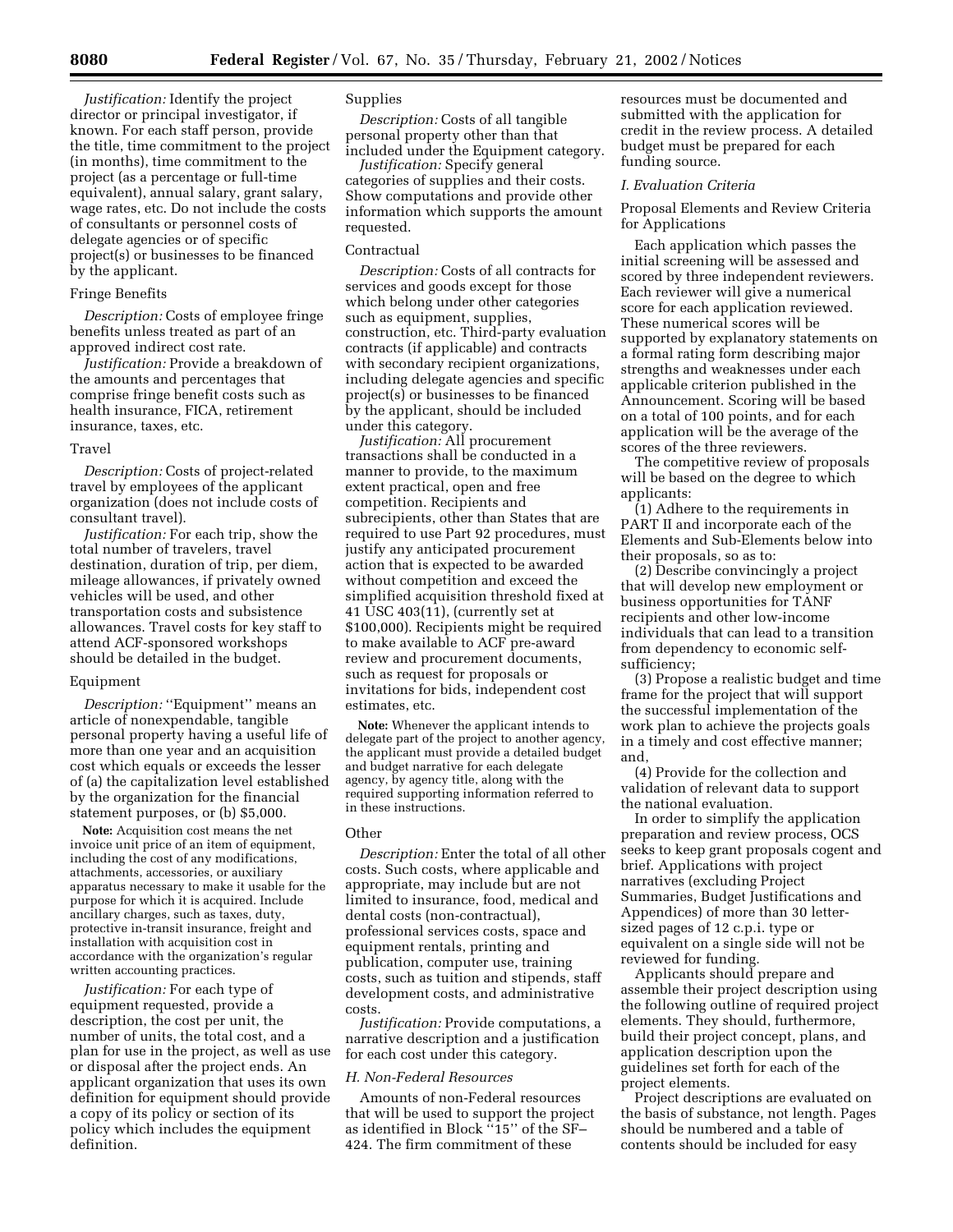reference. For each of the Project Elements or Sub-Elements below there is at the end of the discussion a suggested number of pages to be devoted to the particular element or sub-element. These are suggestions only, but the applicant must remember that the overall Project Narrative must not be longer than 30 pages.

## **Evaluation Criteria 1: Organizational Profile**

### *Element I—Organizational Experience in Program Area and Staff Skills, Resources and Responsibilities*

Sub-Element I(a)—Agency's Experience and Commitment in Program Area

(Weight of 0–10 points in proposal review)

Applicants should cite their organization's capability and relevant experience in developing and operating programs which deal with poverty problems similar to those to be addressed by the proposed project. They should also cite the organization's experience in collaborative programming and operations which involve evaluations and data collection. Applicants should identify agency executive leadership in this section and briefly describe their involvement in the proposed project and provide assurance of their commitment to its successful implementation.

The application should include documentation that briefly summarizes two similar projects undertaken by the applicant agency and the extent to which the stated and achieved performance targets, including permanent benefits to low-income populations, have been achieved. The application should note and justify the priority that this project will have within the agency, including the facilities and resources that it has available to carry it out.

It is suggested that applicants use no more than 2 pages for this sub-element.

**Note:** The maximum number of points will be given only to those organizations with a demonstrated record of achievement in promoting job creation and enterprise opportunities for low-income people.

#### Sub-Element I(b)—Staff Skills, Resources and Responsibilities

(Weight of 0–10 points in proposal review)

The application must identify the two or three individuals who will have the key responsibility for managing the project, coordinating services and activities for participants and partners, and for achieving performance targets. The focus should be on the qualifications, experience, capacity and

commitment to the program of the executive officials of the organization and the key staff persons who will administer and implement the project. The person identified as project director should have supervisory experience, experience in finance and business, and experience with the target population. Because this is a new project, within an already-established agency, OCS expects that the key staff person(s) would be identified, if not hired, or provide an estimated hiring time line for each individual to be on board.

The application must also include a resume of the third party evaluator, if identified or hired; or the minimum qualifications and position description for the third party evaluator, who must be a person with recognized evaluation skills who is organizationally distinct from and not under the control of the applicant. (See *Element IV: Project Evaluation,* below, for fuller discussion of evaluator qualifications.)

Actual resumes of key staff and position descriptions should be included in an appendix to the proposal.

It is suggested that applicants use no more than 3 pages for this sub-element.

#### **Evaluation Criteria 2: Approach 1**

#### *Element II: Project Theory, Design, and Plan*

OCS seeks to learn from the application why and how the project, as proposed, is expected to lead to the creation of new employment opportunities for low-income individuals, which can lead to significant improvements in individual and family self-sufficiency.

Applicants are urged to design and present their project in terms of a conceptual cause-effect framework. In the following paragraphs, a framework is described that suggests a way to present a project so as to show the logic of the cause-effect relations between project activities and project results. Applicants are not required to use the exact language described; but it is important to present the project in a way that makes clear the cause-effect relationship between what the project plans to do and the results it expects to achieve.

Sub-Element II(a)—Description of Target Population, Analysis of Need, and Project Assumptions

(Weight of 0–10 points in application review)

The project design or plan should begin by identifying the underlying program assumptions. These are the beliefs on which the proposed program

is built. These assumptions include: the needs of the population to be served; the current services available to that population, and where and how they fail to meet their needs; why the proposed services or interventions are appropriate and will meet those needs; and the impact the proposed interventions will have on the project participants.

In other words, the underlying assumptions of the program are the applicant's analysis of the needs and problems to be addressed by the project, and the applicant's theory of how its proposed interventions will address those needs and problems to achieve the desired result. Thus a strong application is based upon a clear description of the needs and problems to be addressed and a persuasive understanding of the causes of those problems.

In this sub-element of the proposal, the applicant must precisely identify the target population to be served. The geographic area to be impacted should then be described briefly, citing the percentage of low-income individuals and TANF recipients, as well as the unemployment rate and other data relevant to the project design.

The application should include an analysis of the identified personal barriers to employment, job retention and greater self-sufficiency faced by the target population. (These might include such problems as illiteracy, substance abuse, family violence, lack of skills training, health or medical problems, need for childcare, lack of suitable clothing or equipment, or poor selfimage.)

The application should also include an analysis of the identified community systemic barriers which the project will seek to overcome. These might include lack of jobs (high unemployment rate); lack of public transportation; lack of markets; unavailability of financing, insurance or bonding; inadequate social services (employment service, childcare, job training); high incidence of crime; inadequate health care; or environmental hazards (such as toxic dumpsites or leaking underground tanks).

Applicants should be sure not to overlook the personal and family services and support that might be needed by project participants after they are on the job which will enhance job retention and advancement.

If the jobs to be created by the proposed project are themselves designed to fill one or more of the needs, or remove one or more of the barriers so identified, this fact should be highlighted in the discussion, e.g., jobs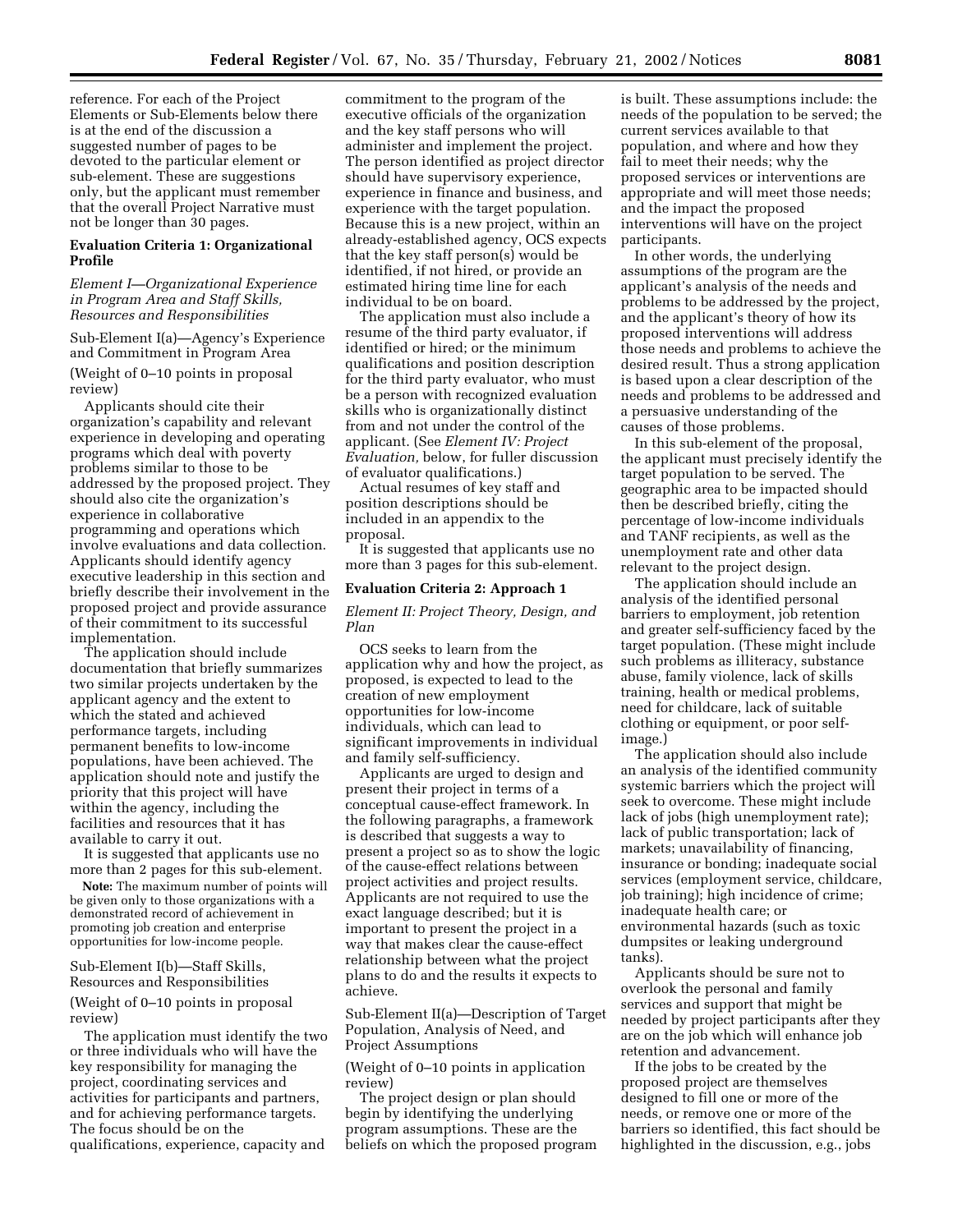in child care, health care, or transportation.

It is suggested that applicants use no more than 4 pages for this sub-element.

Sub-Element II(b)—Project Strategy and Design: Interventions, Outcomes, and Goals

(Weight of 0–10 points in proposal review)

The work plan must describe the proposed project activities, or interventions, and explain how they are expected to result in outcomes which will meet the needs of the program participants and assist them to overcome the identified personal and systemic barriers to employment, job retention, and self-sufficiency. In other words, what will the project staff do with the resources provided to the project and how will what they do (interventions) assist in creating and sustaining employment and business opportunities for program participants in the face of the needs and problems that have been identified.

The underlying assumptions concerning client needs and the theory of how they can be effectively addressed, which are discussed above, lead in the project design to the conduct of a variety of project activities or interventions, each of which is assumed to result in immediate changes, or outcomes.

The immediate changes lead to intermediate outcomes; and the intermediate outcomes lead to the attainment of the final project goals.

The applicant should describe the major activities, or interventions, which are to be carried out to address the needs and problems identified in Sub-Element II(a); and should discuss the immediate changes, or outcomes, which are expected to result. These are the results expected from each service or intervention immediately after it is provided. For example, a job readiness training program might be expected to result in clients having increased knowledge of how to apply for a job, improved grooming for job interviews, and improved job interview skills; or business training and training in bookkeeping and accounting might be expected to result in project participants making an informed decision about whether they are suited for entrepreneurship.

At the next level are the intermediate outcomes, which result from these immediate changes. Often an intermediate project outcome is the result of several immediate changes resulting from a number of related interventions such as training and counseling. Intermediate outcomes

should be expressed in measurable changes in knowledge, attitudes, behavior, or status/condition. In the above examples, the immediate changes achieved by the job readiness program, coupled with technical assistance to an employer in the expansion of a business, could be expected to lead to intermediate outcomes of creation of new job openings and in the participant applying for a job with the company. The acquisition of business skills, coupled with the establishment of a loan fund, could be expected to result in the actual decision by the participant to go into a particular business venture or seek the alternative track of pursuing job readiness and training.

Finally, the application should describe how the achievement of these intermediate outcomes will be expected to lead to the attainment of the project goals: employment in newly created jobs, new careers in non-traditional jobs, successful business ventures, or employment in an expanded business, depending on the project design. Applicants must remember that if the major focus of the project is to be the development and startup of a new business or the expansion of an existing business, then a business plan which follows the outline in Attachment L to this announcement must be submitted as an appendix to the proposal. (See Part II, U.)

Applicants do not have to use the exact terminology described above, but it is important to describe the project in a way that makes clear the expected cause-and-effect relationship between what the project plans to do: the activities or interventions, the changes that are expected to result, and how those changes will lead to attainment of the project goals of new employment opportunities and greater selfsufficiency. The competitive review of this sub-element will be based on the extent to which the application makes a convincing case that the activities to be undertaken will lead to the projected results.

It is suggested that applicants use no more than 4 pages for this sub-element.

#### Sub-Element II(c)—Work Plan

(Weight of 0–10 points in proposal review)

Once the project strategy and design framework is established, the applicant should present the highlights of a work plan for the project. The plan should explicitly tie into the project design framework and should be feasible, i.e., capable of being accomplished with the resources, staff, and partners available. The plan should briefly describe the key project tasks and show the time lines

and major milestones for their implementation. Critical issues or potential problems that might affect the achievement of project objectives should be explicitly addressed, with an explanation of how they would be overcome, and how the objectives will be achieved notwithstanding any such problems. The plan should be presented in such a way that it can be correlated with the budget narrative included earlier in the application.

Applicants may be able to use a simple Gantt or time line chart to convey the work plan in minimal space.

The application contains a full and accurate description of the proposed use of the requested financial assistance.

If the applicant proposes to make an equity investment or a loan to an individual, organization, or business entity (including a wholly-owned subsidiary), the application must include: A signed third party agreement; a signed statement by a Certified or Licensed Public Accountant as to the sufficiency of the third party's financial management system; and financial statements for the third party's prior three years of operation. (If newly formed and unable to provide the information regarding the prior three years of operation, a statement to that effect should be included.) If the applicant states that an agreement is not currently in place, the application must contain in the narrative as much information required for third party agreements as is available.

Also, if the project proposes the development of a new or expanded business, service, physical or commercial activity, the application must address applicable elements of a business plan. Guidelines for a business plan are included in Attachment L.

Special attention should be given to assure that the financial plan element, which indicates the project's potential and timetable for financial selfsufficiency, is included. It must include for the applicant and the third party, if appropriate, the following exhibits for the first three years (on a quarterly basis) of the business' operations: Profit and Loss Forecasts, Cash Flow Projections, and Proforma Balance Sheets. Based on these documents, the application must also contain an analysis of the financial feasibility of the project. Also, a narrative ''Source and Use of Funds'' statement for all project funding must be included.

It is suggested that applicants use no more than 3 pages for this sub-element.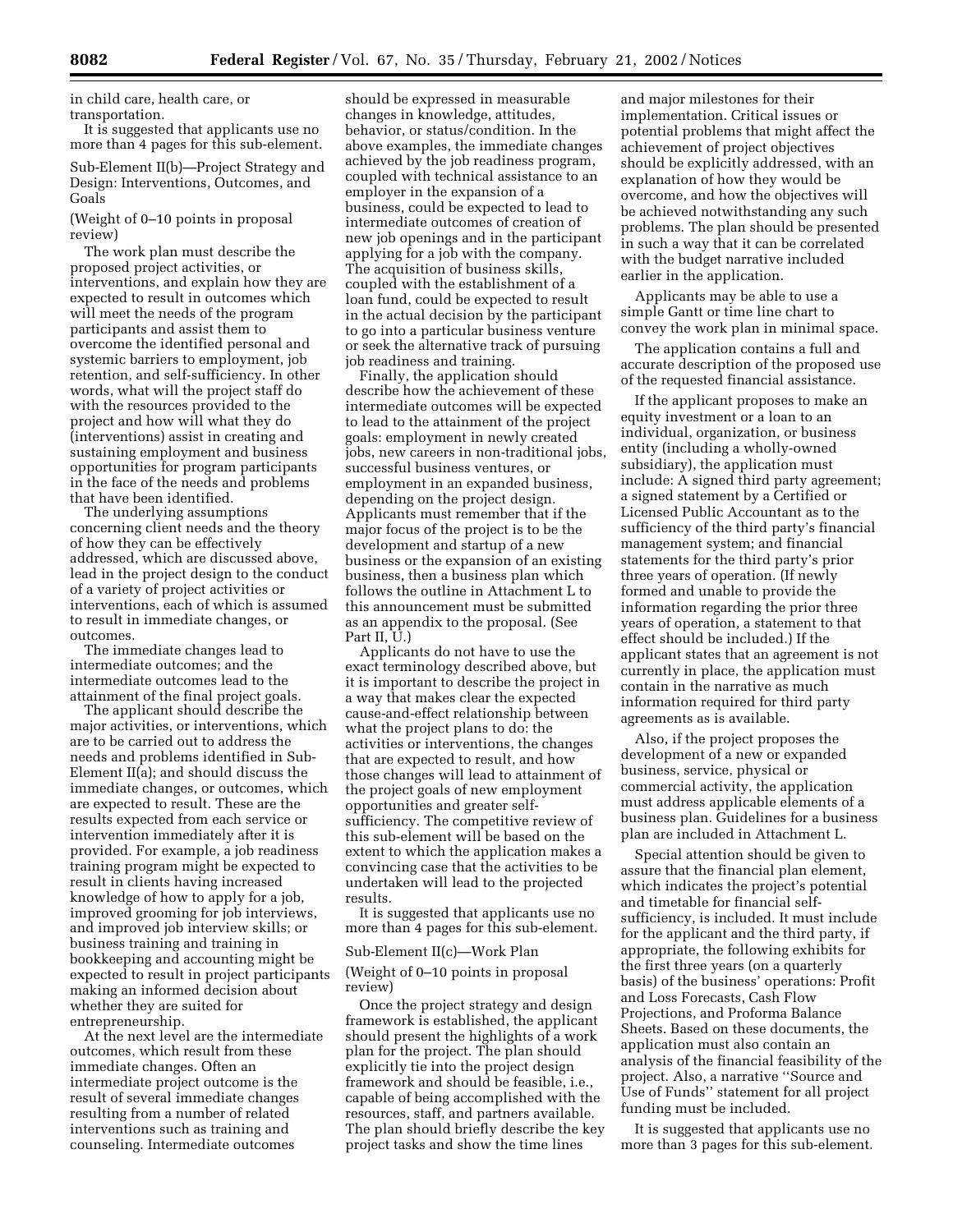## **Evaluation Criteria 3: Results or Benefits Expected**

*Element III: Significant and Beneficial Impact*

Sub-Element III (a)—Quality of Jobs/ Business Opportunities

(Weight of 0–10 points in proposal review)

The proposed project is expected to produce permanent and measurable results that will reduce the incidence of poverty in the community and lead welfare recipients from welfare dependency toward economic selfsufficiency. Results are expected to be quantifiable in terms of the creation of permanent, full-time jobs; the development of business opportunities; the expansion of existing businesses; or the creation of non-traditional employment opportunities. In developing business opportunities and self-employment for TANF recipients and low-income individuals, the applicant proposes, at a minimum, to provide basic business planning and management concepts, and assistance in preparing a business plan and loan package.

The application should document that:

The business opportunities to be developed for eligible participants will contribute significantly to their progress toward self-sufficiency; and/or jobs to be created for eligible participants will contribute significantly to their progress toward self-sufficiency. For example, they should provide salaries that exceed the minimum wage, plus benefits such as health insurance, child care and career development opportunities.

It is suggested that applicants use no more than 2 pages for this sub-element.

## Sub-Element III(b)—Community

Empowerment Consideration (Weight of 0–3 points in proposal

review)

Special consideration will be given to applicants located in areas characterized by conditions of extreme poverty and other indicators of socio-economic distress. Examples of such distress may include: a poverty rate of at least 20%, designation as an EZ/EC, high levels of violence, gang activity or drug use. Applicants should document that in response to these conditions, they have been involved in the preparation and planned implementation of a comprehensive community-based strategic plan to achieve both economic and human development in an integrated manner, and they should identify how the proposed project will support the goals of that plan.

It is suggested that applicants use no more than 2 pages for this sub-element.

Sub-Element III(c)—Support for Noncustodial Parents

(Weight of 0–2 points in proposal review)

Applicants who have entered into partnership agreements with local CSE Agencies will also receive special consideration upon demonstrating they have developed and implemented innovative strategies to increase the capability of low-income parents and families, which assists them to fulfill their parental responsibilities. In addition, such partnership agreements should include referrals of identified income eligible families and noncustodial parents economically unable to provide child support to the applicant's project.

To receive the full credit of two points, applicants should include, as an Appendix to the application, a signed letter of agreement with the local CSE Agency for referral of eligible noncustodial parents will be made to the proposed project.

It is suggested that applicants use no more than 1 page for this sub-element.

Sub-Element III(d)—Cost-Per-Job

(Weight of 0–5 points in proposal review)

The applicant should document that during the project period the proposed project will create new, permanent jobs through business opportunities or nontraditional employment opportunities for low-income residents. The cost-perjob should be calculated by dividing the total amount of grant funds requested (e.g., \$500,000) by the number of jobs to be created (e.g., 50) which would equal the cost-per-job (\$10,000). If any other calculations are used, include the methodology and rationale in this section. In making calculations of costper-job, only jobs filled by low-income project participants may be counted. (See Part II, Section S.)

**Note:** Except in those instances where independent reviewers identify extenuating circumstances related to business development activities, or high wage levels and living costs, such as in Hawaii or Alaska, the maximum number of points will be given only to those applicants proposing cost-perjob created estimates of \$10,000 or less of OCS requested funds. The maximum costper-job under the JOLI program is \$15,000 in OCS funds unless there are extenuating circumstances as described under this subelement. Higher cost-per-job estimates will receive correspondingly fewer points.

It is suggested that applicants use no more than 1 page for this sub-element.

## **Evaluation Criteria 4: Approach II**

## *Element IV: Project Evaluation*

(Weight of 0–15 points in the proposal review)

Sound evaluations are essential to the JOLI Program. OCS requires each application to include a well thought through outline of an Evaluation Plan for the project. The outline should explain how the applicant proposes to answer the key questions about how effectively the project is being/was implemented; whether the project activities, or interventions, achieved the expected immediate outcomes, and why or why not (the process evaluation); and whether and to what extent the project achieved its stated goals, and why or why not (the outcome evaluation). Together, the process and outcome evaluations should answer the question: ''What did this program accomplish and why did it work/not work?''

Applicants are not being asked to submit a complete and final Evaluation Plan as part of their proposal, but they must include:

1. A well thought through Evaluation Plan outline that identifies the principal cause-and-effect relationships to be tested, and that demonstrates the applicant's understanding of the role and purpose of both process and outcome evaluations (see previous paragraph);

2. The identity and qualifications of the proposed independent third party evaluator, i.e., a person or organization with recognized evaluation skills organizationally distinct from and not under the control of, the applicant. Third party evaluator's qualifications must include successful experience in evaluating social service delivery programs, and the planning and/or evaluation of programs designed to foster self-sufficiency in low-income populations; and

3. A commitment to the selection of a third party evaluator approved by OCS and completion of a final evaluation design and plan, in collaboration with the approved evaluator and the OCS evaluation technical assistance contractor during the six-month startup period of the project, if funded.

Applicants should ensure, above all, that the evaluation outline presented is consistent with their project design. A clear project framework of the type recommended earlier identifies the key project assumptions about the target populations and their needs, as well as the hypotheses, or expected cause-effect relationships to be tested in the project; and the proposed project activities, or interventions, that will address those needs in ways that will lead to the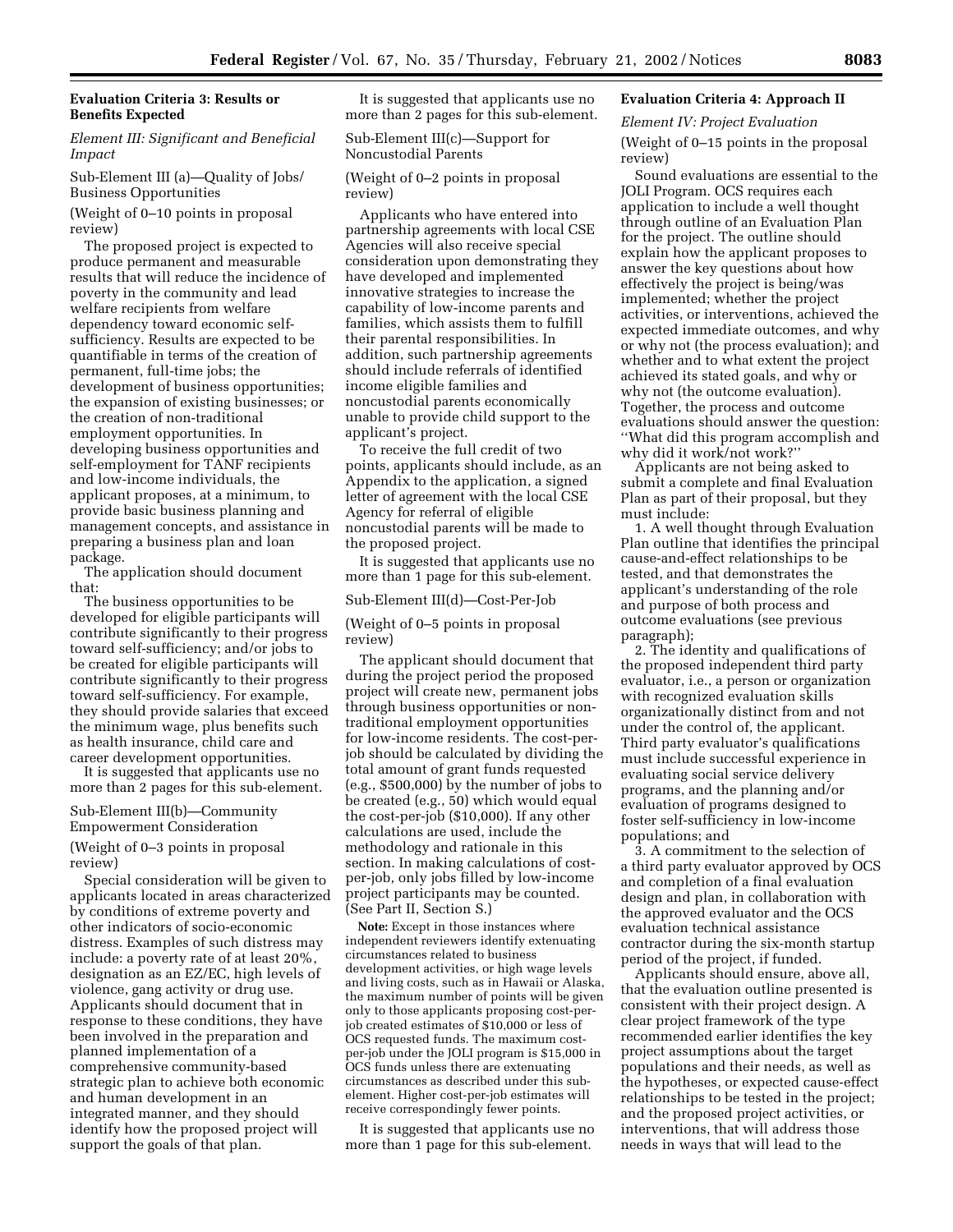achievement of the project goals of selfsufficiency. It also identifies in advance the most important process and outcome measures that will be used to identify performance success and expected changes in individual participants, the grantee organization, and the community.

Finally, as noted above, the outline should provide for prompt reporting, concurrently with the semi-annual program progress reports, of lessons learned during the course of the project, so that they may be shared without waiting for the final evaluation report.

For all these reasons, it is important that each successful applicant have a third party evaluator selected and performing at the very latest by the time the work program of the project is begun, and if possible before that time so that he or she can participate in the final design of the program and assure that data necessary for the evaluation will be collected and available. Plans for selecting an evaluator should be included in the application narrative. A third party evaluator must have knowledge of and experience in conducting process and outcome evaluations in the job creation field, and have a thorough understanding of the range and complexity of the problems faced by the target population.

The competitive procurement regulations (45 CFR Part 74, Sections 74.40–74.48, esp. 74.43) apply to service contracts such as those for evaluators.

It is suggested that applicants use no more than 3 pages for this element, plus the resume or position description for the evaluator, which should be in an appendix.

#### **Evaluation Criteria 5: Non-Federal Resources**

### *Element V: Public/Private Partnerships and Resources*

(Weight of 0–10 points in the proposal review)

The proposal should briefly describe any public/private partnerships, which will contribute to the implementation of the project. Where partners' contributions to the project are a vital part of the project design and work program, the narrative should describe undertakings of the partners. A partnership agreement specifying the roles of the partners and making a clear commitment to the fulfilling of the partnership role must be included in an appendix to the proposal. The firm commitment of mobilized resources must be documented and submitted with the application in order to be given credit under this element. The

application should meet the following criteria:

• Where other resources are mobilized, the application must provide documentation that public and/or private sources of cash and/or third party-in-kind contributions will be available in the form of letters of commitment from the organization(s)/ individual(s) from which resources will be received. Applications that can document dollar for dollar contributions equal to the OCS funds, and demonstrate that the partnership agreement clearly relates to the objectives of the proposed project will receive the maximum number of points for this criterion. Lesser contributions will be given consideration based upon the value documented.

**Note:** Even though there is no matching requirement for the JOLI Program, grantees will be held accountable for any match, cash or in-kind contribution proposed or pledged as part of an approved application. (See Part II, D—Mobilization of Resources.)

• Partners involved in the proposed project should be responsible for substantive project activities and services. Applicants should note that partnership relationships are not created via service delivery contracts.

It is suggested that applicants use no more than 4 pages for this element.

## **Evaluation Criteria 6: Budget and Budget Justification**

## *Element VI: Budget Appropriateness and Reasonableness*

(Weight of 0–5 points in proposal review)

Applicants are required to submit Federal budget forms with their proposals to provide basic applicant and project information (SF–424) and information about how Federal and other project funds will be used (424A). (See Part V.) Immediately following the completed Federal budget forms, (Attachments B and C), applicants must submit a budget narrative, or explanatory budget information which includes a detailed budget breakdown for each of the budget categories in the SF–424A. This budget narrative is not considered a part of the project narrative, and does not count as part of the 30 page limitation but rather should be included in the application following the budget forms.

The duration of the proposed project and the funds requested in the budget must be commensurate with the level of effort necessary to accomplish the goals and objectives of the project. The budget narrative should briefly explain how grant funds will be expended and show the appropriateness of the Federal funds

and any mobilized resources to accomplish project purposes within the proposed time frame. The estimated cost to the government of the project should be reasonable in relation to the project's duration and to the anticipated results, and include reasonable administrative costs if an indirect cost rate has not been negotiated with a cognizant Federal agency.

Applicants are encouraged to use job titles and not specific names in developing the budget. However, the specific salary rates or amounts for staff positions identified must be included in the application budget.

Resources in addition to OCS grant funds are encouraged both to augment project resources and strengthen the basis for continuing partnerships to benefit the target community. The amounts of such resources, their appropriateness to the project design, and the likelihood that they will continue beyond the project time frame will be taken into account in judging the application. As noted in Element V, above, even though there is no matching requirement for the JOLI Program, grantees will be held accountable for any match, cash or in-kind contribution proposed or pledged as part of an approved application.

Applicants should include funds in the project budget for travel by project directors and chief evaluators to attend two national evaluation workshops in Washington, DC (See Part VII, B, Attendance at Evaluation Workshops.)

The score for this element will be based on the budget form (SF–424A) and the associated detailed budget narrative.

#### **Part IV—Application Procedures**

#### *A. Availability of Forms*

Attachments B–F, H, J, and M contain all of the standard forms necessary for the application for awards under this OCS program. These Attachments and Parts III and V of this announcement contain all the instructions required for submittal of applications.

Additional copies may be obtained by writing or telephoning the office listed under the section entitled **FOR FURTHER INFORMATION CONTACT:** at the beginning of this announcement. In addition, this announcement is accessible on the Internet through the OCS web site for reading or downloading at the following address: *www.acf.dhhs.gov/programs/ ocs/kits1.htm*

The applicant must be aware that in signing and submitting the application for this award, it certifies compliance with the Federal requirements covering the drug-free workplace, debarment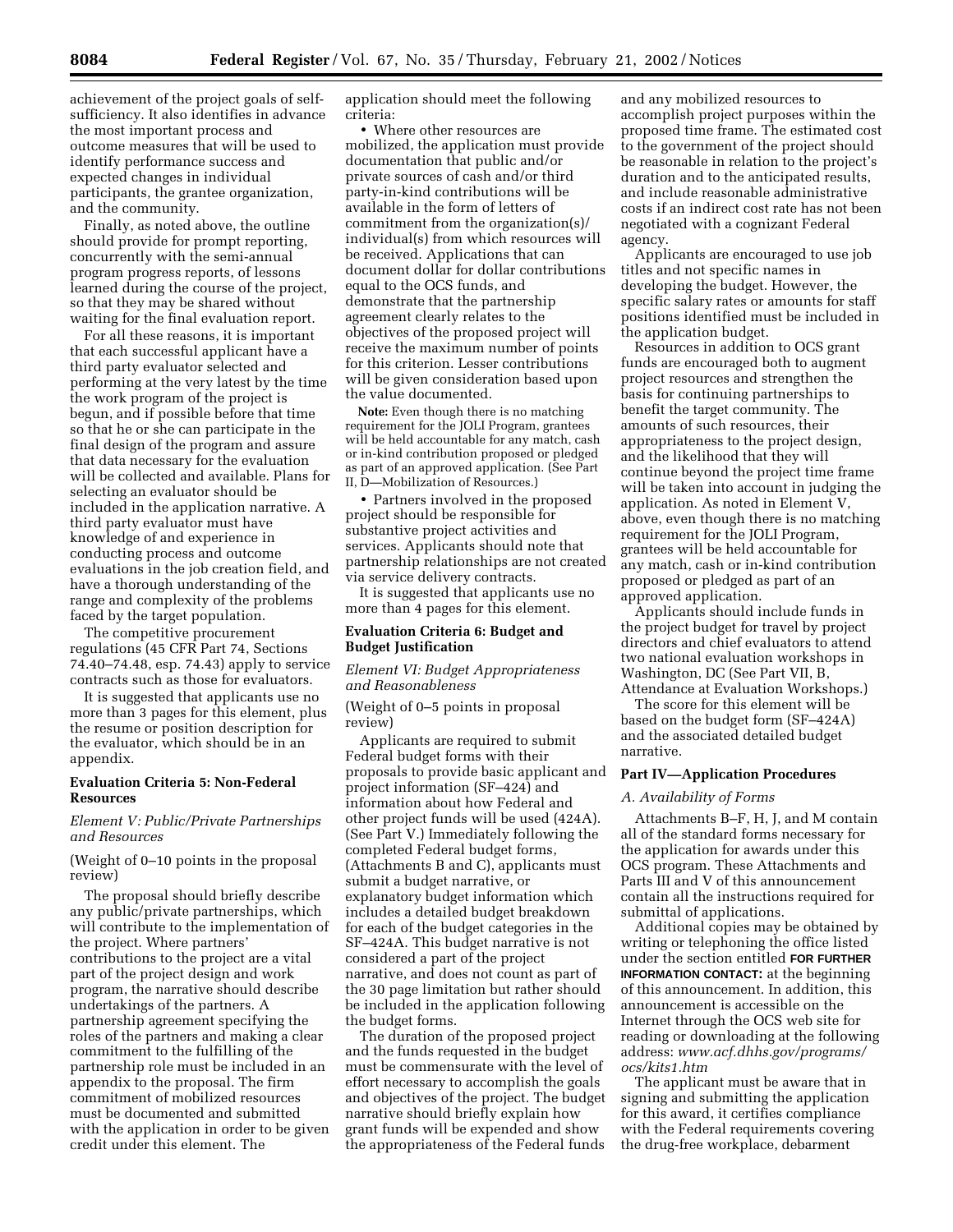regulations and the Certification Regarding Environmental Tobacco Smoke, set forth in Attachments E, F and J.

Part III contains instructions for the substance and development of the project narrative. Part VI, Section A, describes the contents and format of the application as a whole.

#### *B. Application Submission*

*Mailing Address:* Job Opportunities for Low-income Individuals Program applications must be mailed to the OCS Operations Center: 1815 North Fort Meyer Drive, Suite 300, Arlington, Virginia 22209; Attention: Application for JOLI Program.

*Number of Copies Required:* One signed original application and two copies should be submitted at the time of initial submission. (OMB–0970–0139, expiration date 12/31/2003)

*Submission Instructions:* Mailed applications shall be considered as meeting an announced deadline if they are either received on or before the deadline date or sent on or before the deadline date and received by the OCS Operations Center in time for the independent review.

*Applications that are mailed* must bear a legibly dated U.S. Postal Service postmark or a legibly dated, machine produced postmark of a commercial mail service affixed to the envelope/ package containing the application(s). To be acceptable as proof of timely mailing, a postmark from a commercial mail service must include the logo/ emblem of the commercial mail service company and must reflect the date the package was received by the commercial mail service company from the applicant. Private metered postmarks shall not be acceptable as proof of timely mailing. (Applicants are cautioned that express/overnight mail services do not always deliver as agreed.)

*Applications that are hand carried* by applicants, applicant couriers, or by other representatives of the applicant shall be considered as meeting an announced deadline, if they are received on or before the closing date, between the hours of 8:00 a.m. and 4:30 p.m., EST, at the OCS Operations Center,1815 North Fort Meyer Drive, Suite 300, Arlington, VA 22209, between Monday and Friday (excluding Federal holidays). (Applicants are cautioned that express/overnight mail services do not always deliver as agreed.) The address must appear on the envelope/package containing the application with the note: ''Attention: Application for JOLI Program''.

ACF cannot accommodate transmission of applications by fax or through other electronic media. Therefore, applications transmitted to ACF electronically will not be accepted regardless of date or time of submission and time of receipt.

*Late Applications:* Applications that do not meet the criteria above are considered late applications. ACF shall notify each late applicant that its application will not be considered in the current competition.

*Extension of Deadlines:* ACF may extend application deadlines when circumstances such as acts of God (flood, hurricanes, etc.) occur, or when there are widespread disruptions of the mail service. Determinations to extend or waive deadline requirements rest with ACF's Chief Grants Management Officer.

#### *C. Intergovernmental Review*

This program is covered under Executive Order 12372, ''Intergovernmental Review of Federal Programs,'' and 45 CFR Part 100, ''Intergovernmental Review of Department of Health and Human Services Program and Activities.'' Under the Order, States may design their own processes for reviewing and commenting on proposed Federal assistance under covered programs.

**Note:** State/Territory Participation in the Intergovernmental Review Process does not signify applicant eligibility for financial assistance under a program. A potential applicant must meet the eligibility requirements of the program for which it is applying prior to submitting an application to its Single Point of Contact (SPOC), if applicable, or to ACF.

The following jurisdictions have elected not to participate in the Executive Order process:

Alabama, Alaska, Colorado, Connecticut, Hawaii, Idaho, Kansas, Louisiana, Massachusetts, Minnesota, Montana, Nebraska, New Jersey, Ohio, Oklahoma, Oregon, Pennsylvania, South Dakota, Tennessee, Vermont, Virginia, Washington, American Samoa, and Palau.

Applicants from these 24 jurisdictions need take no action regarding E.O. 12372. Applicants for projects to be administered by Federally recognized Indian tribes are also exempt from the requirements of E.O. 12372. Otherwise, applicants should contact their SPOC as soon as possible to alert them of the prospective applications and receive any necessary instructions. Applicants must submit any required material to the SPOC as soon as possible so that the program office can obtain and review SPOC comments as part of the award

process. It is imperative that the applicant submit all required materials, if any, to the SPOC and indicate the date of this submittal (or the date of contact if no submittal is required) on the Standard Form 424, item 16a. Under 45 CFR 100.8(a)(2), a SPOC has sixty (60) days from the application deadline to comment on proposed new or competing continuation awards.

SPOCs are encouraged to eliminate the submission of routine endorsements as official recommendations. Additionally, SPOCs are requested to differentiate clearly between mere advisory comments and those official State process recommendations which may trigger the ''accommodate or explain'' rule.

When comments are submitted directly to ACF, they should be addressed to: Department of Health and Human Services, Administration for Children and Families, Office of Grants Management/OCSE, 4th Floor West, Aerospace Center, 370 L'Enfant Promenade, SW., Washington, DC 20447.

A list of the Single Point of Contact for each State and Territory is included as Attachment G to this announcement.

## *D. Application Consideration*

Applications that meet the screening requirements below will be reviewed competitively. Such applications will be reviewed by panel and given a numerical score and explanatory comments based solely on responsiveness to the guidelines and evaluation criteria published in this announcement.

Applications will be reviewed by three persons outside of the OCS unit. The results of these reviews will assist the Director and OCS program staff in considering competing applications. Reviewers' scores will weigh heavily in funding decisions, but will not be the only factors considered.

Applications generally will be considered in order of the average scores assigned by reviewers. However, highly ranked applications are not guaranteed funding since other factors are taken into consideration, including, but not limited to, the timely and proper completion of projects funded with OCS funds granted in the last five (5) years; comments of reviewers and government officials; staff evaluation and input; the amount and duration of the grant requested and the proposed project's consistency and harmony with OCS goals and policy; geographic distribution of applications; previous program performance of applicants; the limitations on project continuation or refunding (See Part II, Section H); the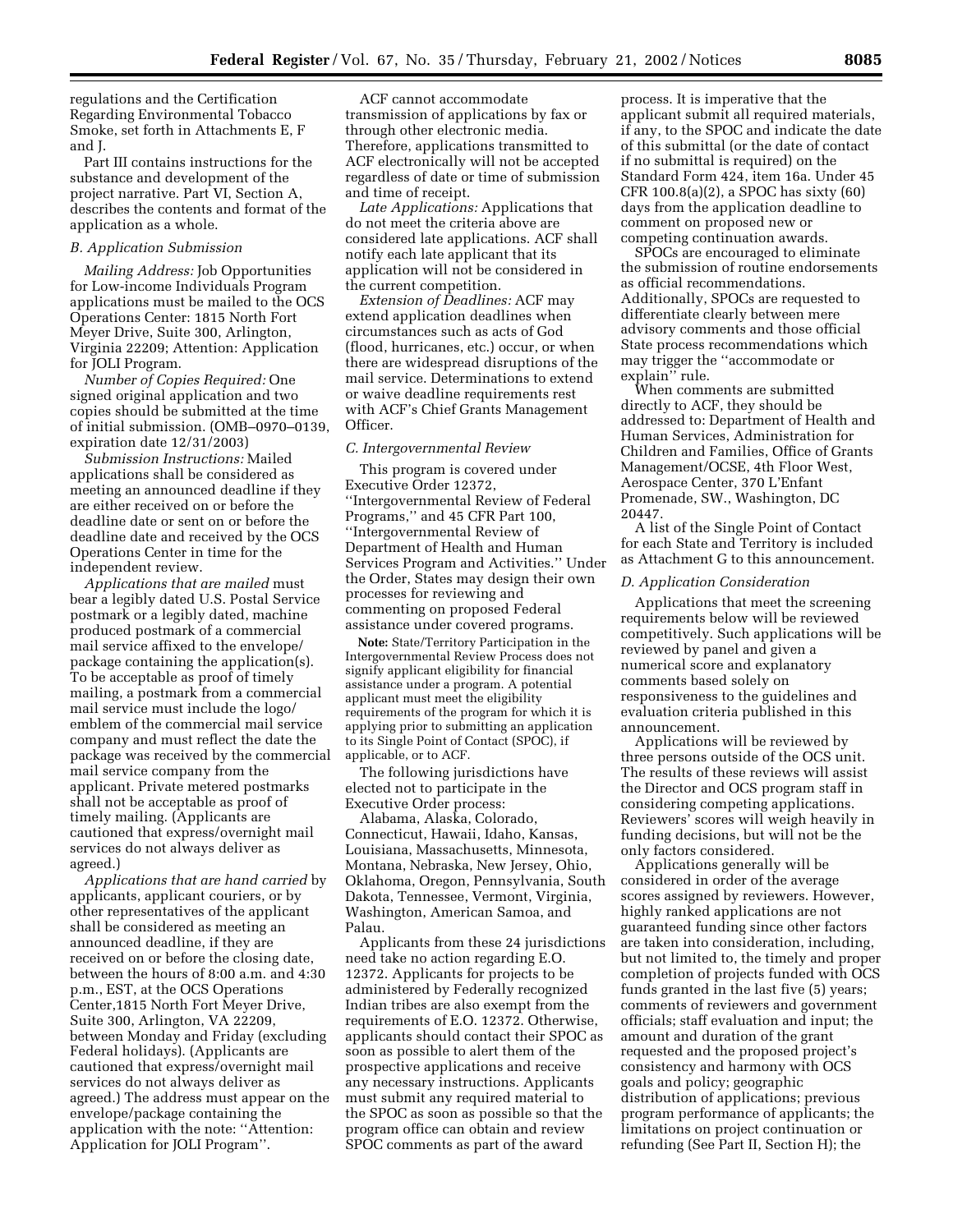number of previous JOLI grants made to applicants; compliance with grant terms under previous HHS grants, including the actual dedication to program of mobilized resources as set forth in project applications; audit reports; investigative reports; and applicant's progress in resolving any final audit disallowances on previous OCS or other Federal agency grants.

OCS reserves the right to discuss applications with other Federal or non-Federal funding sources to verify the applicant's performance record and the documents submitted.

#### *E. Criteria for Screening Applications*

All applications that meet the published deadline requirements as provided in this Program Announcement will be screened for completeness and conformity with the requirements. Only complete applications that meet the requirements listed below will be reviewed and evaluated competitively. Other applications will be returned to the applicant with a notation that they were unacceptable and will not be reviewed.

The following requirements must be met by all applicants:

1. The application must contain a Standard Form 424 ''Application for Federal Assistance'' (SF–424), a budget (SF–424A), and signed ''Assurances'' (SF–424B) completed according to instructions published in Part  $\bar{V}$  and Attachments C and D of this Program Announcement.

2. All JOLI applications must include a signed cooperative partnership agreement with the designated State agency responsible for administering the TANF Program, or a letter of commitment to such an agreement within six months of a grant award, contingent only on receipt of OCS funds. This cooperative partnership agreement must fully describe the role and/or responsibilities of each partner for specific activities and/or services to be provided which must clearly relate to the objectives of the proposed project.

3. A project narrative must also accompany the standard forms. OCS requires that the narrative portion of the application be limited to 30 pages, typewritten on one side of the paper only with one-inch margins and type face no smaller than 12 characters per inch (c.p.i.) or equivalent. The table of contents, budget narrative charts, appendices, exhibits, resumes, position descriptions, letters of support, cooperative agreements, letters of collaboration or substantive commitments to the project by organizations other than designated TANF agency, and business plans

(where required) are not counted against this page limit. *It is strongly recommended that applicants follow the format and content for the narrative set out in Part III.*

4. The SF–424 and the SF–424B must be signed by an official of the organization applying for the grant who has authority to obligate the organization legally. Applicants must also be aware that the applicant's legal name as required on the SF–424 (item 5) must match that listed as corresponding to the Employer Identification Number (item 6).

5. Application must contain documentation of the applicant's tax exempt status as required under Part II, section A.

6. The application must contain a written third party agreement, or a discussion of a proposed agreement, signed by the applicant and the third party that includes all of the elements required in Part II, section W, if the applicant proposes to make an equity investment or a loan.

### **Part V—Instructions for Completing the SF–424**

(Approved by the OMB under control Number 0970–0139, expiration date 12/ 31/2003.)

The standard forms attached to this announcement shall be used to apply for funds under this program announcement.

It is suggested that you reproduce single-sided copies of the SF–424 and SF–424A and type your application on the copies. Please prepare your application in accordance with instructions provided on the forms (Attachments B and C) as modified by the OCS specific instructions set forth below:

Provide line item detail and detailed calculations for each budget object class identified on the Budget Information form. Detailed calculations must include estimation methods, quantities, unit costs, and other similar quantitative detail sufficient for the calculation to be duplicated. The detailed budget must also include a breakout by the funding sources identified in Block 15 of the SF– 424.

Provide a narrative budget justification, which describes how the categorical costs are derived. Discuss the necessity, reasonableness, and allocability of the proposed costs.

## *A. SF–424—Application for Federal Assistance (Attachment B)*

Where the applicant is a previous Department of Health and Human Services grantee, enter the Central Registry System Employee Identification Number (CRS/EIN) and the Payment Identifying Number, if one has been assigned, in the Block entitled Federal Identifier located at the top right hand corner of the form.

*Item 1.* For the purposes of this announcement, all projects are considered Applications; there are no Preapplications.

*Item 7.* Enter N in the box and specify nonprofit corporation on the line marked Other.

*Item 9.* Name of Federal Agency— Enter HHS–ACF/OCS.

*Item 10.* The Catalog of Federal Domestic Assistance number for OCS programs covered under this announcement is 93.593. The title is ''Job Opportunities for Low-Income Individuals Program''.

*Item 13.* "Proposed Project"—The ending date should be based on the requested project period, not to exceed three years (36 months).

*Item 15a.* This amount should be no greater than \$700,000.

*Item 15b-e.* These items should reflect both cash and third party in-kind contributions for the three year budget period requested.

### *B. SF–424A—Budget Information-Non-Construction Programs—(Attachment C)*

In completing these sections, the Federal funds budget entries will relate to the requested OCS funds only, and Non-Federal will include mobilized funds from all other sources—applicant, state, local, and other. Federal funds other than requested OCS funding should be included as ''Non-Federal'' entries.

Section A, B, and C of SF–424A should reflect budget estimates for each year of the budget period for which funding is being requested.

#### Section A—Budget Summary

You need only fill in lines 1 and 5 (with the same amounts).

*Column (a):* Enter Job Opportunities for Low-Income Individuals Program.

*Column (b):* Catalog of Federal Domestic Assistance number is 93.593.

*Columns (c) and (d):* Not relevant to this program.

Column (e)–(g): Enter the appropriate amounts. (Column (e) should not be

more than \$700,000.)

## Section B—Budget Categories

**Note:** That the following information supersedes the instructions provided with the Form SF–424A in Attachment C.

For each of the relevant Object Class Categories:

*Column 1:* Enter the OCS grant funds for the first year;

*Column 2:* Enter the OCS grant funds for the second year (where appropriate);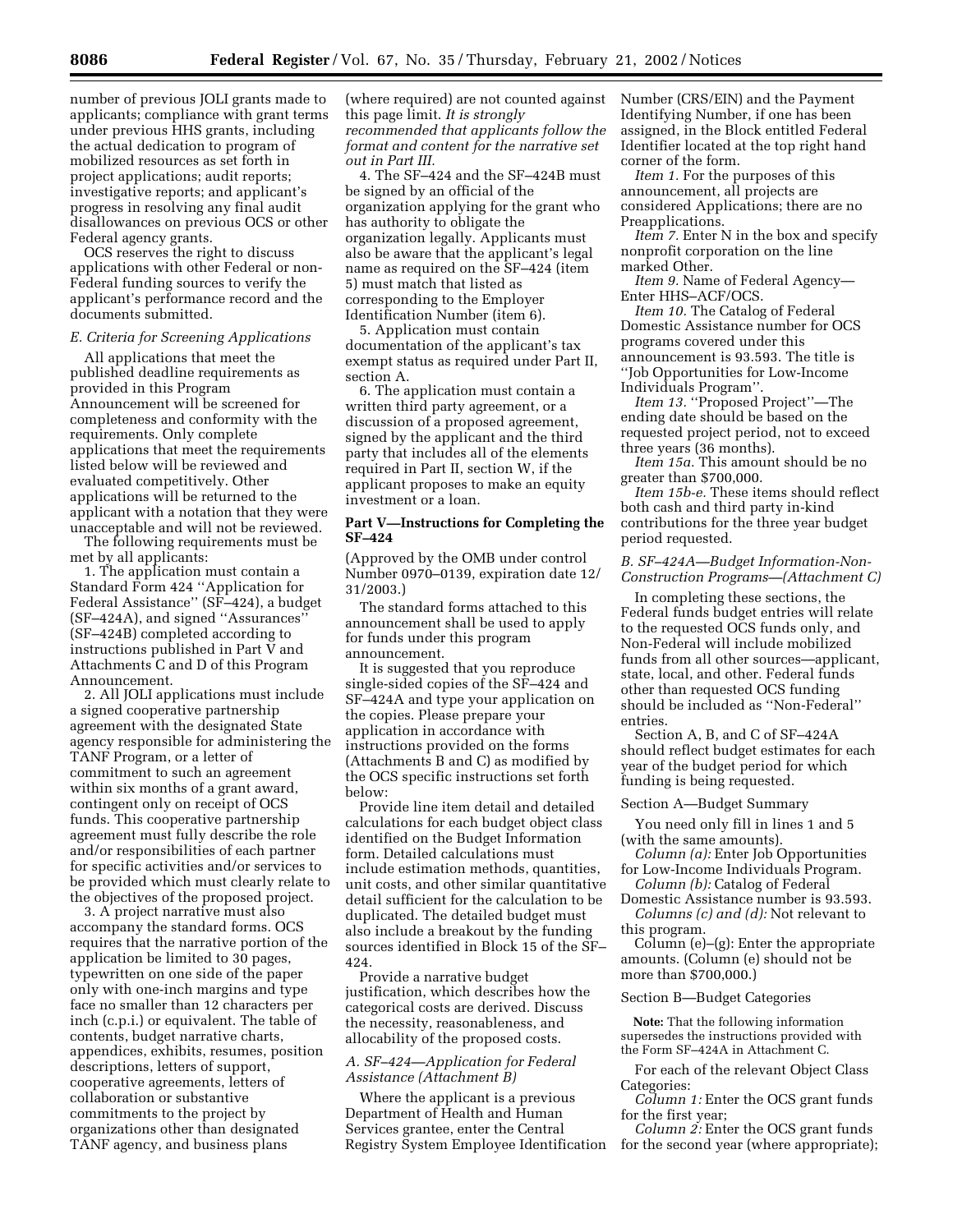*Column 3:* Enter the OCS grant funds for the third year (where appropriate);

*Column 4:* Leave blank.

*Column 5:* Enter the total Federal OCS grant funds for the total budget period by Object Class Categories, showing a total budget of not more than \$700,000.

**Note:** With regard to Object Class Categories: Only out-of-town travel should be entered under category c. Travel. Local travel costs should be entered under category h. Other. Equipment costing less than \$5,000 should be included in category e. Supplies.

#### Section C—Non-Federal Resources

This section is to record the amounts of non-Federal resources that will be used to support the project. For the purposes of this application, non-Federal resources means other than the OCS funds for which the applicant is applying. Therefore, mobilized funds from other Federal programs, such as the Job Training Partnership Act program, should be entered on these lines. Provide a brief listing of these non-Federal resources on a separate sheet and describe whether it is a grantee-incurred cost or a third party cash or in-kind contribution. The firm commitment of these resources must be documented and submitted with the application in order to be given credit in the review process under the Public/ Private Partnerships program element.

Except in unusual situations, this documentation must be in the form of letters of commitment from the organization(s)/individual(s) from which resources will be received.

**Note:** Even though there is no matching requirement for the JOLI Program, grantees will be held accountable for any match, cash or in-kind contribution proposed or pledged as part of an approved application. (See Part III, Element V.).

This section should be completed in accordance with the instructions provided.

## Sections D, E, and F May Be Left Blank

A supporting budget narrative must be submitted providing details of expenditures under each budget category, and justification of dollar amounts which relate the proposed expenditures to the work program and goals of the project. (See Part III, Element VI.)

## *C. SF–424B Assurances-Non-Construction (Attachment D)*

All applicants must fill out, sign, date and return the ''Assurances'' with the application.

### **Part VI—Contents of Application and Receipt Process**

### *A. Contents of Application*

Each JOLI application must include all of the following, in the order listed below:

1. Table of Contents.

2. An Abstract of the Proposed Project—very brief, not to exceed 250 words, that would be suitable for use in an announcement that the application has been selected for a grant award and which identifies the type of project(s), the target population, and the major elements of the work plan.

3. Completed Standard Form 424 that has been signed by an Official of the organization applying for the grant who has authority to obligate the organization legally.

**Note:** The original SF–424 must bear the original signature of the authorizing representative of the applicant organization.

4. Budget Information-Non-Construction Programs—(SF–424A).

5. A narrative budget justification for each object class category required under Section B, SF–424A.

6. Certifications and Assurances Required: Applicants requesting financial assistance for a nonconstruction project must sign and return Standard Form 424B, ''Assurances: Non-Construction Programs'' with their applications. (See Attachment D.)

Applicants must provide a Certification Regarding Lobbying. Prior to receiving an award in excess of \$100,000, applicants shall furnish an executed copy of the lobbying certification. Applicants must sign and return the certification with their application. (See Attachment H.)

Applicants must make the appropriate certification of their compliance with the Drug-Free Workplace Act of 1988. By signing and submitting the applications, applicants are providing the certification and need not mail back the certification with the applications. (See Attachment E.)

Applicants must make the appropriate certification that they are not presently debarred, suspended or otherwise ineligible for award. By signing and submitting the applications, applicants are providing the certification and need not mail back the certification with the applications. (See Attachment F.)

Applicants must make the appropriate certification of their compliance with all Federal statutes relating to nondiscrimination. By signing and submitting the applications, applicants are providing the certification and need not mail back a certification form.

Applicants must make the appropriate certification of their compliance with the requirements of the Pro-Children Act of 1994 as outlined in Certification Regarding Environmental Tobacco Smoke. (See Attachment J.)

7. A Project Narrative of no more than 30 pages consisting of the Elements described in Part IV of this announcement set forth in the order therein presented and preceded by a consecutively numbered table of contents.

The total number of pages for the narrative portion of the application package must not exceed 30 pages. (See Part IV.E.3. for pages that do not count against the 30-page limit.)

8. Appendices—proof of nonprofit tax-exempt status as outlined in Part II, Section A; proof that the organization is a community development corporation, commitments from officials of businesses that will be expanded or franchised, where applicable; partnership agreement with the designated State TANF agency and CSE agency; Single Point of Contact comments, if applicable; resumes and position descriptions; a business plan, where required; and, the Maintenance of Effort Certification (See Part II–J and Attachment M).

Pages should be numbered sequentially throughout, including appendices, beginning with the Abstract as page 1.

## *B. Application Format*

Applications must be uniform in composition since OCS may find it necessary to duplicate them for review purposes. Therefore, applications must be submitted on white  $8\frac{1}{2} \times 11$  inch paper only. Applications must not include colored, oversized or folded materials. Applications should not include organizational brochures or other promotional materials, slides, films, clips, etc. Such material will be discarded if included.

Applications must be bound or enclosed in loose-leaf binder notebooks. Preferably, applications should be twoholed punched at the top center and fastened separately with a compressor slide paper fastener, or a binder clip.

#### *C. Acknowledgement of Receipt*

Applicants who meet the initial screening criteria outlined in Part IV, Section E, will receive an acknowledgement with an assigned identification number within ten days after the deadline date for submission of applications. This number must be referred to in all subsequent communications with OCS concerning the application. To facilitate receipt of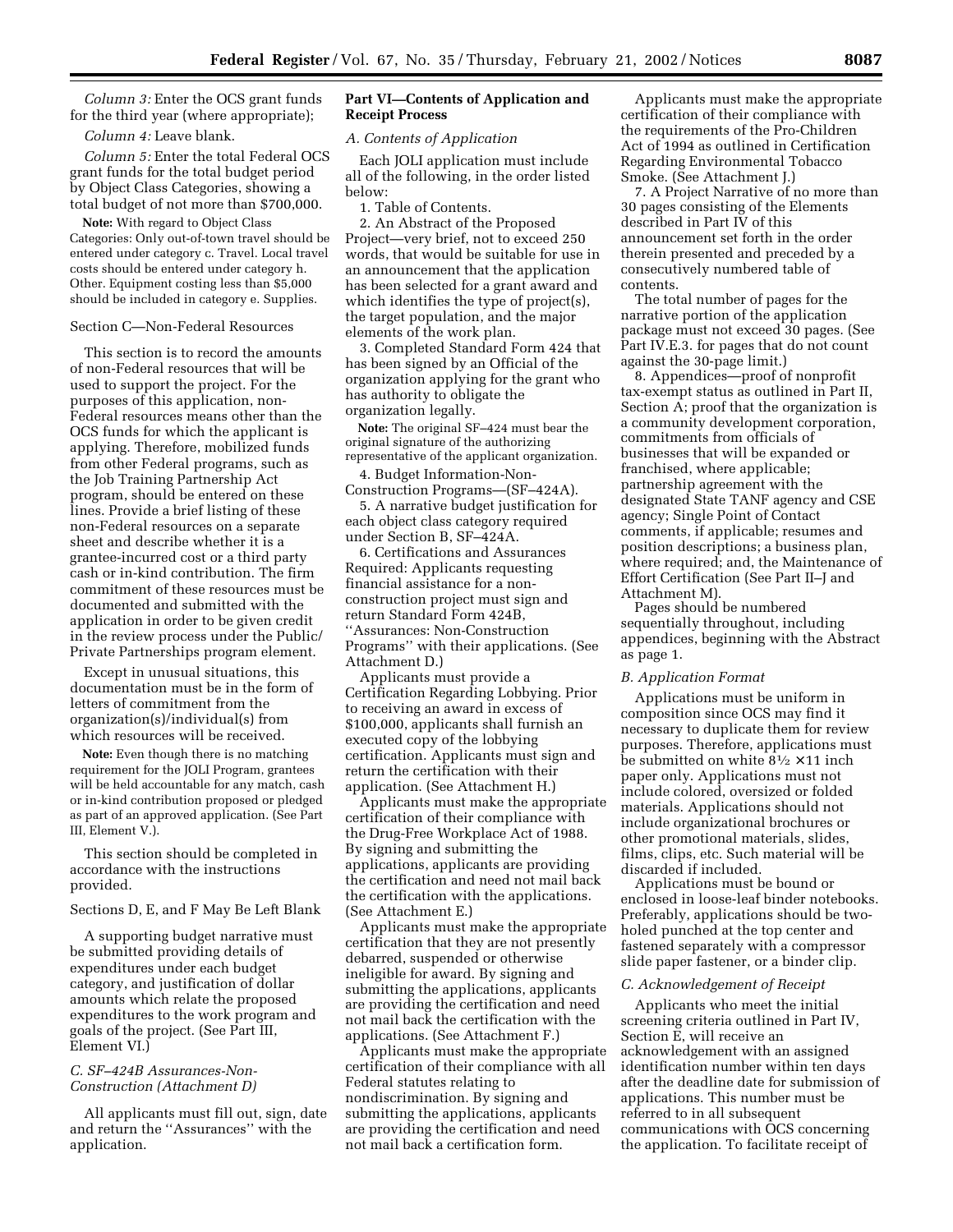this acknowledgment from ACF, applicant is asked to include a cover letter with the application containing an E-mail address and facsimile (FAX) number if these items are available to applicant.

Applicants are requested to supply a self-addressed mailing label with their application which can be attached to this acknowledgement notice. This mailing label should reflect the mailing address of the authorizing official who is applying on behalf of the organization. If an acknowledgement is not received within three weeks after the closing date, please notify ACF by telephone at (202) 401–5103.

## **Part VII—Post Award Information and Reporting Requirements**

## *A. Notification of Grant Award*

Following approval of the application selected for funding, notice of project approval and authority to draw down project funds will be made in writing. The official award document is the Financial Assistance Award which provides the amount of Federal funds approved for use in the project, the project and budget periods for which support is provided, the terms and conditions of the award, and the total project period for which support is contemplated.

## *B. Attendance at Evaluation Workshops*

The Project Directors and third party evaluators will be required to attend two national evaluation workshops in Washington, DC. A three-day program development and evaluation workshop will be scheduled shortly after the effective date of the grant. They also will be required to attend, as presenters, the final evaluation workshop on utilization and dissemination to be held at the end of the project period. Project budgets must include funds for travel to and attendance at these workshops. (See Part III, Element VI, Budget Appropriateness and Reasonableness.)

#### *C. Reporting Requirements*

Grantees will be required to submit semi-annual program progress and financial reports SF–269) as well as final program progress and financial reports within 90 days of the expiration of the grant. An annual evaluation report will be due 30 days after each 12 months. A final evaluation report will be due 90 days after the expiration of the grant.

#### *D. Audit Requirements*

Grantees are subject to the audit requirements in 45 CFR Part 74 (nonprofit organization) and OMB Circular A–133.

## *E. Prohibitions and Requirements With Regard to Lobbying*

Section 319 of Public Law 101–121, signed into law on October 23, 1989, imposes prohibitions and requirements for disclosure and certification related to lobbying on recipients of Federal contracts, grants, cooperative agreements, and loans. It provides limited exemptions for Indian tribes and tribal organizations. Current and prospective recipients (and their subtier contractors and/or grantees) are prohibited from using appropriated funds for lobbying Congress or any Federal agency in connection with the award of a contract, grant, cooperative agreement or loan. In addition, for each award action in excess of \$100,000 (or \$150,000 for loans) the law requires recipients and their subtier contractors and/or subgrantees to: (1) Certify that they have neither used nor will use any appropriated funds for payment to lobbyists; (2) submit a declaration setting forth whether payments to lobbyists have been or will be made out of non-appropriated funds and, if so, the name, address, payment details, and purpose of any agreements with such lobbyists whom recipients or their subtier contractors or subgrantees will pay with the non-appropriated funds;

and, (3) file quarterly updates about the use of lobbyists, if an event occurs that materially affects the accuracy of the information submitted by way of declaration and certification.

The law establishes civil penalties for noncompliance and is effective with respect to contracts, grants, cooperative agreements and loans entered into or made on or after December 23, 1989. See Attachment H for certification and disclosure forms to be submitted with the applications for this program.

#### *F. Applicable Federal Regulations*

Attachment K indicates the regulations that apply to all applicants/ grantees under the Job Opportunities for Low-income Individuals Program.

Dated: February 7, 2002.

#### **Clarence H. Carter,**

*Director, Office of Community Services.*

### **Job Opportunities for Low-Income Individuals; List of Attachments**

A. 2001 Poverty Income Guidelines

B. Standard Form 424

- C. Standard Form 424A
- D. Standard Form 424B

E. Certification Regarding Drug-Free Workplace

F. Certification of Debarment

G. E.O. 12372 State Single Point of Contact List

H. Certification Regarding Lobbying Activities and Disclosure of Lobbying Activities, SF–LLL

I. State Human Service Administrators Responsible for TANF

J. Certification Regarding Environmental Tobacco Smoke

K. DHHS Regulations Applying to All

Applicants/Grantees Under the Job Opportunities for Low-Income Individuals

(JOLI) Program

L. Business Plan

M. Certification Regarding Maintenance of Effort

N. State Child Support Enforcement Agencies

O. Applicant's Checklist **BILLING CODE 4184–01–P**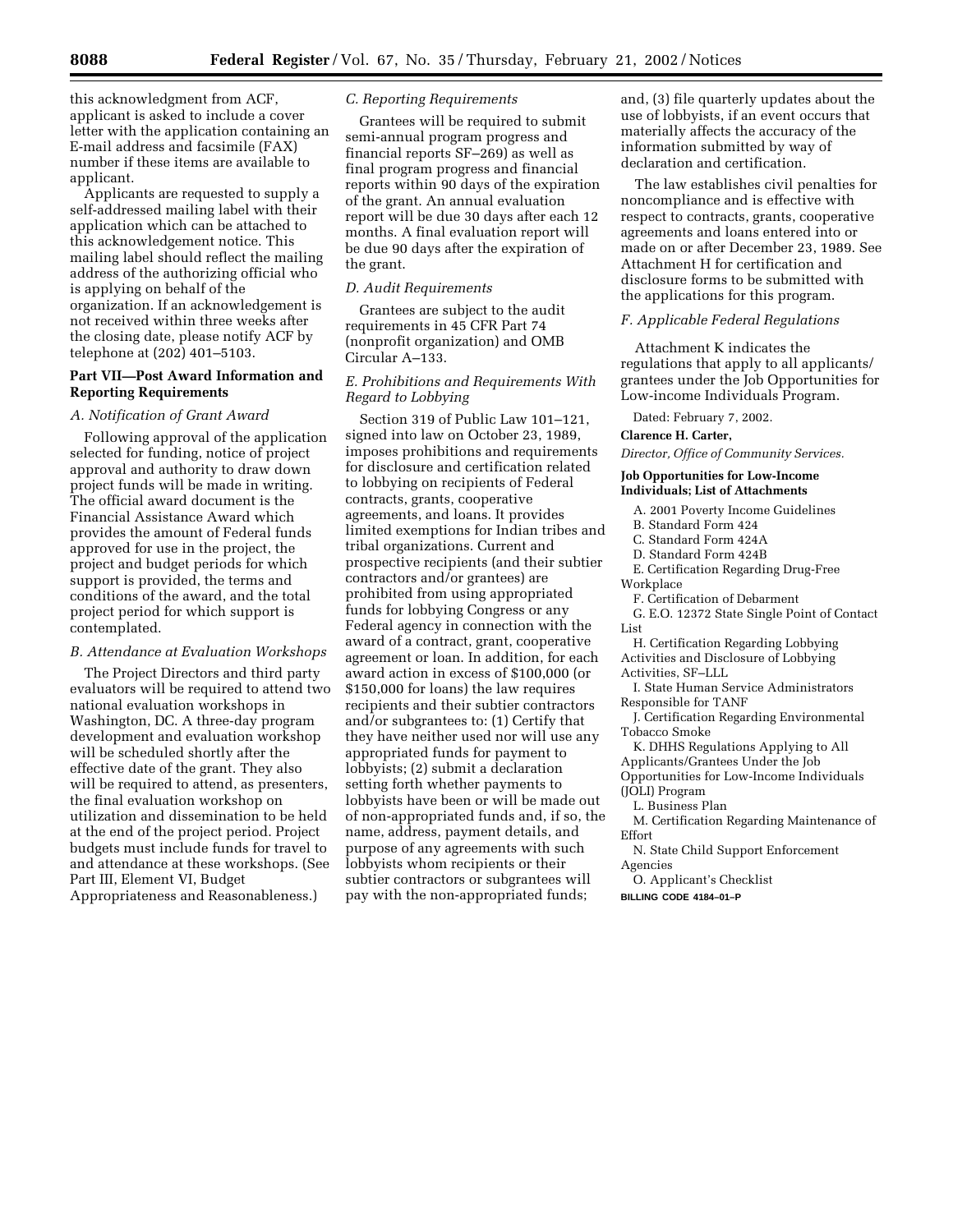## **ATTACHMENT A**

## 2001 POVERTY INCOME GUIDELINES FOR THE 48 CONTIGUOUS STATES AND THE DISTRICT OF COLUMBIA

| <b>Size of Family Unit</b> | <b>Poverty Guidelines</b> |
|----------------------------|---------------------------|
|                            | \$8,590                   |
| 2                          | 11,610                    |
| 3                          | 14,630                    |
| 4                          | 17,650                    |
| 5                          | 20,670                    |
| 6                          | 23,690                    |
| 7                          | 26,710                    |
| 8                          | 29,730                    |

For family units with more than 8 members, add \$3,020 for each additional member. (The same increment applies to smaller family sizes also, as can be seen in the figures above.)

## 2001 POVERTY INCOME GUIDELINES FOR ALASKA

| <b>Size of Family Unit</b> | <b>Poverty Guidelines</b> |
|----------------------------|---------------------------|
|                            | \$10,730                  |
| 2                          | 14,510                    |
| 3                          | 18,290                    |
| 4                          | 22,070                    |
| 5                          | 25,850                    |
| 6                          | 29,630                    |
| 7                          | 33,410                    |
| 8                          | 37,190                    |

For family units with more than 8 members, add \$3,780 for each additional member. (The same increment applies to smaller family sizes also, as can be seen in the figures above.)

## 2001 POVERTY INCOME GUIDELINES FOR HAWAII

| <b>Size of Family Unit</b> | <b>Poverty Guidelines</b> |
|----------------------------|---------------------------|
|                            | \$9,890                   |
| 2                          | 13,360                    |
| 3                          | 16,830                    |
| 4                          | 20,300                    |
| 5                          | 23,770                    |
| 6                          | 27,240                    |
| 7                          | 30,710                    |
| 8                          | 34,180                    |

For family units with more than 8 members, add \$3,470 for each additional member. (The same increment applies to smaller family sizes also, as can be seen in the figures above.)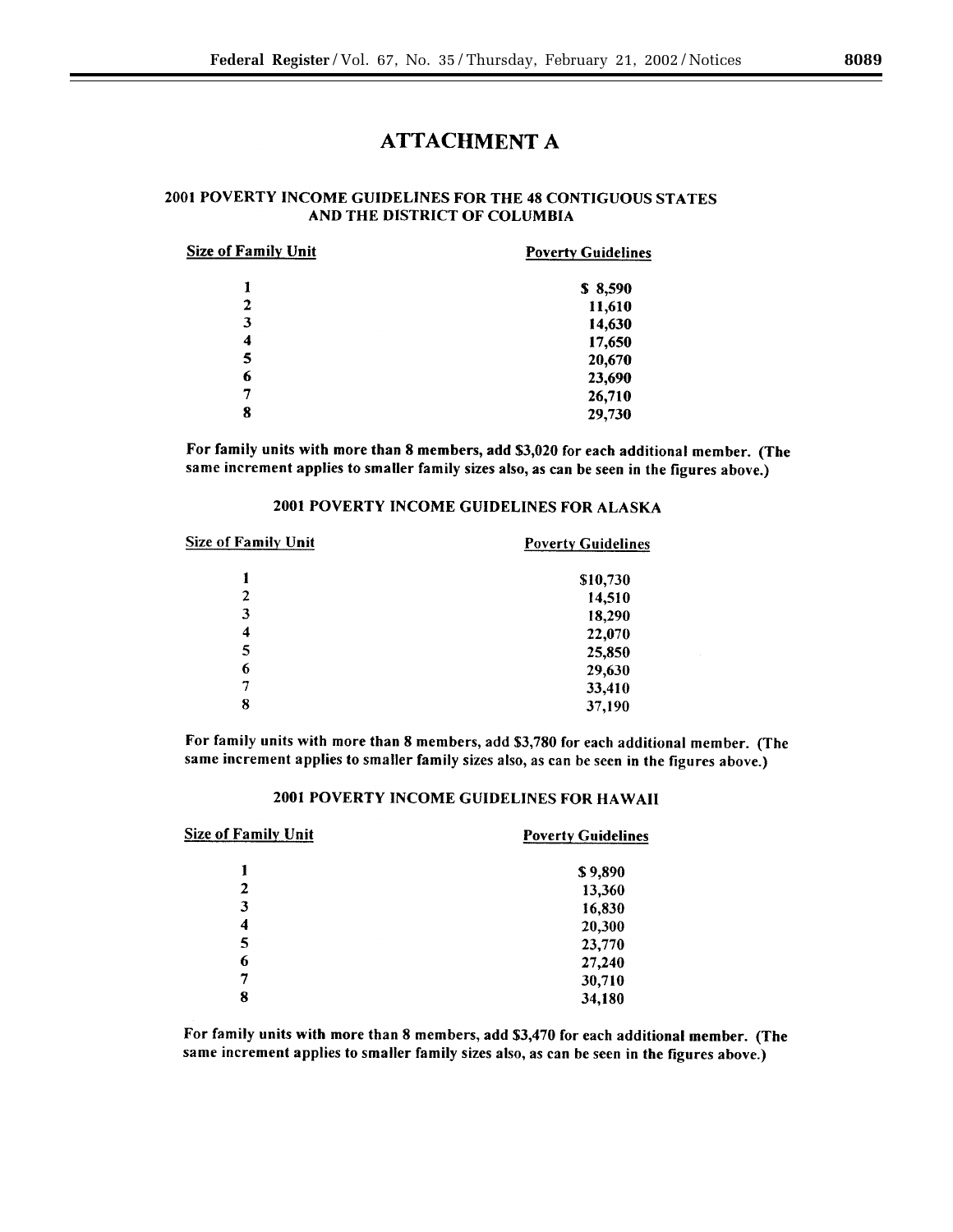| <b>APPLICATION FOR</b>                                                    |                                        |                           |                                    | ATTACHMENT B, Page 1<br>OMB Approval No. 0348-0043                                                                                                                                                                                  |
|---------------------------------------------------------------------------|----------------------------------------|---------------------------|------------------------------------|-------------------------------------------------------------------------------------------------------------------------------------------------------------------------------------------------------------------------------------|
| FEDERAL ASSISTANCE                                                        |                                        | <b>2. DATE SUBMITTED</b>  |                                    | Applicant Identifier                                                                                                                                                                                                                |
| 1. TYPE OF SUBMISSION:                                                    |                                        | 3. DATE RECEIVED BY STATE |                                    | <b>State Application Identifier</b>                                                                                                                                                                                                 |
| Application                                                               | Preapplication                         |                           |                                    |                                                                                                                                                                                                                                     |
| Construction                                                              | Construction                           |                           | 4. DATE RECEIVED BY FEDERAL AGENCY | Federal Identifier                                                                                                                                                                                                                  |
| <b>Non-Construction</b><br>5. APPLICANT INFORMATION                       | <b>Non-Construction</b>                |                           |                                    |                                                                                                                                                                                                                                     |
| Legal Name:                                                               |                                        |                           | Organizational Unit:               |                                                                                                                                                                                                                                     |
|                                                                           |                                        |                           |                                    |                                                                                                                                                                                                                                     |
| Address (give city, county, State, and zip code):                         |                                        |                           | this application (give area code)  | Name and telephone number of person to be contacted on matters involving                                                                                                                                                            |
| 6. EMPLOYER IDENTIFICATION NUMBER (EIN):                                  |                                        |                           |                                    | 7. TYPE OF APPLICANT: (enter appropriate letter in box)                                                                                                                                                                             |
|                                                                           |                                        |                           |                                    |                                                                                                                                                                                                                                     |
|                                                                           |                                        |                           | A. State                           | H. Independent School Dist.                                                                                                                                                                                                         |
| 8. TYPE OF APPLICATION:                                                   |                                        |                           | <b>B. County</b>                   | I. State Controlled Institution of Higher Learning                                                                                                                                                                                  |
| l INew                                                                    | Continuation                           | Revision                  | C. Municipal                       | J. Private University                                                                                                                                                                                                               |
| If Revision, enter appropriate letter(s) in box(es)                       |                                        |                           | D. Township<br>E. Interstate       | K. Indian Tribe<br>L. Individual                                                                                                                                                                                                    |
|                                                                           |                                        |                           | F. Intermunicipal                  | M. Profit Organization                                                                                                                                                                                                              |
| A. Increase Award                                                         | <b>B. Decrease Award</b>               | C. Increase Duration      | G. Special District                | N. Other (Specify)                                                                                                                                                                                                                  |
| D. Decrease Duration                                                      | Other/specify):                        |                           |                                    |                                                                                                                                                                                                                                     |
|                                                                           |                                        |                           | 9. NAME OF FEDERAL AGENCY:         |                                                                                                                                                                                                                                     |
|                                                                           |                                        |                           |                                    |                                                                                                                                                                                                                                     |
|                                                                           |                                        |                           |                                    |                                                                                                                                                                                                                                     |
| TITLE:<br>12. AREAS AFFECTED BY PROJECT (Cities, Counties, States, etc.): |                                        |                           |                                    |                                                                                                                                                                                                                                     |
| <b>13. PROPOSED PROJECT</b>                                               | <b>14. CONGRESSIONAL DISTRICTS OF:</b> |                           |                                    |                                                                                                                                                                                                                                     |
| <b>Start Date</b><br><b>Ending Date</b>                                   | a. Applicant                           |                           | b. Project                         |                                                                                                                                                                                                                                     |
| <b>15. ESTIMATED FUNDING:</b>                                             |                                        |                           | ORDER 12372 PROCESS?               | <b>16. IS APPLICATION SUBJECT TO REVIEW BY STATE EXECUTIVE</b>                                                                                                                                                                      |
| a. Federal                                                                | \$                                     | $\overline{\mathbf{50}}$  |                                    |                                                                                                                                                                                                                                     |
|                                                                           |                                        |                           |                                    | a. YES. THIS PREAPPLICATION/APPLICATION WAS MADE                                                                                                                                                                                    |
| b. Applicant                                                              | \$                                     | 00                        |                                    | <b>AVAILABLE TO THE STATE EXECUTIVE ORDER 12372</b>                                                                                                                                                                                 |
|                                                                           |                                        |                           |                                    | PROCESS FOR REVIEW ON:                                                                                                                                                                                                              |
| c. State                                                                  | \$                                     | œ                         |                                    |                                                                                                                                                                                                                                     |
| d. Local                                                                  | \$                                     | ∞                         |                                    | $\mathsf{DATE}$ . The contract of the contract of the contract of the contract of the contract of the contract of the contract of the contract of the contract of the contract of the contract of the contract of the contract of t |
|                                                                           |                                        |                           |                                    | b. No. <b>C</b> PROGRAM IS NOT COVERED BY E. O. 12372                                                                                                                                                                               |
| e. Other                                                                  | \$                                     | œ                         |                                    | <b>TOR PROGRAM HAS NOT BEEN SELECTED BY STATE</b>                                                                                                                                                                                   |
| f. Program Income                                                         | \$                                     | $\bf{00}$                 | <b>FOR REVIEW</b>                  |                                                                                                                                                                                                                                     |
|                                                                           |                                        |                           |                                    | 17. IS THE APPLICANT DELINQUENT ON ANY FEDERAL DEBT?                                                                                                                                                                                |
| g. TOTAL                                                                  | \$                                     | œ                         |                                    | Yes If "Yes," attach an explanation.<br>ΠNo                                                                                                                                                                                         |
|                                                                           |                                        |                           |                                    | 18. TO THE BEST OF MY KNOWLEDGE AND BELIEF, ALL DATA IN THIS APPLICATION/PREAPPLICATION ARE TRUE AND CORRECT, THE                                                                                                                   |
|                                                                           |                                        |                           |                                    | DOCUMENT HAS BEEN DULY AUTHORIZED BY THE GOVERNING BODY OF THE APPLICANT AND THE APPLICANT WILL COMPLY WITH THE                                                                                                                     |
| ATTACHED ASSURANCES IF THE ASSISTANCE IS AWARDED.                         |                                        |                           |                                    |                                                                                                                                                                                                                                     |
| a. Type Name of Authorized Representative                                 |                                        | b. Title                  |                                    | c. Telephone Number                                                                                                                                                                                                                 |
| d. Signature of Authorized Representative                                 |                                        |                           |                                    | e. Date Signed                                                                                                                                                                                                                      |
| <b>Previous Edition Usable</b>                                            |                                        |                           |                                    | Standard Form 424 (Rev. 7-97)                                                                                                                                                                                                       |
| Authorized for Local Reproduction                                         |                                        |                           |                                    | Procedbod by OMR Circular A-102                                                                                                                                                                                                     |

Ξ

Authorized for Local Reproduction

Prescribed by OMB Circular A-102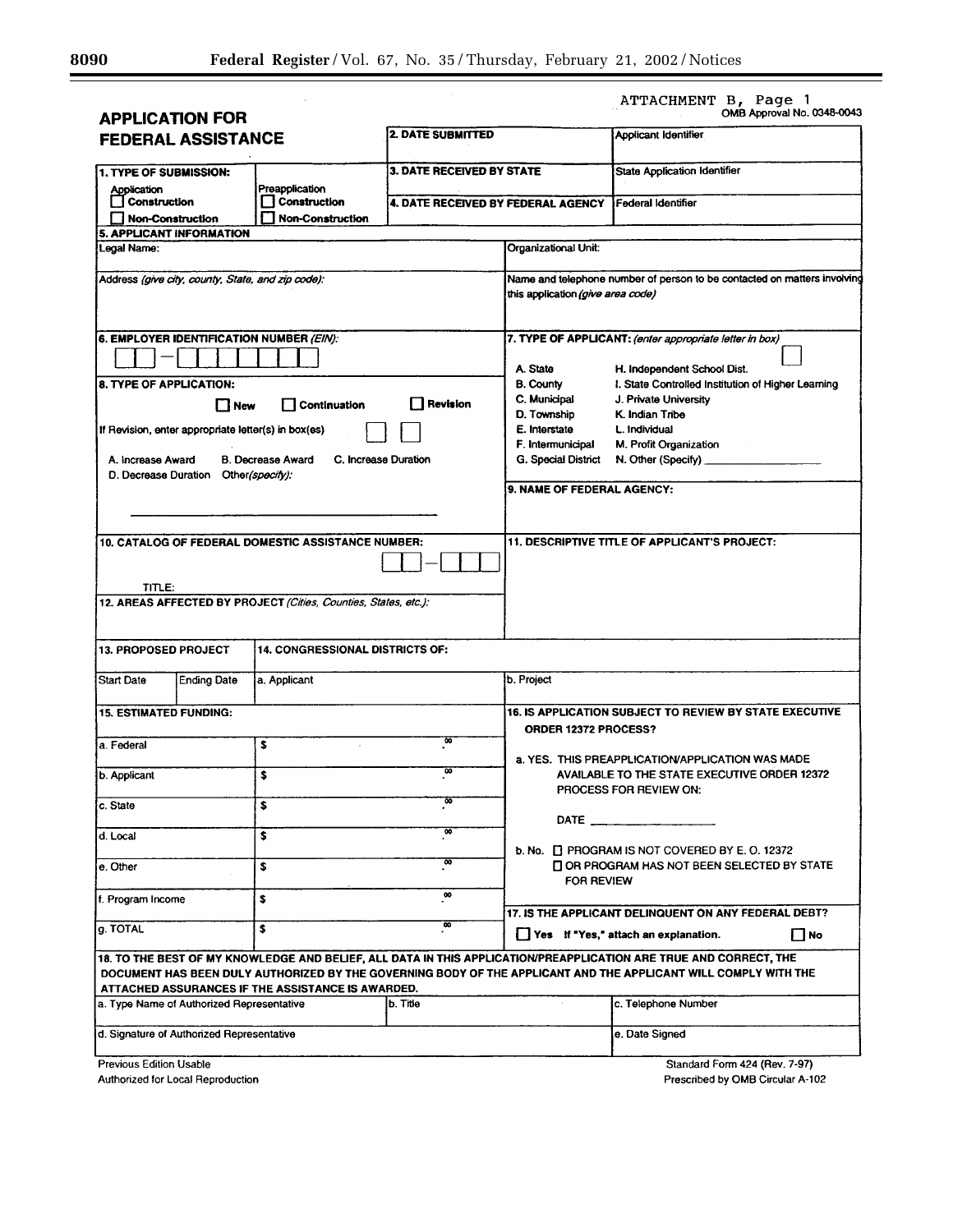#### **Attachment B**

#### **Instructions for the SF–424**

Public reporting burden for this collection of of information is estimated to average 45 minutes per response, including time for reviewing instructions, searching existing data sources, gathering and maintaining the data needed, and completing and reviewing the collection of information. Send comments regarding the burden estimate or any other aspect of this collection of information, including suggestions for reducing the burden, to the Office of Management and Budget, Paperwork Reduction Project (0348–0043), Washington, DC 20503.

PLEASE DO NOT RETURN YOUR COMPLETED FORM TO THE OFFICE OF MANAGEMENT AND BUDGET. SEND IT TO THE ADDRESS PROVIDED BY THE SPONSORING AGENCY.

This is a standard form used by applicants as a required facesheet for preapplications and applications submitted for Federal assistance. It will be used by Federal agencies to obtain applicant certification that States which have established a review and comment procedure in response to Executive Order 12372 and have selected the program to be included in their process, have been given an opportunity to review the applicant's submission.

Item: Entry:

1. Self-explanatory.

2. Date application submitted to Federal agency (or State if applicable) and applicant's control number (if applicable).

3. State use only (if applicable).

4. If this application is to continue or revise an existing award, enter present

Federal identifier number. If for a new project, leave blank.

5. Legal name of applicant, name of primary organizational unit which will undertake the assistance activity, complete address of the applicant, and name and telephone number of the person to contact on matters related to this application.

6. Enter Employer Identification Number (EIN) as assigned by the Internal Revenue Service.

7. Enter the appropriate letter in the space provided.

8. Check appropriate box and enter appropriate letter(s) in the spaces(s) provided:

—''New'' means a new assistance award.

—''Continuation'' means an extension for an additional funding/budget period for a project with a projected completion date.

—''Revision'' means any change in the Federal Government's financial obligation or contingent liability from an existing obligation.

9. Name of Federal agency from which assistance is being requested with this application.

10. Use the Catalog of Federal Domestic Assistance number and title of the program under which assistance is requested.

11. Enter a brief descriptive title of the project. If more than one program is involved, you should append an explanation on a separate sheet. If appropriate (e.g., construction or real property projects), attach a map showing project location. For preapplications, use a separate sheet to provide a summary description of this project.

12. List only the largest political entities affected (e.g., State, counties, cities). 13. Self-explanatory.

14. List the applicant's Congressional District and any District(s) affected by the program or project.

15. Amount requested or to be contributed during the first funding/budget period by each contributor. Value of in-kind contributions should be included on appropriate lines as applicable. If the action will result in a dollar change to an existing award, indicate *only* the amount of the change. For decreases, enclose the amounts in parentheses. If both basic and supplemental amounts are included, show breakdown on an attached sheet. For multiple program funding, use totals and show breakdown using same categories as item 15.

16. Applicants should contact the State Single Point of Contact (SPOC) for Federal Executive Order 12372 to determine whether the application is subject to the State intergovernmental review process.

17. This question applies to the applicant organization, not the person who signs as the authorized representative. Categories of debt include delinquent audit disallowances, loans and taxes.

18. To be signed by the authorized representative of the applicant. A copy of the governing body's authorization for you to sign this application as official representative must be on file in the applicant's office. (Certain Federal agencies may require that this authorization be submitted as part of the application.)

**BILLING CODE 4184–01–P**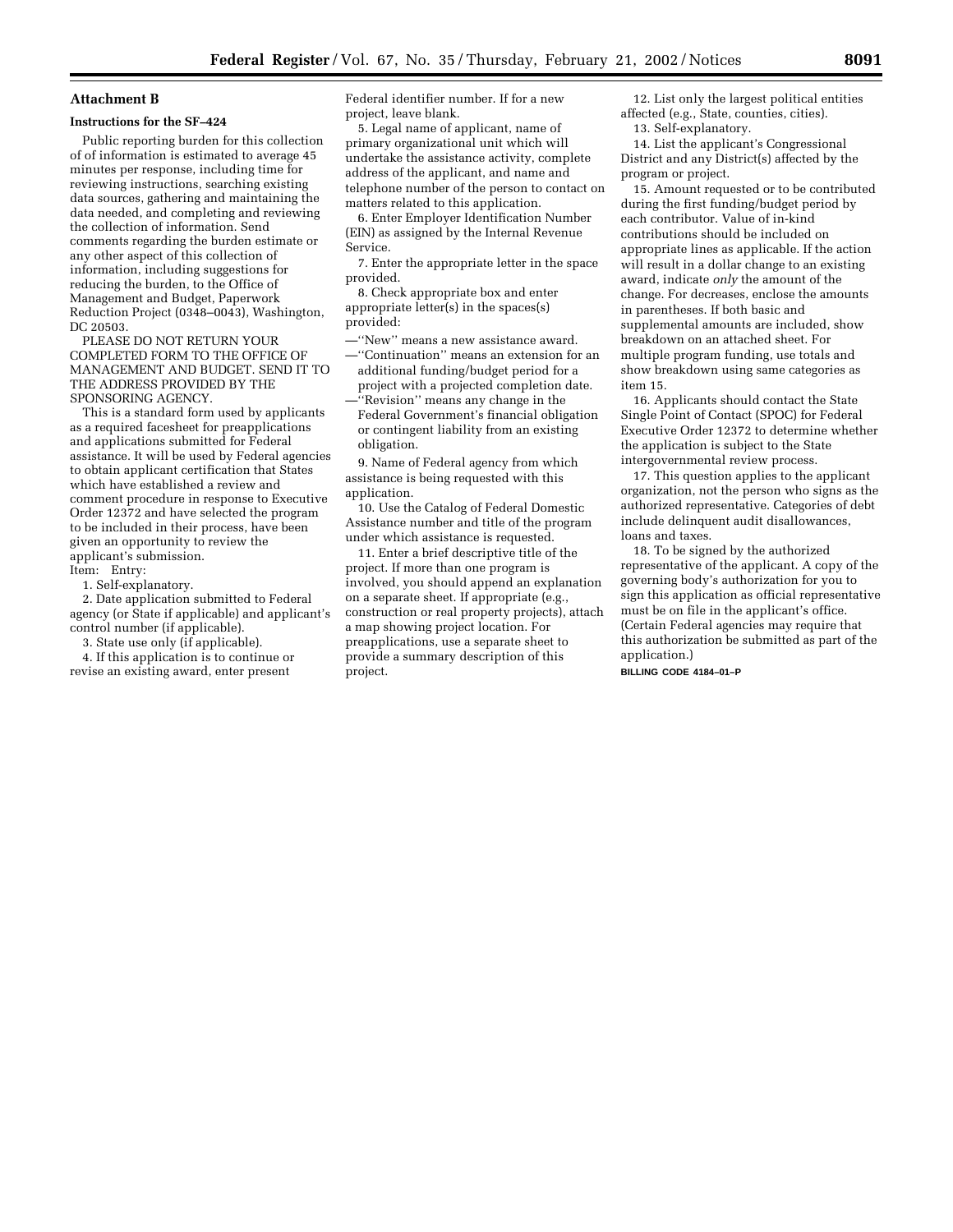|                                        |                                           | BUDGET INFORMATION - Non-Construction Programs |                                        |                                     |                       | OMB Approval No. 0348-0044                                         |
|----------------------------------------|-------------------------------------------|------------------------------------------------|----------------------------------------|-------------------------------------|-----------------------|--------------------------------------------------------------------|
|                                        |                                           |                                                | <b>SECTION A - BUDGET SUMMARY</b>      |                                     | 海 (神社)                | ¥<br>""                                                            |
| Grant Program<br>Function              | Domestic Assistance<br>Catalog of Federal |                                                | Estimated Unobligated Funds            |                                     | New or Revised Budget |                                                                    |
| or Activity<br>$\mathbf{a}$            | Number<br>ව                               | Federal<br>ହ                                   | Non-Federal<br>ତ୍ର                     | Federal<br>$\widehat{\mathbf{e}}$   | Non-Federal<br>€      | Total<br>희                                                         |
| ÷                                      |                                           | ₩                                              | ↮                                      | မာ                                  | ₩                     | ↮                                                                  |
| $\ddot{\alpha}$                        |                                           |                                                |                                        |                                     |                       |                                                                    |
| က                                      |                                           |                                                |                                        |                                     |                       |                                                                    |
| 4.                                     |                                           |                                                |                                        |                                     |                       |                                                                    |
| Totals<br>ယ်                           |                                           | ₩                                              | ↮                                      | ↮                                   | ↮                     | ₩                                                                  |
|                                        |                                           |                                                | SECTION B-BUDGET CATEGORIES            |                                     |                       |                                                                    |
| 6. Object Class Categories             |                                           |                                                |                                        | GRANT PROGRAM, FUNCTION OR ACTIVITY |                       | Total                                                              |
|                                        |                                           | Ξ                                              | $\mathbf{\widehat{S}} \mathbf{\omega}$ | <u>ଟ<math>\frac{1}{2}</math></u>    | ত∣⊕                   | C                                                                  |
| a. Personnel                           |                                           | ∣₩                                             |                                        |                                     |                       | မှ                                                                 |
| b. Fringe Benefits                     |                                           |                                                |                                        |                                     |                       |                                                                    |
| c. Travel                              |                                           |                                                |                                        |                                     |                       |                                                                    |
| d. Equipment                           |                                           |                                                |                                        |                                     |                       |                                                                    |
| e. Supplies                            |                                           |                                                |                                        |                                     |                       |                                                                    |
| f. Contractual                         |                                           |                                                |                                        |                                     |                       |                                                                    |
| g. Construction                        |                                           |                                                |                                        |                                     |                       |                                                                    |
| h. Other                               |                                           |                                                |                                        |                                     |                       |                                                                    |
| i. Total Direct Charges (sum of 6a-6h) |                                           |                                                |                                        |                                     |                       |                                                                    |
| j. Indirect Charges                    |                                           |                                                |                                        |                                     |                       |                                                                    |
| k. TOTALS (sum of 6i and 6j)           |                                           | ₩                                              | ↮                                      | ↮                                   | ↮                     | မာ                                                                 |
|                                        |                                           |                                                | 계                                      | $\mathbf{e}_i$                      |                       |                                                                    |
| 7. Program Income                      |                                           | ₩                                              | ↮                                      | ↮                                   | ↮                     | ↮                                                                  |
| Previous Edition Usable                |                                           |                                                | Authorized for Local Reproduction      |                                     |                       | Prescribed by OMB Circular A-102<br>Standard Form 424A (Rev. 7-97) |

ATTACHMENT C, Page 1

▀

 $\equiv$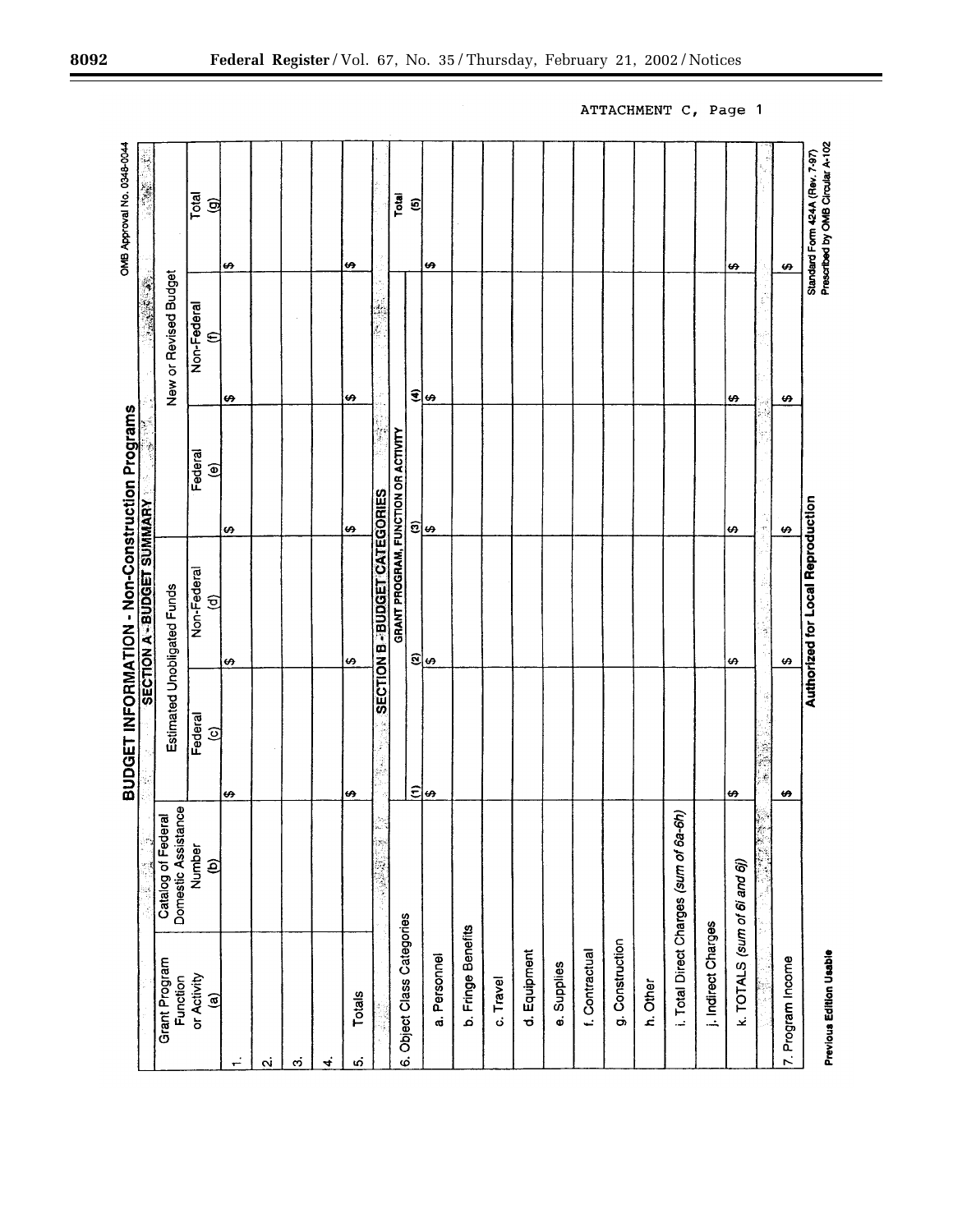| ya<br>Ma                           | ₹,                                                                 | SECTION C - NON-FEDERAL RESOURCES   |                        | 。<br>第169第129                  |                                     |
|------------------------------------|--------------------------------------------------------------------|-------------------------------------|------------------------|--------------------------------|-------------------------------------|
| (a) Grant Program                  |                                                                    | (b) Applicant                       | (c) State              | (d) Other Sources              | (e) TOTALS                          |
| $\dot{\infty}$                     |                                                                    | ₩                                   | ↮                      | ↮                              | ↮                                   |
| $\dot{\sigma}$                     |                                                                    |                                     |                        |                                |                                     |
| $\dot{q}$                          |                                                                    |                                     |                        |                                |                                     |
| $\div$                             |                                                                    |                                     |                        |                                |                                     |
| 12. TOTAL (sum of lines 8-11)      |                                                                    | ↔                                   | ↮                      | ↮                              | ↮                                   |
| ν<br>è                             |                                                                    | SECTION D - FORECASTED CASH NEEDS   | Ň,                     |                                |                                     |
|                                    | <b>Total for 1st Year</b>                                          | 1st Quarter                         | 2nd Quarter            | 3rd Quarter                    | 4th Quarter                         |
| 13. Federal                        | ↮                                                                  | ↔                                   | ₩                      | ₩                              | ↮                                   |
| 14. Non-Federal                    |                                                                    |                                     |                        |                                |                                     |
| 15. TOTAL (sum of lines 13 and 14) | ↔                                                                  | ↔                                   | ₩                      | ↮                              | ↮                                   |
| SECTIONE-BL                        | JOGET ESTIMATES OF FEDERAL FUNDS NEEDED FOR BALANCE OF THE PROJECT |                                     |                        |                                |                                     |
| (a) Grant Program                  |                                                                    |                                     |                        | FUTURE FUNDING PERIODS (Years) |                                     |
|                                    |                                                                    | (b) First                           | $(c)$ Second           | (d) Third                      | (e) Fourth                          |
| $\ddot{\mathbf{e}}$                |                                                                    | ₩                                   | ↮                      | ↮                              | ↮                                   |
| t7.                                |                                                                    |                                     |                        |                                |                                     |
| $\overset{\bullet}{=}$             |                                                                    |                                     |                        |                                |                                     |
| ç,                                 |                                                                    |                                     |                        |                                |                                     |
| 20. TOTAL (sum of lines 16-19)     |                                                                    | $\pmb{\varphi}$                     | $\boldsymbol{\varphi}$ | ↮                              | ↮                                   |
| ÿ<br>ģ.<br>ł                       |                                                                    | SECTION F- OTHER BUDGET INFORMATION |                        |                                |                                     |
| 21. Direct Charges:                |                                                                    | 22. Indirect Charges:               |                        |                                |                                     |
| 23. Remarks:                       |                                                                    |                                     |                        |                                |                                     |
|                                    |                                                                    | Authorized for Local Reproduction   |                        |                                | Standard Form 424A (Rev. 7-97) Page |

ATTACHMENT C, Page 2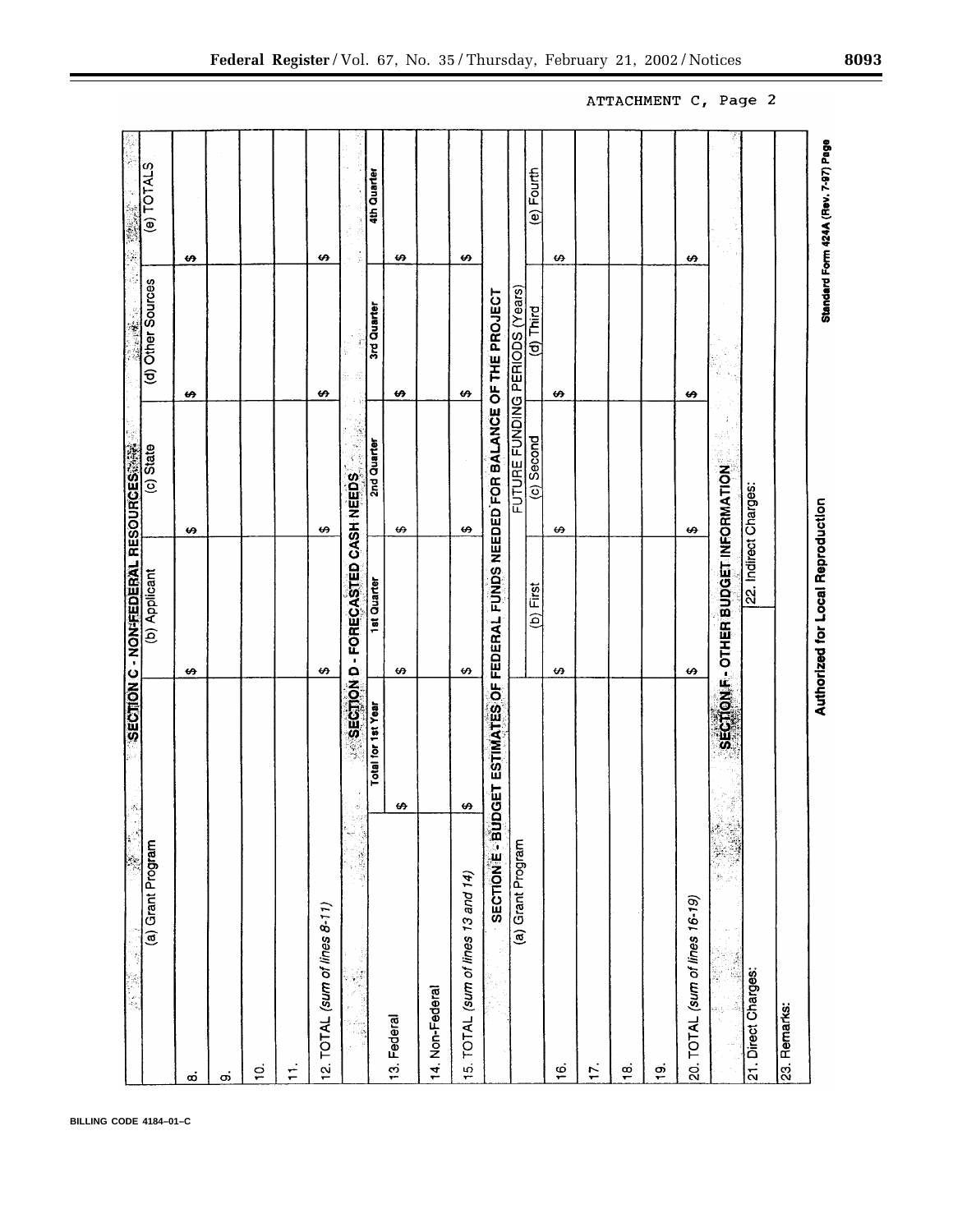## **Instructions for the SF–424A**

## **Attachment C**

Public reporting burden for this collection of information is estimated to average 180 minutes per response, including time for reviewing instructions, searching existing data sources, gathering and maintaining the data needed, and completing and reviewing the collection of information. Send comments regarding the burden estimate or any other aspect of this collection of information, including suggestions for reducing this burden, to the Office of Management and Budget, Paperwork Reduction Project (0348–0044), Washington, DC 20503.

PLEASE DO NOT RETURN YOUR COMPLETED FORM TO THE OFFICE OF MANAGEMENT AND BUDGET SEND IT TO THE ADDRESS PROVIDED BY THE SPONSORING AGENCY.

#### **General Instructions**

This form is designed so that application can be made for funds from one or more grant programs. In preparing the budget, adhere to any existing Federal grantor agency guidelines which prescribe how and whether budgeted amounts should be separately shown for different functions or activities within the program. For some programs, grantor agencies may require budgets to be separately shown by function or activity. For other programs, grantor agencies may require a breakdown by function or activity. Sections A, B, C, and D should include budget estimates for the whole project except when applying for assistance which requires Federal authorization in annual or other funding period increments. In the latter case, Sections A, B, C, and D should provide the budget for the first budget period (usually a year) and Section E should present the need for Federal assistance in the subsequent budget periods. All applications should contain a breakdown by the object class categories shown in Lines a–k of Section B.

#### *Section A. Budget Summary Lines 1–4 Columns (a) and (b)*

For applications pertaining to a single Federal grant program (Federal Domestic Assistance Catalog number) and not requiring a functional or activity breakdown, enter on Line 1 under Column (a) the Catalog program title and the Catalog number in Column (b).

For applications pertaining to a single program requiring budget amounts by multiple functions or activities, enter the name of each activity or function on each line in Column (a), and enter the Catalog number in Column (b). For applications pertaining to multiple programs where none of the programs require a breakdown by function or activity, enter the Catalog program title on each line in Column (a) and the respective Catalog number on each line in Column (b).

For applications pertaining to multiple programs where one or more programs require a breakdown by function or activity, prepare a separate sheet for each program requiring the breakdown. Additional sheets should be used when one form does not provide adequate space for all breakdown of data required. However, when more than one sheet is used, the first page should provide the summary totals by programs.

## Lines 1–4, Columns (c) Through (g)

*For new applications,* leave Columns (c) and (d) blank. For each line entry in Columns (a) and (b), enter in Columns (e), (f), and (g) the appropriate amounts of funds needed to support the project for the first funding period (usually a year).

*For continuing grant program applications,* submit these forms before the end of each funding period as required by the grantor agency. Enter in Columns (c) and (d) the estimated amounts of funds which will remain unobligated at the end of the grant funding period only if the Federal grantor agency instructions provide for this. Otherwise, leave these columns blank. Enter in columns (e) and (f) the amounts of funds needed for the upcoming period. The amount(s) in Column (g) should be the sum of amounts in Columns (e) and (f).

*For supplemental grants and changes* to existing grants, do not use Columns (c) and (d). Enter in Column (e) the amount of the increase or decrease of Federal funds and enter in Column (f) the amount of the increase or decrease of non-Federal funds. In Column (g) enter the new total budgeted amount (Federal and non-Federal) which includes the total previous authorized budgeted amounts plus or minus, as appropriate, the amounts shown in Columns (e) and (f). The amount(s) in Column (g) should not equal the sum of amounts in Columns (e) and (f).

#### Line 5

Show the totals for all columns used.

#### *Section B Budget Categories*

In the column headings (1) through (4), enter the titles of the same programs, functions, and activities shown on Lines 1-4, Column (a), Section A. When additional sheets are prepared for Section A, provide similar column headings on each sheet. For each program function or activity, fill in the total requirements for funds (both Federal and non-Federal) by object class categories. Line 6a–i

Show the totals of Lines 6a to 6h in each column.

#### Line 6j

Show the amount of indirect cost.

### Line 6k

Enter the total of amounts on Lines 6i and 6j. For all applications for new grants and continuation grants the total amount in column (5), Line 6k, should be the same as the total amount shown in Section A, Column (g), Line 5. For supplemental grants and changes to grants, the total amount of the increase or decrease as shown in Columns (1)–(4), Line 6k should be the same as the sum of the amounts in Section A, Columns (e) and (f) on Line 5.

## Line 7

Enter the estimated amount of income, if any, expected to be generated from this project. Do not add or subtract this amount from the total project amount.

Show under the program narrative statement the nature and source of income. The estimated amount of program income may be considered by the Federal grantor agency in determining the total amount of the grant.

## *Section C. Non-Federal Resources*

## Lines 8–11

Enter amounts of non-Federal resources that will be used on the grant. If in-kind contributions are included, provide a brief explanation on a separate sheet.

*Column (a)*—Enter the program titles identical to Column (a), Section A. A breakdown by function or activity is not necessary.

*Column (b)*—Enter the contribution to be made by the applicant.

*Column (c)*—Enter the amount of the State's cash and in-kind contribution if the applicant is not a State or State agency. Applicants which are a State or State agencies should leave this column blank.

*Column (d)*—Enter the amount of cash and in-kind contributions to be made from all other sources.

*Column (e)*—Enter totals of Columns (b), (c), and (d).

#### Line 12

Enter the total for each of Columns (b)–(e). The amount in Column (e) should be equal to the amount on Line 5, Column (f), Section A.

*Section D. Forecasted Cash Needs*

#### Line 13

Enter the amount of cash needed by quarter from the grantor agency during the first year. Line 14

Enter the amount of cash from all other sources needed by quarter during the first year.

## Line 15

Enter the totals of amounts on Lines 13 and 14.

*Section E. Budget Estimates of Federal Funds Needed for Balance of the Project*

## Lines 16–19

Enter in Column (a) the same grant program titles shown in column (a), Section A. A breakdown by function or activity is not necessary. For new applications and continuation grant applications, enter in the proper columns amounts of Federal funds which will be needed to complete the program or project over the succeeding funding periods (usually in years). This section need not be completed for revisions (amendments, changes, or supplements) to funds for the current year of existing grants.

If more than four lines are needed to list the program titles, submit additional schedules as necessary.

#### Line 20

Enter the total for each of the Columns (b)– (e). When additional schedules are prepared for this Section, annotate accordingly and show the overall totals on this line.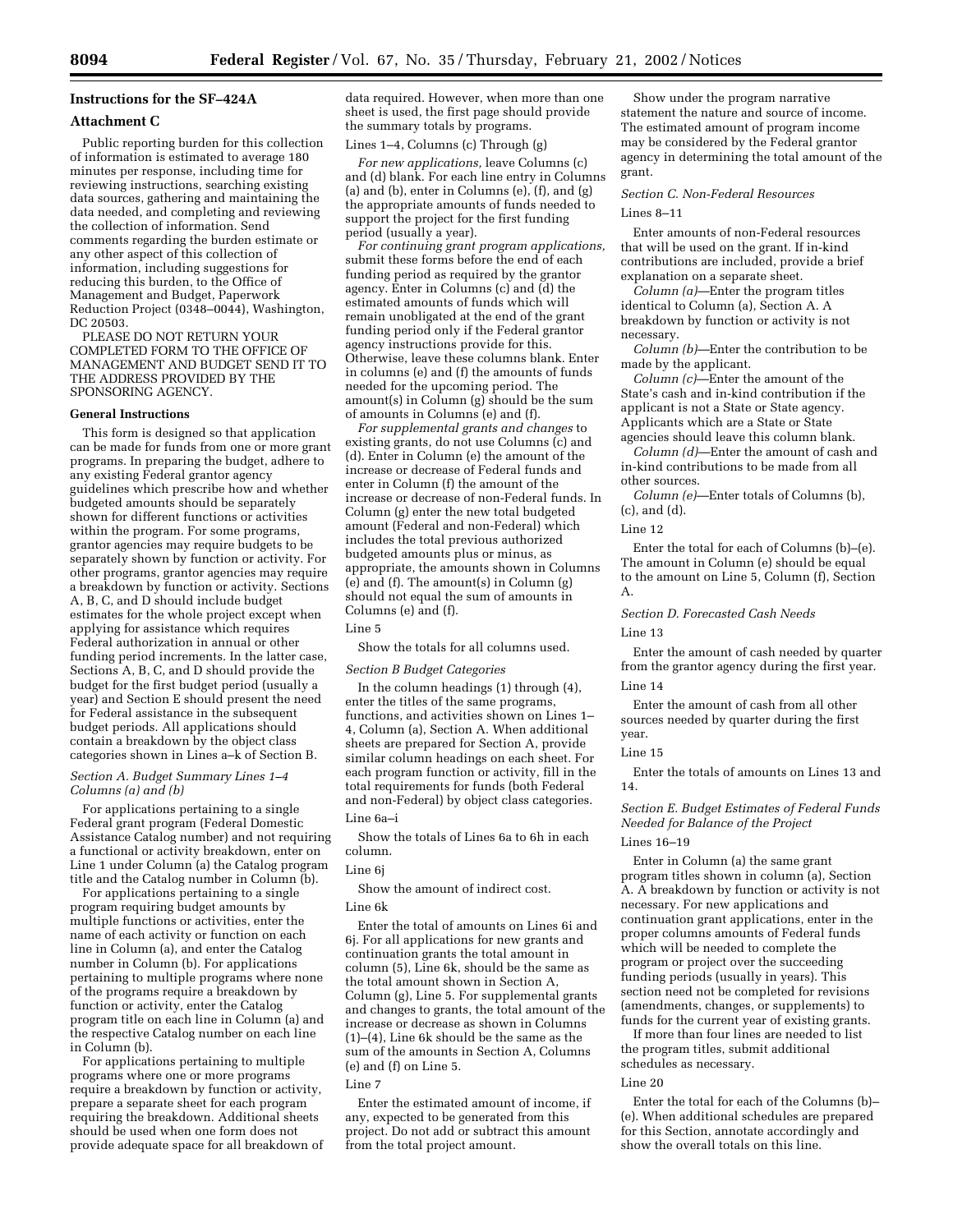#### *Section F. Other Budget Information* Line 21

Use this space to explain amounts for individual direct object-class cost categories that may appear to be out of the ordinary or to explain the details as required by the Federal grantor agency.

#### Line 22

Enter the type of indirect rate (provisional, predetermined, final or fixed) that will be in effect during the funding period, the estimated amount of the base to which the rate is applied, and the total indirect expense.

#### Line 23

Provide any other explanations or comments deemed necessary.

#### **Attachment D**

#### **Assurances—Non-Construction Programs**

Public reporting burden for this collection of information is estimated to average 15 minutes per response, including time for reviewing instructions, searching existing data sources, gathering and maintaining the data needed, and completing and reviewing the collection of information. Send comments regarding the burden estimate or any other aspect of this collection of information, including suggestions for reducing this burden, to the Office of Management and Budget, Paperwork Reduction Project (0348–0040), Washington, DC 20503.

PLEASE DO NOT RETURN YOUR COMPLETED FORM TO THE OFFICE OF MANAGEMENT AND BUDGET. SEND IT TO THE ADDRESS PROVIDED BY THE SPONSORING AGENCY.

**Note:** Certain of these assurances may not be applicable to your project or program. If you have questions, please contact the awarding agency. Further, certain Federal awarding agencies may require applicants to certify to additional assurances. If such is the case, you will be notified.

As the duly authorized representative of the applicant, I certify that the applicant:

1. Has the legal authority to apply for Federal assistance and the institutional, managerial and financial capability (including funds sufficient to pay the non-Federal share of project cost) to ensure proper planning, management and completion of the project described in this application.

2. Will give the awarding agency, the Comptroller General of the United States and, if appropriate, the State, through any authorized representative, access to and the right to examine all records, books, papers, or documents related to the award; and will establish a proper accounting system in accordance with generally accepted accounting standards or agency directives.

3. Will establish safeguards to prohibit employees from using their positions for a purpose that constitutes or presents the appearance of personal or organizational conflict of interest, or personal gain.

4. Will initiate and complete the work within the applicable time frame after receipt of approval of the awarding agency.

5. Will comply with the Intergovernmental Personnel Act of 1970 (42 U.S.C. §§ 4728– 4763) relating to prescribed standards for merit systems for programs funded under one of the 19 statutes or regulations specified in Appendix A of OPM's Standards for a Merit System of Personnel Administration (5 CFR 900, Subpart F).

6. Will comply with all Federal statutes relating to nondiscrimination. These include but are not limited to: (a) Title VI of the Civil Rights Act of 1964 (P.L. 88–352) which prohibits discrimination on the basis of race, color or national origin; (b) Title IX of the Education Amendments of 1972, as amended (20 U.S.C. §§ 1681–1683, and 1685–1686), which prohibits discrimination on the basic of sex; (c) Section 504 of the Rehabilitation Act of 1973, as amended (29 U.S.C. § 794), which prohibits discrimination on the basis of handicaps; (d) the Age Discrimination Act of 1975, as amended (42 U.S.C. §§ 6101– 6107), which prohibits discrimination on the basis of age; (e) the Drug Abuse Office and Treatment Act of 1972 (P.L. 92–255), as amended, relating to nondiscrimination on the basis of drug abuse; (f) the Comprehensive Alcohol Abuse and Alcoholism Prevention, Treatment and Rehabilitation Act of 1970 (P.L. 91–616), as amended, relating to nondiscrimination on the basis of alcohol abuse or alcoholism; (g) §§ 523 and 527 of the Public Health Service Act of 1912 (42 U.S.C. §§ 290 dd–3 and 290 ee 3), as amended, relating to confidentiality of alcohol and drug abuse patient records; (h) Title VIII of the Civil Rights Act of 1968 (42 U.S.C. §§ 3601 et seq.), as amended, relating to nondiscrimination in the sale, rental or financing of housing; (i) any other nondiscrimination provisions in the specific statute(s) under which application for Federal assistance is being made; and, (j) the requirements of any other nondiscrimination statute(s) which may apply to the application.

7. Will comply, or has already complied, with the requirements of Titles II and III of the Uniform Relocation Assistance and Real Property Acquisition Policies Act of 1970 (P.L. 91–646) which provide for fair and equitable treatment of persons displaced or whose property is acquired as a result of Federal or federally-assisted programs. These requirements apply to all interests in real property acquired for project purposes regardless of Federal participation in purchases.

8. Will comply, as applicable, with provisions of the Hatch Act (5 U.S.C. §§ 1501–1508 and 7324–7328) which limit the political activities of employees whose principal employment activities are funded in whole or in part with Federal funds.

10. Will comply, if applicable, with flood insurance purchase requirements of Section 102(a) of the Flood Disaster Protection Act of 1973 (P.L. 93–234) which requires recipients in a special flood hazard area to participate in the program and to purchase flood insurance if the total cost of insurable construction and acquisition is \$10,000 or more.

11. Will comply with environmental standards, which may be prescribed pursuant to the following: (a) institution of

environmental quality control measures under the National Environmental Policy Act of 1969 (P.L. 91–190) and Executive Order (EO) 11514; (b) notification of violating facilities pursuant to EO 11738; (c) protection of wetland pursuant to EO 11990; (d) evaluation of flood hazards in floodplains in accordance with EO 11988; (e) assurance of project consistency with the approved State management program developed under the Coastal Zone Management Act of 1972 (16 U.S.C. §§ 1451 et seq.); (f) conformity of Federal actions to State (Clear Air) Implementation Plans under Section 176(c) of the Clear Air Act of 1955, as amended (42 U.S.C. §§ 7401 et seq.); (g) protection of underground sources of drinking water under the Safe Drinking Water Act of 1974, as amended, (P.L. 93–523); and (h) protection of endangered species under the Endangered Species Act of 1973, as amended, (P.L. 93– 205).

12. Will comply with the Wild and Scenic Rivers Act of 1968 (16 U.S.C. §§ 1271 et seq.) related to protecting components or potential components of the national wild and scenic rivers system.

13. Will assist the awarding agency in assuring compliance with Section 106 of the National Historic Preservation Act of 1966, as amended (16 U.S.C. § 470), EO 11593 (identification and protection of historic properties), and the Archaeological and Historic Preservation Act of 1974 (16 U.S.C. §§ 469a–1 et seq.).

14. Will comply with P.L. 93–348 regarding the protection of human subjects involved in research, development, and related activities supported by this award of assistance.

15. Will comply with the Laboratory Animal Welfare Act of 1966 (P.L. 89–544, as amended, 7 U.S.C. §§ 2131 et seq.) pertaining to the care, handling, and treatment of warm blooded animals held for research, teaching, or other activities supported by this award of assistance.

16. Will comply with the Lead-Based Paint Poisoning Prevention Act (42 U.S.C. § 4801 et seq.) which prohibits the use of lead based paint in construction or rehabilitation or residence structures.

17. Will cause to be performed the required financial and compliance audits in accordance with the Single Audit Act of 1984.

18. Will comply with the applicable requirements of all other Federal laws, executive orders, regulations and policies governing this program.

Signature of Authorized Certifying Official

#### <u>llar</u>llandi landi son anno 1992 anno 1993. I se a control de la control de la control de la control de la control<br>Il control de la control de la control de la control de la control de la control de la control de la contro Title

## Applicant Organization

## Date Submitted **Constants and Submitted**

#### **Certification Regarding Drug-Free Workplace Requirements**

This certification is required by the regulations implementing the Drug-Free Workplace Act of 1988: 45 CFR Part 76, Subpart, F. Sections 76.630(c) and (d)(2) and 76.645(a)(1) and (b) provide that a Federal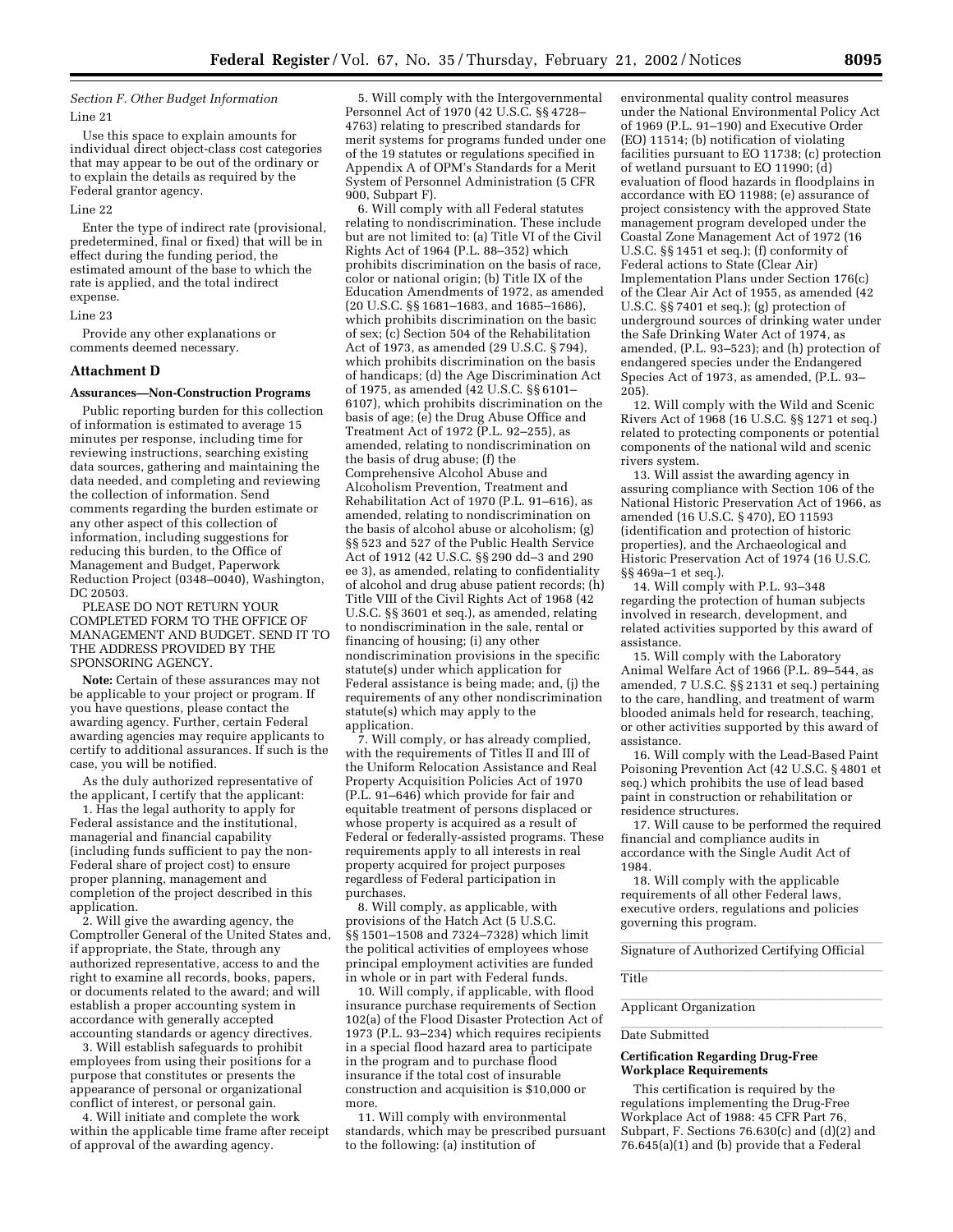agency may designate a central receipt point for STATE–WIDE AND STATE AGENCY– WIDE certifications, and for notification of criminal drug convictions. For the Department of Health and Human Services, the central point is: Division of Grants Management and Oversight, Office of Management and Acquisition, Department of Health and Human Services, Room 517–D, 200 Independence Avenue, SW., Washington, DC 20201.

## *Certification Regarding Drug-Free Workplace Requirements (Instruction for Certification)*

1. By signing and/or submitting this application or grant agreement, the grantee is providing the certification set out below.

2. The certification set out below is a material representation of fact upon which reliance is placed when the agency awards the grant. If it is later determined that the grantee knowingly rendered a false certification, or otherwise violates the requirements of the Drug-Free Workplace Act, the agency, in addition to any other remedies available to the Federal Government, may take action authorized under the Drug-Free Workplace Act.

3. For grantees other than individuals, Alternate I applies.

4. For grantees who are individuals, Alternate II applies.

5. Workplaces under grants, for grantees other than individuals, need not be identified on the certification. If known, they may be identified in the grant application. If the grantee does not identify the workplaces at the time of application, or upon award, if there is no application, the grantee must keep the identity of the workplace(s) on file in its office and make the information available for Federal inspection. Failure to identify all known workplaces constitutes a violation of the grantee's drug-free workplace requirements.

6. Workplace identifications must include the actual address of buildings (or parts of buildings) or other sites where work under the grant takes place. Categorical descriptions may be used (e.g., all vehicles of a mass transit authority or State highway department while in operation, State employees in each local unemployment office, performs in concert halls or radio studios).

7. If the workplace identified to the agency changes during the performance of the grant, the grantee shall inform the agency of the change(s), if it previously identified the workplaces in question (see paragraph five).

8. Definitions of terms in the Nonprocurement Suspension and Debarment common rule and Drug-Free Workplace common rule apply to this certification. Grantees' attention is called, in particular, to the following definitions from these rules:

*Controlled substance* means a controlled substance in Schedules I through V of the Controlled Substances Act (21 U.S.C. 812) and as further defined by regulation (21 CFR 1308.11 through 1308.15);

*Conviction* means a finding of guilt (including a plea of nolo contedere) or imposition of sentence, or both, by any judicial body charged with the responsibility to determine violations of the Federal or State criminal drug statues;

*Criminal drug statute* means a Federal or non-Federal criminal statute involving the manufacture, distribution, dispensing, use, or possession of any controlled substance;

*Employee* means the employee of a grantee directly engaged in the performance of work under a grant, including: (i) All direct charge employees; (ii) All indirect charge employees unless their impact or involvement is insignificant to the performance of the grant; and, (iii) Temporary personnel and consultants who are directly engaged in the performance of work under the grant and who are on the grantee's payroll. This definition does not include workers not on the payroll of the grantee (e.g., volunteers, even if used to meet a matching requirement; consultants or independent contractors not on the grantee's payroll; or employees of subrecipients or subcontractors in covered workplaces).

*Certification Regarding Drug-Free Workplace Requirements*

Alternate I. (Grantees Other Than Individuals)

The grantee certifies that it will or will continue to provide a drug-free workplace by:

(a) Publishing a statement notifying employees that the unlawful manufacture, distribution, dispensing, possession, or use of a controlled substance is prohibited in the grantee's workplace and specifying the actions that will be taken against employees for violation of such prohibition;

(b) Establishing an ongoing drug-free awareness program to inform employees about—

(1) The dangers of drug abuse in the workplace;

(2) The grantee's policy of maintaining a drug-free workplace;

(3) Any available drug counseling, rehabilitation, and employee assistance programs; and

(4) The penalties that may be imposed upon employees for drug abuse violations occurring in the workplace;

(c) Making it a requirement that each employee to be engaged in the performance of the grant be given a copy of the statement required by paragraph (a);

(d) Notifying the employee in the statement required by paragraph (a) that, as a condition of employment under the grant, the employee will

(1) Abide by the terms of the statement; and

(2) Notify the employer in writing of his or her conviction for a violation of a criminal drug statute occurring in the workplace no later than five calendar days after such conviction;

(e) Notifying the agency in writing, within ten calendar days after receiving notice under paragraph (d)(2) from an employee or otherwise receiving actual notice of such conviction. Employers of convicted employees must provide notice, including position title, to every grant officer or other designee on whose grant activity the convicted employee was working, unless the Federal agency has designated a central point for the receipt of such notices. Notice shall include the identification number(s) of each affected grant;

(f) Taking one of the following actions, within 30 calendar days of receiving notice under paragraph (d)(2), with respect to any employee who is so convicted—

(1) Taking appropriate personnel action against such an employee, up to and including termination, consistent with the requirements of the Rehabilitation Act of 1973, as amended; or

(2) Requiring such employee to participate satisfactorily in a drug abuse assistance or rehabilitation program approved for such purposes by a Federal, State, or local health, law enforcement, or other appropriate agency;

(g) Making a good faith effort to continue to maintain a drug-free workplace through implementation of paragraphs (a), (b), (c), (d), (e) and (f).

(B) The grantee may insert in the space provided below the site(s) for the performance of work done in connection with the specific grant:

Place of Performance

(Street address, city, county, state, zip code) Check if there are workplaces on file that are not identified here.

Alternate II. (Grantees Who Are Individuals)

(a) The grantee certifies that, as a condition of the grant, he or she will not engage in the unlawful manufacture, distribution, dispensing, possession, or use of a controlled substance in conducting any activity with the grant;

(b) If convicted of a criminal drug offense resulting from a violation occurring during the conduct of any grant activity, he or she will report the conviction, in writing, within 10 calendar days of the conviction, to every grant officer or other designee, unless the Federal agency designates a central point for the receipt of such notices. When notice is made to such a central point, it shall include the identification number(s) of each affected grant.

#### **Certification Regarding Debarment, Suspension and Other Responsibility Matters**

*Certification Regarding Debarment, Suspension, and Other Responsibility Matters—Primary Covered Transactions*

Instructions for Certification

1. By signing and submitting this proposal, the prospective primary participant is providing the certification set out below.

2. The inability of a person to provide the certification required below will not necessarily result in denial of participation in this covered transaction. The prospective participant shall submit an explanation of why it cannot provide the certification set out below. The certification or explanation will be considered in connection with the department or agency's determination whether to enter into this transaction. However, failure of the prospective primary participant to furnish a certification or an explanation shall disqualify such person from participation in this transaction.

3. The certification in this clause is a material representation of fact upon which reliance was placed when the department or agency determined to enter into this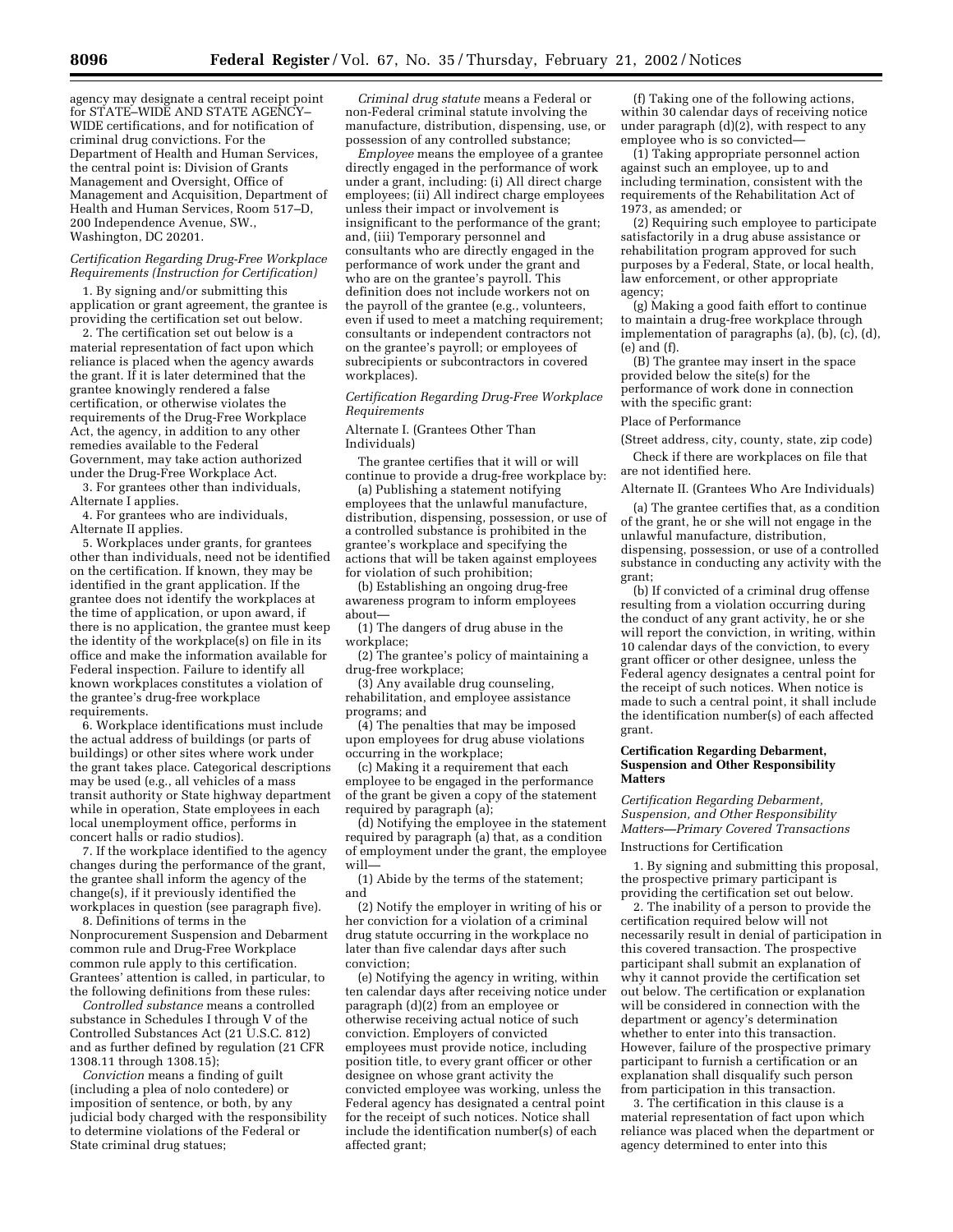transaction. If it is later determined that the prospective primary participant knowingly rendered an erroneous certification, in addition to other remedies available to the Federal Government, the department or agency may terminate this transaction for cause or default.

4. The prospective primary participant shall provide immediate written notice to the department or agency to which this proposal is submitted if at any time the prospective primary participant learns that its certification was erroneous when submitted or has become erroneous by reason of changed circumstances.

5. The terms covered transaction, debarred, suspended, ineligible, lower tier covered transaction, participant, person, primary covered transaction, principal, proposal, and voluntarily excluded, as used in this clause, have the meanings set out in the Definitions and Coverage sections of the rules implementing Executive Order 12549. You may contact the department or agency to which this proposal is being submitted for assistance in obtaining a copy of those regulations.

6. The prospective primary participant agrees by submitting this proposal that, should the proposed covered transaction be entered into, it shall not knowingly enter into any lower tier covered transaction with a person who is proposed for debarment under 48 CFR part 9, subpart 9.4, debarred, suspended, declared ineligible, or voluntarily excluded from participation in this covered transaction, unless authorized by the department or agency entering into this transaction.

7. The prospective primary participant further agrees by submitting this proposal that it will include the clause titled ''Certification Regarding Debarment, Suspension, Ineligibility and Voluntary Exclusion-Lower Covered Transaction,'' provided by the department or agency entering into this covered transaction, without modification, in all lower tier covered transactions and in all solicitations for lower tier covered transactions.

8. A participant in a covered transaction may rely upon a certification of a prospective participant in a lower tier covered transaction that it is not proposed for debarment under 48 CFR part 9, subpart 9.4, debarred, suspended, ineligible, or voluntarily excluded from the covered transaction, unless it knows that the certification is erroneous. A participant may decide the method and frequency by which it determines the eligibility of its principals. Each participant may, but is not required to, check the List of Parties Excluded from Federal Procurement and Nonprocurement Programs.

9. Nothing contained in the foregoing shall be construed to require establishment of a system of records in order to render in good faith the certification required by this clause. The knowledge and information of a participant is not required to exceed that which is normally possessed by a prudent person in the ordinary course of business dealings.

10. Except for transactions authorized under paragraph 6 of these instructions, if a

participant in a covered transaction knowingly enters into a lower tier covered transaction with a person who is proposed for debarment under 48 CFR part 9, subpart 9.4, suspended, debarred, ineligible, or voluntarily excluded from participation in this transaction, in addition to other remedies available to the Federal Government, the department or agency may terminate this transaction for cause or default.

#### *Certification Regarding Debarment, Suspension, and Other Responsibility Matters—Primary Covered Transaction.*

(1) The prospective primary participant certifies to the best of its knowledge and belief, that it and its principals:

(a) Are not presently debarred, suspended, proposed for debarment, declared ineligible, or voluntarily excluded by any Federal department or agency;

(b) Have not within a three-year period preceding this proposal been convicted of or had a civil judgment rendered against them for commission of fraud or a criminal offense in connection with obtaining, attempting to obtain, or performing a public (Federal, State or local) transaction or contract under a public transaction; violation of Federal or State antitrust statutes or commission of embezzlement, theft, forgery, bribery, falsification or destruction of records, making false statements, or receiving stolen property;

(c) Are not presently indicated for or otherwise criminally or civilly charged by a governmental entity (Federal, State or local) with commission of any of the offenses enumerated in paragraph (1)(b) of this certification; and

(d) Have not within a three-year period preceding this application/proposal had one or more public transactions (Federal, State or local) terminated for cause or default.

(2) Where the prospective primary participant is unable to certify to any of the statements in this certification, such prospective participant shall attach an explanation to this proposal.

## *Certification Regarding Debarment, Suspension, Ineligibility and Voluntary Exclusion—Lower Tier Covered Transactions*

#### Instructions for Certification

1. By signing and submitting this proposal, the prospective lower tier participant is providing the certification set out below.

2. The certification in this clause is a material representation of fact upon which reliance was placed when this transaction was entered into. If it is later determined that the prospective lower tier participant knowingly rendered an erroneous certification, in addition to other remedies available to the Federal Government the department or agency with which this transaction originated may pursue available remedies, including suspension and/or debarment.

3. The prospective lower tier participant shall provide immediate written notice to the person to which this proposal is submitted if at any time the prospective lower tier participant learns that its certification was erroneous when submitted or had become erroneous by reason of changed circumstances.

4. The terms covered transaction, debarred, suspended, ineligible, lower tier covered transaction, participant, person, primary covered transaction, principal, proposal, and voluntarily excluded, as used in this clause, have the meaning set out in the Definitions and Coverage sections of rules implementing Executive Order 12549. You may contact the person to which this proposal is submitted for assistance in obtaining a copy of those regulations.

5. The prospective lower tier participant agrees by submitting this proposal that, [[Page 33043]] should the proposed covered transaction be entered into, it shall not knowingly enter into any lower tier covered transaction with a person who is proposed for debarment under 48 CFR part 9, subpart 9.4, debarred, suspended, declared ineligible, or voluntarily excluded from participation in this covered transaction, unless authorized by the department or agency with which this transaction originated.

6. The prospective lower tier participant further agrees by submitting this proposal that it will include this clause titled ''Certification Regarding Debarment, Suspension, Ineligibility and Voluntary Exclusion-Lower Tier Covered Transaction,'' without modification, in all lower tier covered transactions and in all solicitations for lower tier covered transactions.

7. A participant in a covered transaction may rely upon a certification of a prospective participant in a lower tier covered transaction that it is not proposed for debarment under 48 CFR part 9, subpart 9.4, debarred, suspended, ineligible, or voluntarily excluded from covered transactions, unless it knows that the certification is erroneous. A participant may decide the method and frequency by which it determines the eligibility of its principals. Each participant may, but is not required to, check the List of Parties Excluded from Federal Procurement and Nonprocurement Programs.

8. Nothing contained in the foregoing shall be construed to require establishment of a system of records in order to render in good faith the certification required by this clause.

The knowledge and information of a participant is not required to exceed that which is normally possessed by a prudent person in the ordinary course of business dealings.

9. Except for transactions authorized under paragraph 5 of these instructions, if a participant in a covered transaction knowingly enters into a lower tier covered transaction with a person who is proposed for debarment under 48 CFR part 9, subpart 9.4, suspended, debarred, ineligible, or voluntarily excluded from participation in this transaction, in addition to other remedies available to the Federal Government, the department or agency with which this transaction originated may pursue available remedies, including suspension and/or debarment.

#### *Certification Regarding Debarment, Suspension, Ineligibility an Voluntary Exclusion—Lower Tier Covered Transactions*

(1) The prospective lower tier participant certifies, by submission of this proposal, that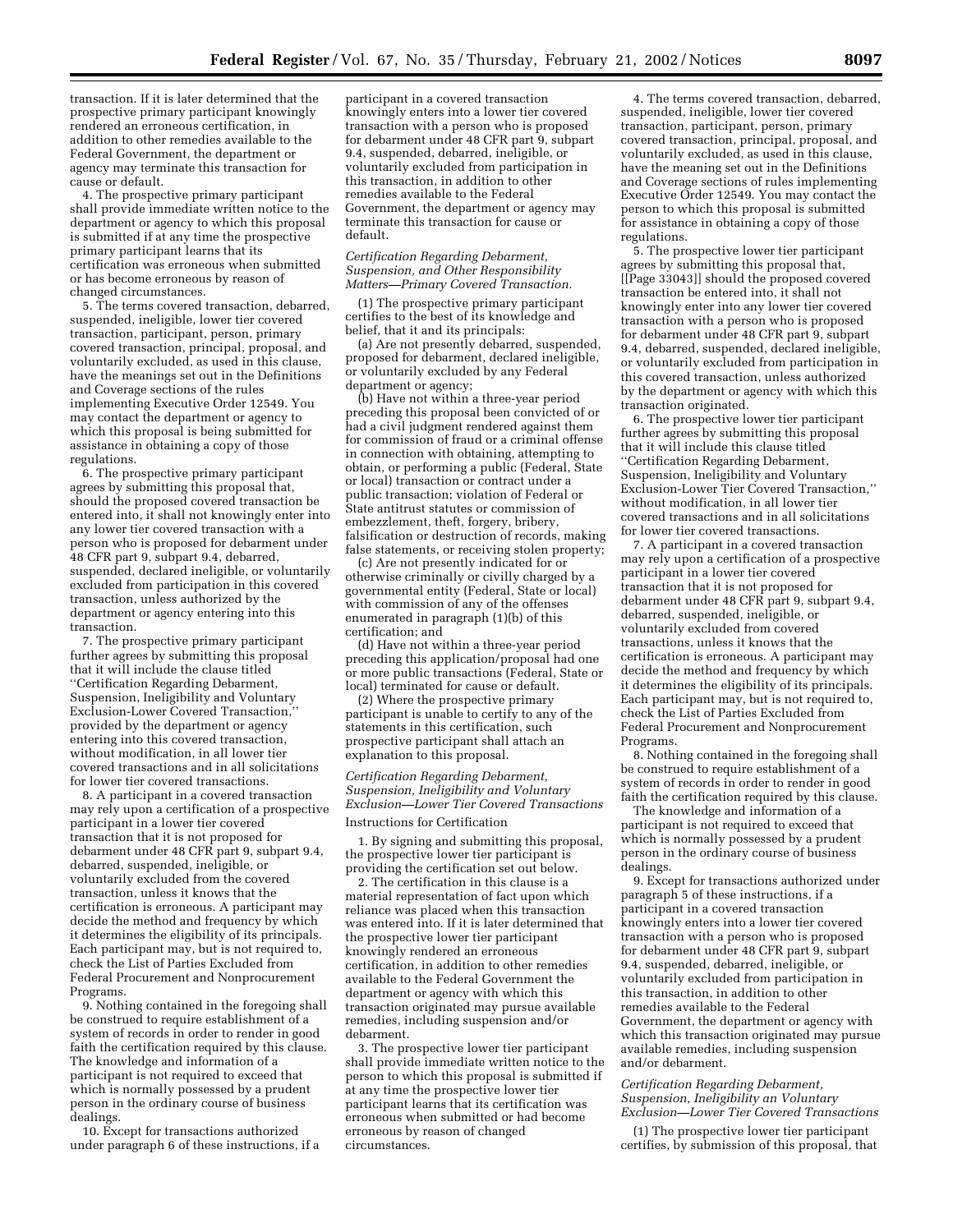neither it nor its principals is presently debarred, suspended, proposed for debarment, declared ineligible, or voluntarily excluded from participation in this transaction by any Federal department or agency.

(2) Where the prospective lower tier participant is unable to certify to any of the statements in this certification, such prospective participant shall attach an explanation to this proposal.

## **ATTACHMENT G, PAGE 1**

## **Intergovernmental Review (SPOC List)**

It is estimated that in 2001 the Federal Government will outlay \$305.6 billion in grants to State and local governments. Executive Order 12372, ''Intergovernmental Review of Federal Programs,'' was issued with the desire to foster the intergovernmental partnership and strengthen federalism by relying on State and local processes for the coordination and review of proposed Federal financial assistance and direct Federal development. The Order allows each State to designate an entity to perform this function. Below is the official list of those entities. For those States that have a home page for their designated entity, a direct link has been provided below.

States that are not listed on this page have chosen not to participate in the intergovernmental review process, and therefore do not have a SPOC. If you are located within one of these States, you may still send application materials directly to a Federal awarding agency.

Contact information for Federal agencies that award grants can be found in Appendix IV of the Catalog of Federal Domestic Assistance.

## **ARKANSAS**

Tracy L. Copeland, Manager, State Clearinghouse, Office of Intergovernmental Services, Department of Finance and Administration, 1515 W. 7th St., Room 412, Little Rock, Arkansas 72203, Telephone: (501) 682–1074, Fax: (501) 682–5206, tlcopeland@dfa.state.ar.us

## **CALIFORNIA**

Grants Coordination, State Clearinghouse, Office of Planning and Research, P.O. Box 3044, Room 222, Sacramento, California 95812–3044, Telephone: (916) 445–0613, Fax: (916) 323–3018, state.clearinghouse@opr.ca.gov

#### **DELAWARE**

Charles H. Hopkins, Executive Department, Office of the Budget, 540 S. Dupont Highway, 3rd Floor, Dover, Delaware 19901, Telephone: (302) 739–3323, Fax: (302) 739–5661, chopkins@state.de.us

#### **DISTRICT OF COLUMBIA**

Luisa Montero-Diaz, Office of Partnerships and Grants Development, Executive Office of the Mayor, District of Columbia Government, 441 4th Street, NW, Suite 530 South, Washington, DC 20001, Telephone: (202) 727–8900, Fax: (202) 727–1652, opgd.eom@dc.gov

## **FLORIDA**

Jasmin Raffington, Florida State Clearinghouse, Department of Community Affairs, 2555 Shumard Oak Blvd., Tallahassee, Florida 32399–2100, Telephone: (850) 922–5438, Fax: (850) 414–0479, clearinghouse@dca.state.fl.us

## **GEORGIA**

Georgia State Clearinghouse, 270 Washington Street, SW, Atlanta, Georgia 30334, Telephone: (404) 656–3855, Fax: (404) 656–7901, gach@mail.opb.state.ga.us

#### **ILLINOIS**

Virginia Bova, Department of Commerce and Community Affairs, James R. Thompson Center, 100 West Randolph, Suite 3–400, Chicago, Illinois 60601, Telephone: (312) 814–6028, Fax: (312) 814–8485, vbova@commerce.state.il.us

#### **IOWA**

Steven R. McCann, Division of Community and Rural Development, Iowa Department of Economic Development, 200 East Grand Avenue, Des Moines, Iowa 50309, Telephone: (515) 242–4719, Fax: (515) 242–4809, steve.mccann@ided.state.ia.us

#### **KENTUCKY**

Ron Cook, Department of Local Government, 1024 Capital Center Drive, Suite 340, Frankfort, Kentucky 40601, Telephone: (502) 573–2382, Fax: (502) 573–2512, ron.cook@mail.state.ky.us

#### **MAINE**

Joyce Benson, State Planning Office, 184 State Street, 38 State House Station, Augusta, Maine 04333, Telephone: (207) 287–3261, (207) 287–1461 (direct), Fax: (207) 287–6489, joyce.benson@state.me.us

#### **MARYLAND**

Linda Janey, Manager, Clearinghouse and Plan Review Unit, Maryland Office of Planning, 301 West Preston Street—Room 1104, Baltimore, Maryland 21201–2305, Telephone (410) 767–4490, Fax: (410) 767– 4480, linda@mail.op.state.md.us

## **MICHIGAN**

Richard Pfaff, Southeast Michigan Council of Governments, 535 Griswold, Suite 300, Detroit, Michigan 48226, Telephone: (313) 961–4266, Fax: (313) 961–4869, pfaff@semcog.org

## **MISSISSIPPI**

Cathy Mallette, Clearinghouse Officer, Department of Finance and Administration, 1301 Woolfolk Building, Suite E, 501 North West Street, Jackson, Mississippi 39201, Telephone: (601) 359– 6762, Fax: (601) 359–6758

#### **MISSOURI**

Angela Boessen, Federal Assistance Clearinghouse, Office of Administration, P.O. Box 809, Truman Building, Room 840, Jefferson City, Missouri 65102, Telephone: (573) 751–4834, Fax: (573) 522–4395, igr@mail.oa.state.mo.us

## **NEVADA**

Heather Elliott, Department of Administration, State Clearinghouse, 209

E. Musser Street, Room 200, Carson City, Nevada 89701, Telephone: (775) 684–0209, Fax: (775) 684–0260, helliott@govmail.state.nv.us

## **NEW HAMPSHIRE**

- Jeffrey H. Taylor, Director, New Hampshire Office of State Planning, Attn:
- Intergovernmental Review Process, Mike Blake, 2–1/2 Beacon Street, Concord, New Hampshire 03301, Telephone: (603) 271–2155, Fax: (603) 271–1728, jtaylor@osp.state.nh.us

## **NEW MEXICO**

Ken Hughes, Local Government Division, Room 201 Bataan Memorial Building, Santa Fe, New Mexico 87503, Telephone: (505) 827–4370, Fax: (505) 827–4948, khughes@dfa.state.nm.us

### **NORTH CAROLINA**

Jeanette Furney, Department of Administration, 1302 Mail Service Center, Raleigh, North Carolina 27699–1302, Telephone: (919) 807–2323, Fax: (919) 733–9571, jeanette.furney@ncmail.net

#### **NORTH DAKOTA**

Jim Boyd, Division of Community Services, 600 East Boulevard Ave, Dept 105, Bismarck, North Dakota 58505–0170, Telephone: (701) 328–2094, Fax: (701) 328–2308, jboyd@state.nd.us

#### **RHODE ISLAND**

Kevin Nelson, Department of Administration, Statewide Planning Program, One Capitol Hill, Providence, Rhode Island 02908– 5870, Telephone: (401) 222–2093, Fax: (401) 222–2083, knelson@doa.state.ri.us

#### **SOUTH CAROLINA**

- Omeagia Burgess, Budget and Control Board, Office of State Budget, 1122 Ladies Street, 12th Floor, Columbia, South Carolina 29201, Telephone: (803) 734–0494, Fax: (803) 734–0645,
	- aburgess@budget.state.sc.us

#### **TEXAS**

- Denise S. Francis, Director, State Grants Team, Governor's Office of Budget and Planning, P.O. Box 12428, Austin, Texas 78711, Telephone: (512) 305–9415, Fax: (512) 936–2681,
	- dfrancis@governor.state.tx.us

#### **UTAH**

Carolyn Wright, Utah State Clearinghouse, Governor's Office of Planning and Budget, State Capitol, Room 114, Salt Lake City, Utah 84114, Telephone: (801) 538–1535, Fax: (801) 538–1547, cwright@gov.state.ut.us

## **WEST VIRGINIA**

Fred Cutlip, Director, Community Development Division, West Virginia Development Office, Building #6, Room 553, Charleston, West Virginia 25305, Telephone: (304) 558–4010, Fax: (304) 558–3248, fcutlip@wvdo.org

## **WISCONSIN**

Jeff Smith, Section Chief, Federal/State Relations, Wisconsin Department of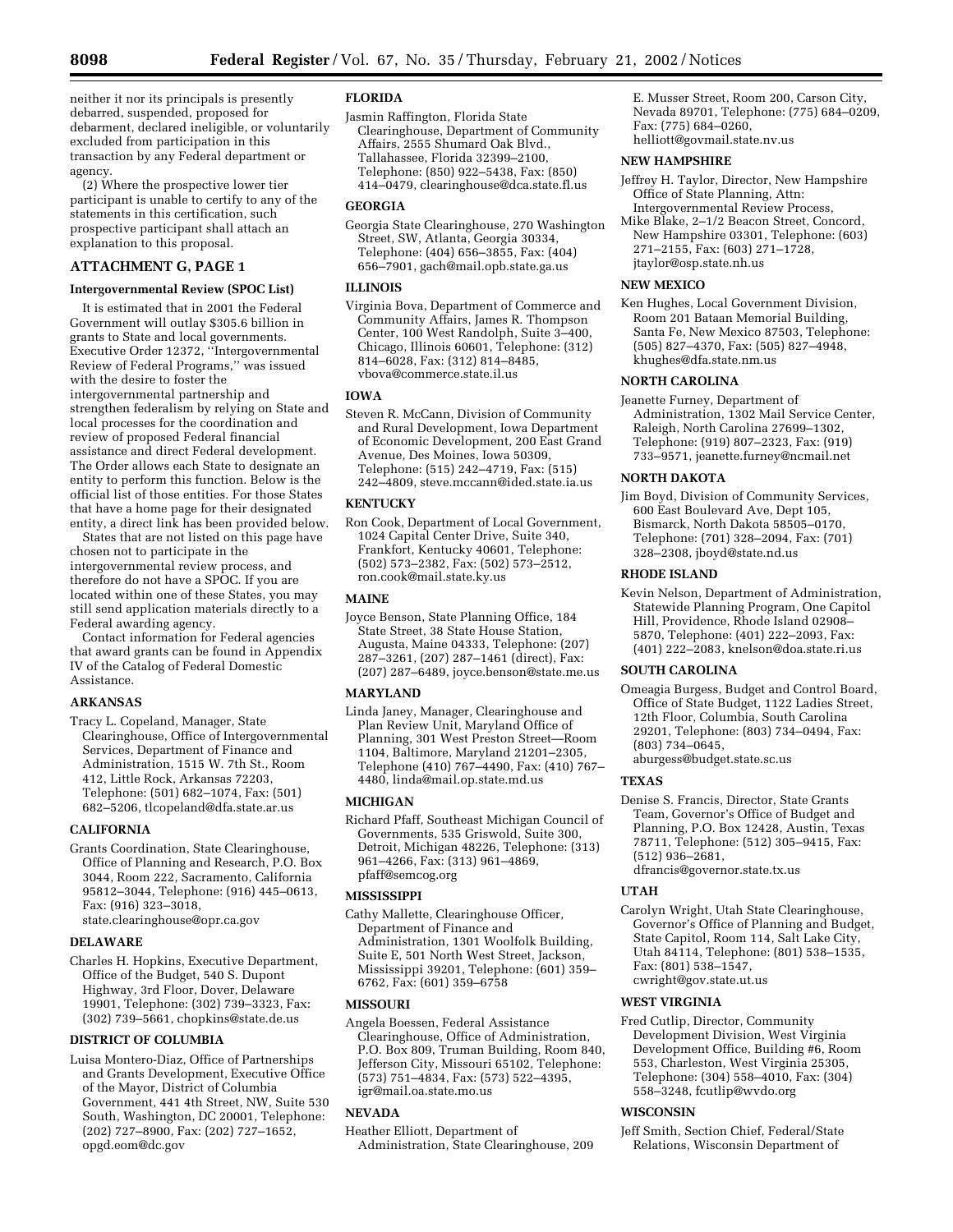Administration, 101 East Wilson Street— 6th Floor, P.O. Box 7868, Madison, Wisconsin 53707, Telephone: (608) 266– 0267, Fax: (608) 267–6931, jeffrey.smith@doa.state.wi.us

## **AMERICAN SAMOA**

Pat M. Galea'i, Federal Grants/Programs Coordinator, Office of Federal Programs, Office of the Governor/Department of Commerce, American Samoa Government, Pago Pago, American Samoa 96799, Telephone: (684) 633–5155, Fax: (684) 633–4195, pmgaleai@samoatelco.com

## **GUAM**

Director, Bureau of Budget and Management Research, Office of the Governor, P.O. Box 2950, Agana, Guam 96910, Telephone: 011–671–472–2285, Fax: 011–472–2825, jer@ns.gov.gu

#### **PUERTO RICO**

Jose Caballero/Mayra Silva, Puerto Rico Planning Board, Federal Proposals Review Office, Minillas Government Center, P.O. Box 41119, San Juan, Puerto Rico 00940– 1119, Telephone: (787) 723–6190, Fax: (787) 722–6783

#### **NORTH MARIANA ISLANDS**

Ms. Jacoba T. Seman, Federal Programs Coordinator, Office of Management and Budget, Office of the Governor, Saipan, MP 96950, Telephone: (670) 664–2289, Fax: (670) 664–2272, omb.jseman@saipan.com

#### **VIRGIN ISLANDS**

Ira Mills, Director, Office of Management and Budget, #41 Norre Gade Emancipation Garden Station, Second Floor, Saint Thomas, Virgin Islands 00802, Telephone: (340) 774–0750, Fax: (340) 776–0069, irmills@usvi.org

Changes to this list can be made only after OMB is notified by a State's officially designated representative. E-mail messages can be sent to grants@omb.eop.gov. If you

prefer, you may send correspondence to the following postal address: Attn: Grants Management, Office of Management and Budget, New Executive Office Building, Suite 6025, 725 17th Street, NW., Washington, DC 20503.

**Please note:** Inquiries about obtaining a Federal grant should not be sent to the OMB e-mail or postal address shown above. The best source for this information is the CFDA.

#### **Attachment H**

## **Certification Regarding Lobbying**

*Certification for Contracts, Grants, Loans, and Cooperative Agreements*

The undersigned certifies, to the best of his or her knowledge and belief, that:

(1) No Federal appropriated funds have been paid or will be paid, by or on behalf of the undersigned, to any person for influencing or attempting to influence an officer or employee of an agency, a Member of Congress, an officer or employee of Congress, or an employee of a Member of Congress in connection with the awarding of any Federal contract, the making of any Federal grant, the making of any Federal loan, the entering into of any cooperative agreement, and the extension, continuation, renewal, amendment, or modification of any Federal contract, grant, loan, or cooperative agreement.

(2) If any funds other than Federal appropriated funds have been paid or will be paid to any person for influencing or attempting to influence an officer or employee of any agency, a Member of Congress, an officer or employee of Congress, or an employee of a Member of Congress in connection with this Federal contract, grant, loan, or cooperative agreement, the undersigned shall complete and submit Standard Form–LLL, ''Disclosure Form to Report Lobbying,'' in accordance with its instructions.

(3) The undersigned shall require that the language of this certification be included in

the award documents for all subawards at all tiers (including subcontracts, subgrants, and contracts under grants, loans, and cooperative agreements) and that all subrecipients shall certify and disclose accordingly. This certification is a material representation of fact upon which reliance was placed when this transaction was made or entered into. Submission of this certification is a prerequisite for making or entering into this transaction imposed by section 1352, title 31, U.S. Code. Any person who fails to file the required certification shall be subject to a civil penalty of not less than \$10,000 and not more than \$100,000 for each such failure.

#### *Statement for Loan Guarantees and Loan Insurance*

The undersigned states, to the best of his or her knowledge and belief, that:

If any funds have been paid or will be paid to any person for influencing or attempting to influence an officer or employee of any agency, a Member of Congress, an officer or employee of Congress, or an employee of a Member of Congress in connection with this commitment providing for the United States to insure or guarantee a loan, the undersigned shall complete and submit Standard Form–LLL, ''Disclosure Form to Report Lobbying,'' in accordance with its instructions. Submission of this statement is a prerequisite for making or entering into this transaction imposed by section 1352, title 31, U.S. Code. Any person who fails to file the required statement shall be subject to a civil penalty of not less than \$10,000 and not more than \$100,000 for each such failure.

Signature **Signature** 

lllllllllllllllllllll Title

**Organization BILLING CODE 4184–01–M**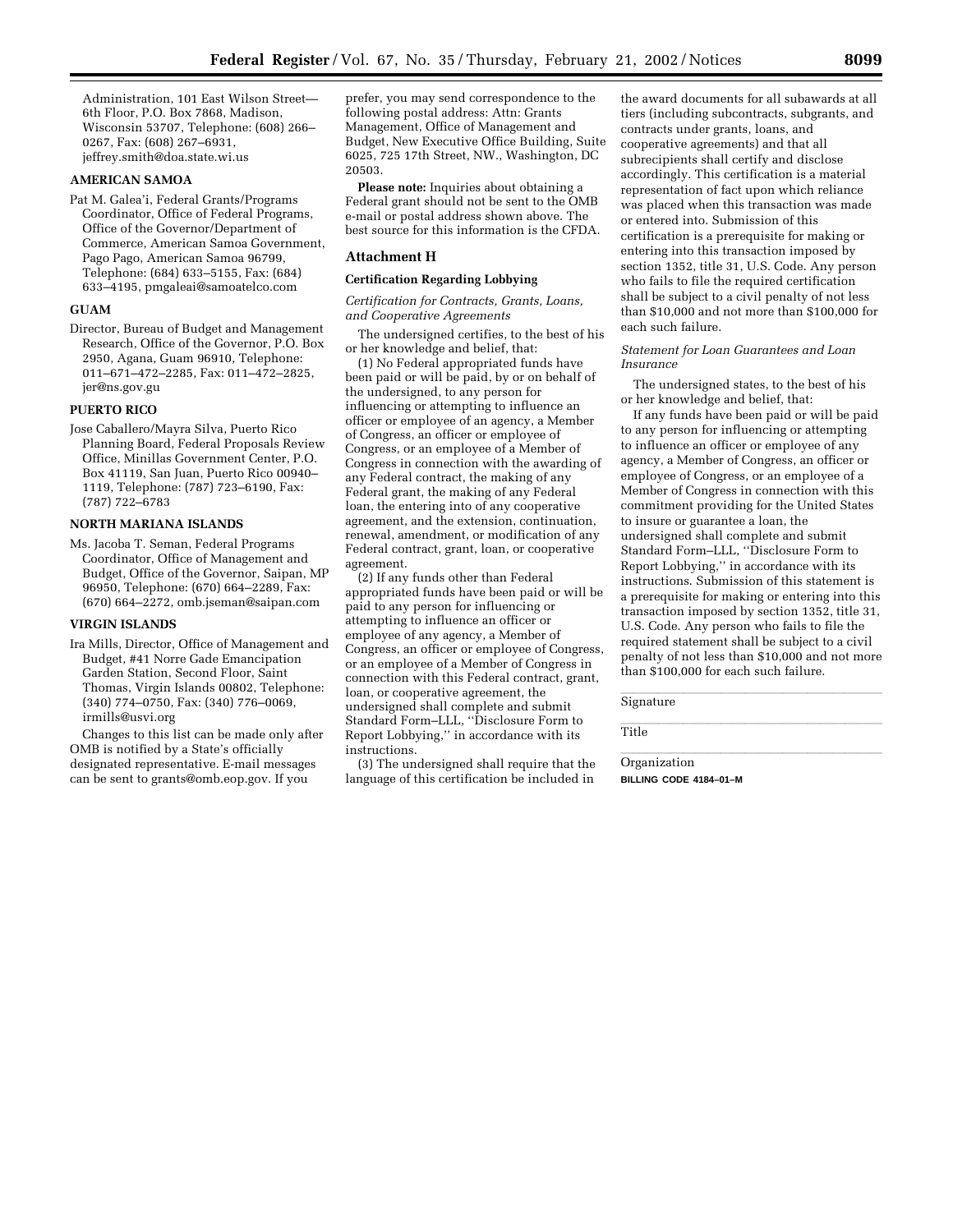|                                                                                                                                                                       |                                             | Attachment H, Page 2                                        |                                     |
|-----------------------------------------------------------------------------------------------------------------------------------------------------------------------|---------------------------------------------|-------------------------------------------------------------|-------------------------------------|
| DISCLOSURE OF LOBBYING ACTIVITIES                                                                                                                                     |                                             |                                                             | Approved by OMB                     |
| Complete this form to disclose lobbying activities pursuant to 31 U.S.C. 1352                                                                                         |                                             |                                                             | 0348-0046                           |
|                                                                                                                                                                       | (See reverse for public burden disclosure.) |                                                             |                                     |
| 1. Type of Federal Action:<br>2. Status of Federal Action:                                                                                                            |                                             | 3. Report Type:                                             |                                     |
| a. contract                                                                                                                                                           | a. bid/offer/application                    | a. initial filing                                           |                                     |
| b. grant                                                                                                                                                              | b. initial award                            | b. material change                                          |                                     |
| c. cooperative agreement                                                                                                                                              | c. post-award                               | For Material Change Only:                                   |                                     |
| d. Ioan                                                                                                                                                               |                                             |                                                             | year ____________ quarter _________ |
| e. loan guarantee                                                                                                                                                     |                                             |                                                             |                                     |
| f. loan insurance                                                                                                                                                     |                                             |                                                             |                                     |
| 4. Name and Address of Reporting Entity:                                                                                                                              |                                             | 5. If Reporting Entity in No. 4 is a Subawardee, Enter Name |                                     |
| Subawardee<br>$\Box$ Prime                                                                                                                                            | and Address of Prime:                       |                                                             |                                     |
| Tier _______, if known:                                                                                                                                               |                                             |                                                             |                                     |
|                                                                                                                                                                       |                                             |                                                             |                                     |
|                                                                                                                                                                       |                                             |                                                             |                                     |
|                                                                                                                                                                       |                                             |                                                             |                                     |
|                                                                                                                                                                       |                                             |                                                             |                                     |
| Congressional District, if known:                                                                                                                                     |                                             | Congressional District, if known:                           |                                     |
| 6. Federal Department/Agency:                                                                                                                                         |                                             | 7. Federal Program Name/Description:                        |                                     |
|                                                                                                                                                                       |                                             |                                                             |                                     |
|                                                                                                                                                                       |                                             |                                                             |                                     |
|                                                                                                                                                                       |                                             | CFDA Number, if applicable: ________________                |                                     |
|                                                                                                                                                                       |                                             |                                                             |                                     |
| 8. Federal Action Number, if known:                                                                                                                                   | 9. Award Amount, if known:                  |                                                             |                                     |
|                                                                                                                                                                       | \$                                          |                                                             |                                     |
| 10. a. Name and Address of Lobbying Registrant                                                                                                                        |                                             | b. Individuals Performing Services (including address if    |                                     |
| (if individual, last name, first name, MI):                                                                                                                           | different from No. 10a)                     |                                                             |                                     |
|                                                                                                                                                                       | (last name, first name, MI):                |                                                             |                                     |
|                                                                                                                                                                       |                                             |                                                             |                                     |
|                                                                                                                                                                       |                                             |                                                             |                                     |
|                                                                                                                                                                       |                                             |                                                             |                                     |
|                                                                                                                                                                       |                                             |                                                             |                                     |
| Information requested through this form is authorized by title 31 U.S.C. section<br>11.                                                                               |                                             |                                                             |                                     |
| 1352. This disclosure of lobbying activities is a material representation of fact<br>upon which reliance was placed by the tier above when this transaction was made  |                                             |                                                             |                                     |
| or entered into. This disclosure is required pursuant to 31 U.S.C. 1352. This<br>information will be reported to the Congress semi-annually and will be available for |                                             |                                                             |                                     |
| public inspection. Any person who fails to file the required disclosure shall be                                                                                      |                                             |                                                             |                                     |
| subject to a civil penalty of not less that \$10,000 and not more than \$100,000 for<br>each such failure.                                                            | Telephone No.: ___                          |                                                             | Date:                               |
|                                                                                                                                                                       |                                             |                                                             |                                     |
| Federal Use Only:                                                                                                                                                     |                                             |                                                             | Authorized for Local Reproduction   |
|                                                                                                                                                                       |                                             |                                                             | Standard Form LLL (Rev. 7-97)       |

#### **BILLING CODE 4184–01–C**

### **Instructions for Completion of SF–LLL, Disclosure of Lobbying Activities**

This disclosure form shall be completed by the reporting entity, whether subawardee or prime Federal recipient, at the initiation or receipt of a covered Federal action, or a material change to a previous filing, pursuant to title 31 U.S.C. Section 1352. The filing of a form is required for each payment or agreement to make payment to any lobbying entity for influencing or attempting to influence an officer or employee of any agency, a Member of Congress, an officer or employee of Congress, or an employee of a Member of Congress in connection with a covered Federal action. Use the SF–LLL–A Continuation Sheet for additional

information if the space on the form is inadequate. Complete all items that apply for both the initial filing and material change report. Refer to the implementing guidance published by the Office of Management and Budget for additional information.

1. Identify the type of covered Federal action for which lobbying activity is and/or has been secured to influence the outcome of the covered Federal action.

2. Identify the status of the covered Federal action.

3. Identify the appropriate classification of this report. If this is a follow-up report caused by a material change to the information previously reported, enter the year and quarter in which the change occurred. Enter the date of the last previously submitted report by this reporting entity for this covered Federal action.

4. Enter the full name, address, city, state and zip code of the reporting entity. Include Congressional District, if known. Check the appropriate classification of the reporting entity that designates if it is, or expects to be, a prime or subaward recipient. Identify the tier of the subawardee, e.g., the first subawardee of the prime is the 1st tier. Subawards include but are not limited to subcontracts, subgrants and contract awards under grants.

5. If the organization filing the report in item 4 checks ''subawardee,'' then enter the full name, address, city, state, and zip code of the prime Federal recipient. Include Congressional District, if known.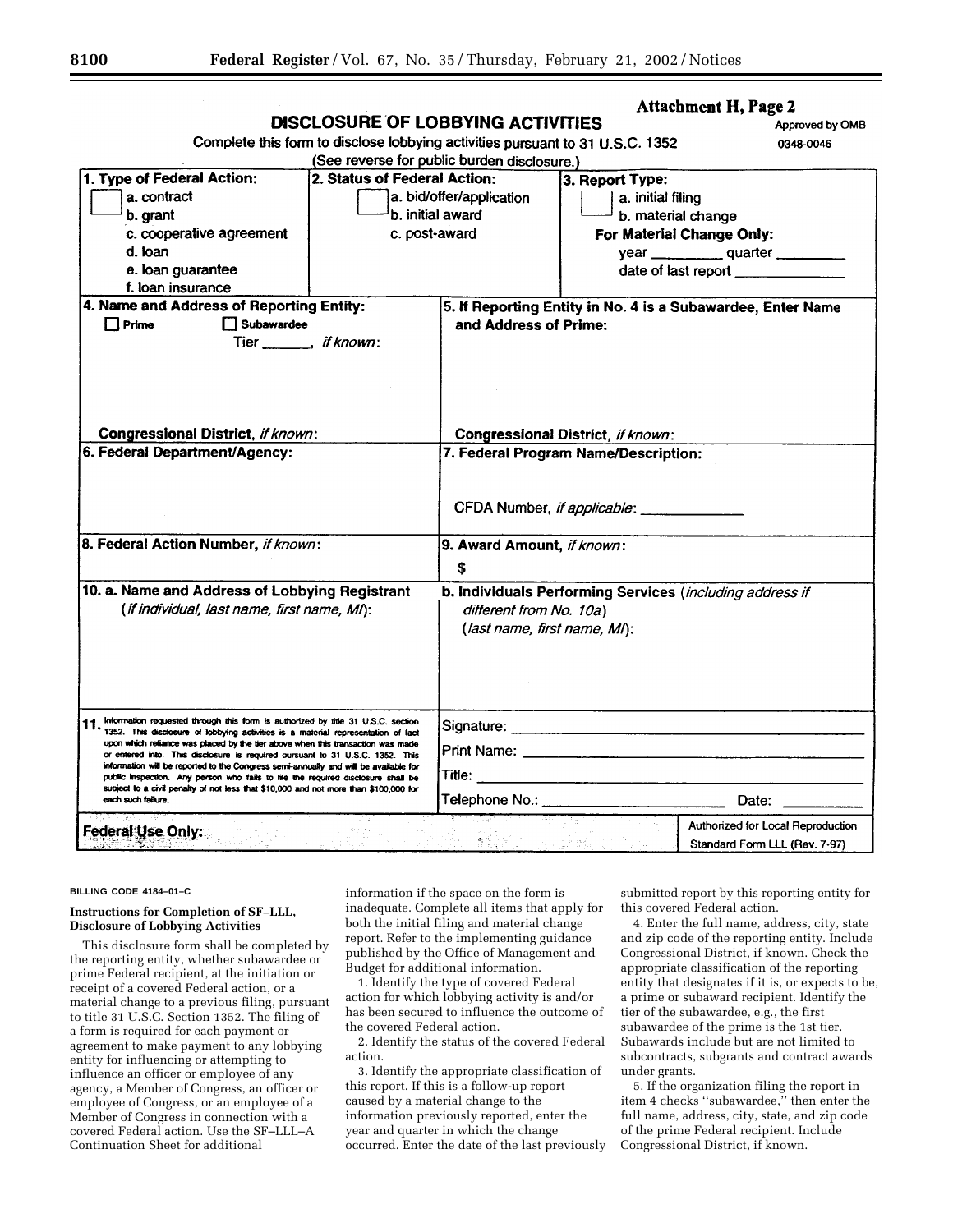6. Enter the name of the Federal agency making the award or loan commitment. Include at least one organizational level below agency name, if known. For example, Department of Transportation, United States Coast Guard.

7. Enter the Federal program name or description for the covered Federal action (item 1). If known, enter the full Catalog of Federal Domestic Assistance (CFDA) number for grants, cooperative agreements, loans, and loan commitments.

8. Enter the most appropriate Federal identifying number available for the Federal action identified in item 1 [e.g., Request for Proposal (RFP) number; Invitation for Bid (IFB) number; grant announcement number; the contract, grant, or loan award number; the application/proposal control number assigned by the Federal agency]. Include prefixes, e.g., ''RFP–DE–90–001.''

9. For a covered Federal action where there has been an award or loan commitment by the Federal agency, enter the Federal amount of the award/loan commitment for the prime entity identified in item 4 or 5.

10. (a) Enter the full name, address, city, state and zip code of the lobbying entity engaged by the reporting entity identified in item 40 to influence the covered Federal action.

(b) Enter the full names of the individual(s) performing services, and include full address if different from 10(a). Enter Last Name, First Name, and Middle Initial (MI).

11. Enter the amount of compensation paid or reasonably expected to be paid by the reporting entity (item 4) to the lobbying entity (item 10). Indicate whether the payment has been made (actual) or will be made (planned). Check all boxes that apply. If this is a material change report, enter the cumulative amount of payment made or planned to be made.

According to the Paperwork Reduction Act, as amended, no persons are required to respond to a collection of information unless it displays a valid OMB Control Number. The valid OMB control number for this information collection is OMB No. 0348– 0046. Public reporting burden for this collection of information is estimated to average 10 minutes per response, including time for reviewing instructions, searching existing data sources, gathering and maintaining the data needed, and completing and reviewing the collection of information. Send comments regarding the burden estimate or any other aspect of this collection of information, including suggestions for reducing this burden, to the Office of Management and Budget, Paperwork Reduction Project (0348–0046), Washington, DC 20503.

#### **Disclosure of Lobbying Activities Continuation Sheet**

## ${\bf Reporting \; Entity:} \\ {\bf Page} \begin{tabular}{l} \end{tabular}$ Page llllllllllllllllll of  $\qquad$

#### **Attachment I**

#### **State Human Services Administrators**

Last Updated: 10/31/2001 Indexed by State Name

#### **A**

- Mr. Bill Fuller, Commissioner, **Alabama** State Department of Human Resource, 50 Ripley Street, Montgomery, AL 36130– 4000, Phone: (334) 242–1160, FAX: (334) 242–0198
- Mr. Jay Lively, Commissioner, **Alaska** Department of Health & Social Services, PO Box 110601, Juneau, AK 99811–0601, Phone: (907) 465–3030, FAX: (907) 465– 3068
- Dr. Uiagalelie Leaofi, Director, **American Samoa** Department of Human & Social Service, PO Box 997534, Pago Pago, AS 96799, Phone: 011 (684) 633–2969, FAX: 011 (684) 633–7449
- Mr. John L. Clayton, Director, **Arizona** Department of Economic Security, PO Box 6123, Site Code 010A, Phoenix, AZ 85005, Phone: (602) 542–5678, FAX: (602) 542– 5339
- Mr. Kurt Knickrehm, Director, **Arkansas** Department of Human Services, 329 Donaghey Plaza South, Seventh & Main Streets, PO Box 1437, Little Rock, AR 72203–1437, Phone: (501) 682–8650, FAX: (501) 682–6836
- Mr. Grantland Johnson, Secretary, **California** Health and Human Services Agency, 1600 Ninth Street, Room 460, Sacramento, CA 95814, Phone: (916) 654–3345, FAX: (916) 654–3343
- Ms. Rita Saenz, Director, **California** Department of Social Services, 744 P Street, Mail Stop 17–11, Sacramento, CA 95814, (916) 657–2598, FAX: (916) 653– 1695
- Mrs. Marva Livingston Hammons, Executive Director, **Colorado** Department of Human Services, 1575 Sherman Street, 8th floor, Denver, CO 80203–1714, Phone: (303) 866– 5096, FAX: (303) 866–4740
- Ms. Patricia A. Wilson-Coker, Commissioner, **Connecticut** Department of Social Services, 25 Sigourney Street, Hartford, CT 06106– 2055, Phone: (860) 424–5008, FAX: (860) 424–5129

#### **D**

- Mr. Vincent P. Meconi, Secretary, **Delaware** Health & Social Services, Herman M. Holloway Sr., Campus, Main Administration Building, 1st floor, 1901 N. DuPont Highway, New Castle, DE 19720, Phone: (302) 577–4502, FAX: (302) 577– 4510
- Ms. Carolyn W. Colvin, Director, **District of Columbia** Department of Human Services, 801 East Building, 2700 Martin Luther King Jr. Ave., SE, Washington, DC 20032– 0247, Phone: (202) 279–6016, FAX: (202) 279–6014
- **F**
- Judge Kathleen Kearney, Secretary, **Florida** Department of Children & Families, Building 1, Room 202, 1317 Winewood Boulevard, Tallahassee, FL 32399–0700, Phone: (850) 487–1111, FAX: (850) 922– 2993
- Mr. Ruben J. King-Shaw, Director, **Florida** Agency for Health Care Administration, Fort Knox Building 3, 2727 Mahan Drive, Suite 3116, Tallahassee, FL 32308, Phone: (850) 922–3809, FAX: (850) 488–0043

#### **G**

- Mr. Jim Martin, Commissioner, **Georgia** Department of Human Resources, 2 Peach Tree Street, NW, Suite 29–250, Atlanta, GA 30303, Phone: (404) 656–5680, FAX: (404) 651–8669
- Ms. Juanita Blout-Clark, Director, **Georgia** Department of Human Resources, Division of Family & Children Services, 2 Peachtree Street, Atlanta, GA 30303, Phone: (404) 657–7660, FAX: (404) 657–5105
- Mr. Dennis G. Rodriguez, Director, **Guam** Department of Public Health & Social Services, PO Box 2816, Agana, GU 96932, Phone: 011 (671) 734–7102, FAX: 011 (671) 734–5910

#### **H**

Ms. Susan Chandler, Director, **Hawaii** Department of Human Services, PO Box 339, 1390 Miller Street, RM 209, Honolulu, HI 96813, Phone: (808) 586–4997, FAX: (808) 586–4890

## **I**

- Mr. Karl B. Kurtz, Director, **Idaho** Department of Health & Welfare, P.O. Box 83720, 450 West State Street, 10th Floor, Boise, ID 83720–0036, Phone: (208) 334– 5500, FAX: (208) 334–6558
- Ms. Linda Renee Baker, Secretary, **Illinois** Department of Human Services, Harris Building, 3rd floor, 210 South Grand Avenue, East, Springfield, IL 62762, Phone: (217) 557–1601, FAX: (217) 557–1647
- Mr. John Hamilton, Secretary, **Indiana** Family & Social Services Administration, 402 West Washington Street, Room W–461, Indianapolis, IN 46204, Phone: (317) 233– 4690, FAX: (317) 233–4693
- Mr. James M. Hmurovich, Director, Division of Family & Children, **Indiana** Family & Social Services Administration, W392 Government Center South, 402 West Washington Street, P.O. Box 7083, Indianapolis, IN 46207–7083 Phone: (317) 232–4705, FAX: (317) 232–4490
- Ms. Jessie Rasmussen, Director, **Iowa** Department of Human Services, East 13th Street and Walnut, Hoover State Office Building, Des Moines, IA 50319–0114, Phone: (515) 281–5452, FAX: (515) 281– 4597

#### **K**

- Ms. Janet Schalansky, Secretary, **Kansas** Department of Social and Rehabilitation Services, Docking State Office Building, 6th Floor, 915 SW Harrison, Topeka, KS 66612–1570, Phone: (913) 296–3271, FAX: (913) 296–4685
- Ms. Viola P. Miller, Secretary, **Kentucky** Cabinet for Families & Children, 275 East Main Street, 4th floor West, Frankfort, KY 40621, Phone: (502) 564–7130, FAX: (502) 564–3866

#### **L**

Ms. J. Renea Austin-Duffin, Secretary, **Louisiana** Department of Social Services, P.O. Box 3776, 755 N. 3rd Street, RM 201, Baton Rouge, LA 70821, Phone: (225) 342– 0286, FAX: (225) 342–8636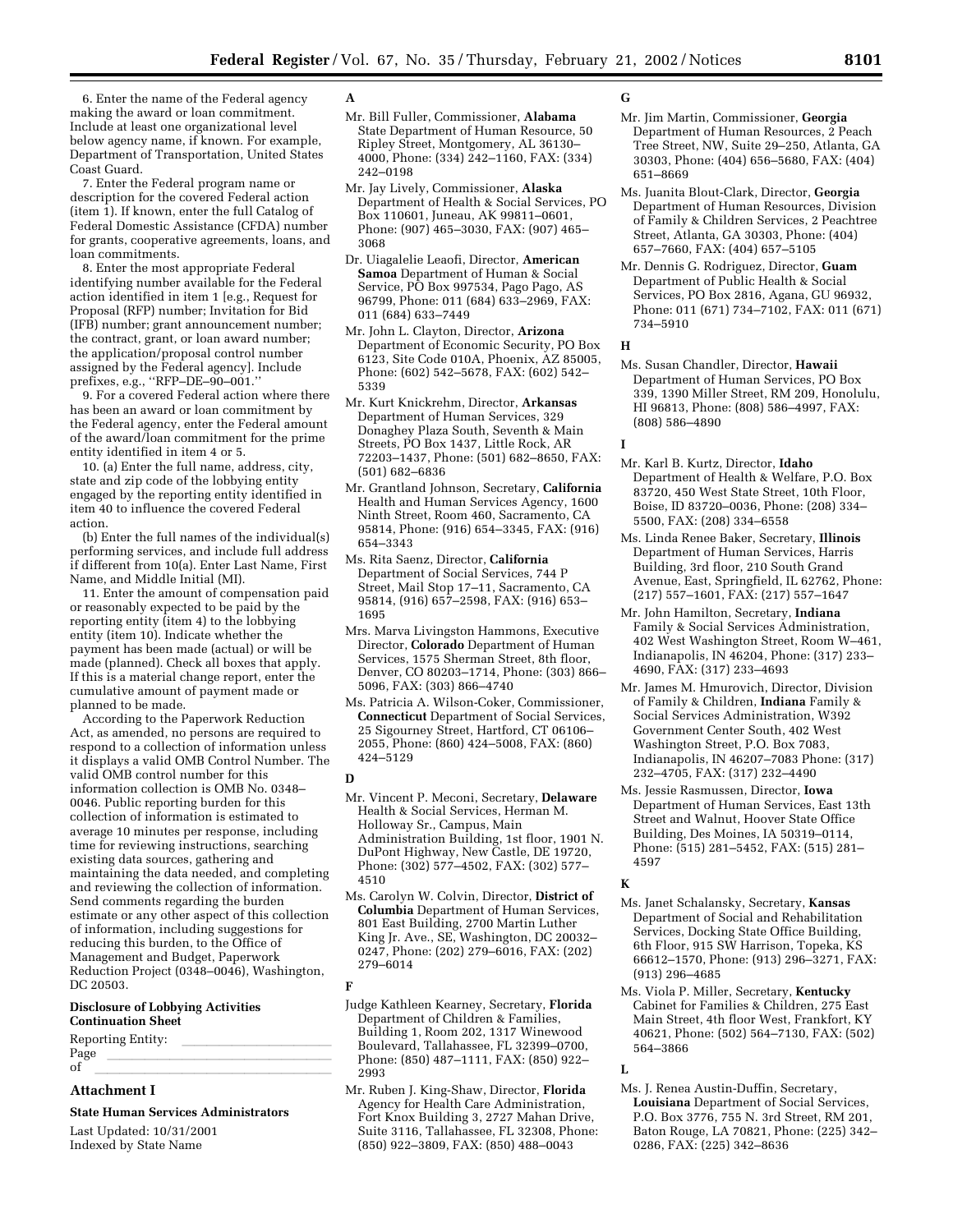**M**

- Mr. Kevin W. Concannon, Commissioner, **Maine** Department of Human Services, 11 State House Station, 211 State Street, Augusta, ME 04333, Phone: (207) 287– 2736, FAX: (207) 287–3005
- Ms. Emelda P. Johnson, Secretary, **Maryland** Department of Human Resources, Saratoga State Center, 311 West Saratoga Street, 10th Floor, Baltimore, MD 21201, Phone: (410) 767–7109, FAX: (410) 333–0099
- Mrs. Claire McIntire, Commissioner, **Massachusetts** Department of Transitional Assistance, 600 Washington Street, Boston, MA 02111, Phone: (617) 348–8410, FAX: (617) 348–8475
- Mr. Douglas Howard, Director, **Michigan** Family Independence Agency, 235 South Grand Avenue, Lansing, MI 48909, Phone: (517) 373–2000, FAX: (517) 335–6101
- Mr. James K. Haveman, Director, **Michigan** Department of Community Health, Lewis Cass Building, 320 South Walnut Street, Lansing, MI 48913, Phone: (517) 335–0267, FAX: (517) 373–4288
- Mr. Michael O'Keefe, Commissioner, **Minnesota** Department of Human Services, 444 Lafayette Road, St. Paul, MN 55155– 3815, Phone: (615) 296–2701, FAX: (651) 296–5868
- Ms. Janice Broome Brooks, Executive Director, **Mississippi** Department of Human Services, 750 North State Street, Jackson, MS 39202, Phone: (601) 359–4480, FAX: (601) 359–4477

Mr. Steve Renne, Director, **Missouri** Department of Social Services, Broadway State Office Building, 221 W. High Street, Jefferson City, MO 65102, Phone: (573) 751–4815, FAX: (573) 751–3203

Ms. Gail Gray, Director, **Montana** Department of Public Health & Human Services, 111 North Sanders, P.O. Box 4210, Helena, MT 59604–4210, Phone: (406) 444–5622, FAX: (406) 444–1970

Mr. Hank G. Hudson, Administrator, Human & Community Services Division, **Montana** Department of Public Health, & Human Services, P.O. Box 202952, Helena, MT 59620–2952, Phone: (406) 444–5901, FAX: (406) 444–2547

#### **N**

- Mr. Ron Ross, Director, **Nebraska** Department of Health & Human Services, P.O. Box 59604, Lincoln, NE 68509–5044, Phone: (402) 471–9106, FAX: (402) 471– 0820
- Mr. Steve Curtiss, Director, **Nebraska** Department of Health & Human Services, Finance & Support, 301 Centennial Mall South, P.O. Box 95026, Lincoln, NE 68509– 5026, Phone: (402) 471–8553, FAX: (402) 471–9449
- Mr. Michael J. Willden, Director, **Nevada** Department of Human Resources, 505 East King Street, Suite 600, Carson City, NV 89710, Phone: (775) 687–4730, FAX: (775) 687–4733
- Mr. Donald J. Shumway, Commissioner, **New Hampshire** Department of Health & Human Services, State Office Park South, 129 Pleasant St., Brown Bldg., Concord, NH

03301–3857, Phone: (603) 271–4331, FAX: (603) 271–4232

- Mr. Richard A. Chevrefils, Assistant Commissioner, Office of Family Services, **New Hampshire Department** Department of Health & Human Services, 129 Pleasant Street, Concord, NH 033011–6505, Phone: (603) 271–4321, FAX: (603) 271–4727
- Mr. James W. Smith, Jr., Acting Commissioner, **New Jersey** Department of Human Services, P.O. Box 700, Trenton, NJ 08625–0700, Phone: (609) 292–3717, FAX: (609) 292–3824
- Ms. Robin Dozier Otten, Deputy Secretary, **New Mexico** Human Services Department P.O. Box 2348, 2009 South Pacheco, Santa Fe, NM 87504–2348, Phone: (505) 827– 7750, FAX: (505) 827–6286
- Mr. Brian Wing, Commissioner, **New York** State Department of Family Assistance, Office of Temporary & Disability Assistance, 40 North Pearl Street, Albany, NY 12243, Phone: (518) 474–9475/4152, FAX: (518) 486–6255
- Mr. John A. Johnson, Commissioner, **New York** State Office of Children and Family Services, 52 Washington Street, Rensselaer, NY 12144, Phone: (518) 473–8437, FAX: (518) 473–9131
- Ms. Carmen Hooker Buell, Secretary, **North Carolina** Department of Health & Human Services, 101 Blair Drive, Raleigh, NC 27603, Phone: (919) 733–4534, FAX: (919) 715–4645

Ms. Carol K. Olson, Executive Director, **North Dakota** Department of Human Services, State Capitol—Judicial Wing, 600 East Boulevard, Bismarck, ND 58505, Phone: (701) 328–2310, FAX: (701) 328–1545

#### **O**

Mr. Thom Hayes, Director, **Ohio** Department of Jobs & Family Services, 30 East Broad Street, 32nd Floor, Columbus; OH 43266– 0423, Phone: (614) 466–6282, FAX: (614) 466–2815

Ms. Sandy Blunt, Assistant Director, **Ohio** Department of Jobs & Family Service, 30 East Broad Street, 32nd Floor, Columbus, OH 43266–0423, Phone: (614) 466–6282, FAX: (614) 466–2815

- Mr. Howard A. Hendrick, Director, **Oklahoma** Department of Human Services, P.O. Box 25352 Oklahoma City, OK 73125– 0352, Phone: (405) 521–3646, FAX: (405) 521–6458
- Mr. Mike Fogarty, Chief Executive Officer, **Oklahoma** Health Care Authority, 4545 North Lincoln Boulevard, Suite 124, Oklahoma City, OK 73105, Phone: (405) 522–7300, FAX: (405) 522–7471
- Mr. Bobby Mink, Director, **Oregon** Department of Human Services, 500 Summer Street, N.E., Salem, OR 97310– 1012, Phone: (503) 945–5944, FAX: (503) 378–2897

**P**

Ms. Feather O. Houstoun, Secretary, **Pennsylvania** Department of Public Welfare, P.O. Box 2675, Harrisburg, PA 17105–2675, Phone: (717) 787–2600, FAX: (717) 772–2062

Ms. Angie Varela-Llavona, Secretary, **Puerto Rico** Department of The Family, P.O. Box 11398, San Juan, PR 00910–1398, Phone: (787) 725–4511, FAX: (787) 723–1223

#### **R**

Ms. Christine Ferguson, Director, **Rhode Island** Department of Human Services, 600 New London Avenue, Cranston, RI 02920, Phone: (401) 462–2121, FAX: (401) 462– 3677

## **S**

- Ms Elizabeth G. Patterson, Director, **South Carolina** Department of Social Services, 1535 Confederate Avenue, P.O. Box 1520, Columbia, SC 29202–1520, Phone: (803) 898–7360, FAX: (803) 898–7276
- Mr. James Ellenbecker, Secretary, **South Dakota** Department of Human Services, 700 Governors Drive, Pierre, SD 57501– 2291, Phone: (605) 773–3165, FAX: (605) 773–4855

**T**

- Ms. Natasha Metcalf, Commissioner, **Tennessee** Department of Human Services, Citizens Plaza Building, 15th Floor, 400 Deaderick Street, Nashville, TN 37248– 0200, Phone: (615) 313–4700, FAX: (615) 741–4165
- Mr. Jim Hine, Commissioner, **Texas** Department of Human Services, 701 West 51st Street, P.O. Box 149030, Mail Code W–619, Austin, TX 78714–9030, Phone: (512) 438–3030, FAX: (512) 438–4220
- Ms. Diane D. Rath, Chair & Commissioner Representing the Public, **Texas** Work Force Commission, 101 East 15th Street, Austin, TX 78778, Phone: (512) 463–2800, FAX: (512) 463–1289

## **U**

- Mrs. Robin Arnold-Williams, Executive Director, **Utah** Department of Human Services, 120 North 200 West, Room 319, Salt Lake City, UT 84145–0500, Phone: (801) 538–3998/4001, FAX: (801) 538–4016
- Mr. Robert C. Gross, Executive Director, **Utah** Department of Workforce Services, 140 E. 300 South, Salt Lake City, UT 84103, Phone: (801) 526–9210, FAX: (801) 526– 9211
- Mr. Rod Betit, Executive Director, Department of Health, P.O. Box 141000, 2288 North 1460 West, Salt Lake City, UT 84114–1000, Phone: (801) 538–6111, FAX: (801) 538–3606

#### **V**

- Ms. Eileen Elliot, Commissioner, **Vermont** Department of Social Welfare, 103 South Main Street, Waterbury, VT 05671–1201, Phone: (802) 241–2853, FAX: (802) 241– 2830
- Ms. Sedonia Halbert, Acting Commissioner, **Virgin Islands** Department of Human Services, Knud Hansen Complex Building A, 1303 Hospital Grounds, St. Thomas, VI 00802, Phone: (304) 774–0930, FAX: (304) 774–3466
- Mr. Louis Rossiter, Secretary, **Virginia** Health & Human Resources, 202 North 9th Street, Suite 622, Richmond, VA 23219, Phone: (804) 786–7765, FAX: (804) 371–6984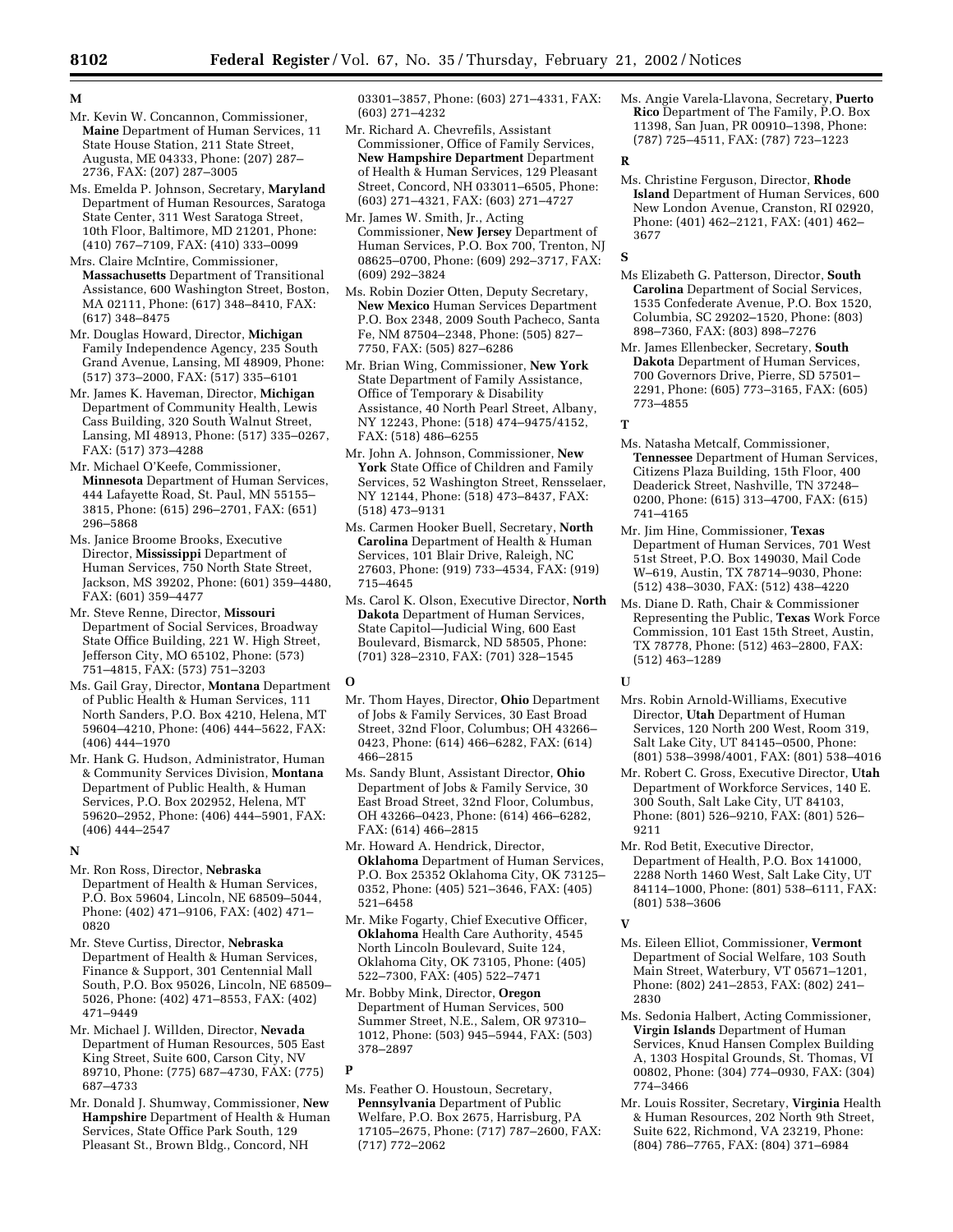Ms. Sonia Rivero, Commissioner, **Virginia** Department of Social Services, Theatre Row Building, 730 East Broad Street, 9th floor, Richmond, VA 23219–1849, Phone: (804) 692–1900, FAX: (804) 692–1949

#### **W**

- Mr. Dennis Braddock, Secretary, **Washington** Department of Social & Health Services, 115 Washington Street, SE, P.O. Box 45010, Olympia, WA 98504–5010, Phone: (360) 902–7800, FAX: (360) 902–7848
- Mr. Paul L. Nusbaum, Secretary, **West Virginia** Department of Health and Human Resources, State Capitol Complex Bldg. 3, Room 206, Charleston, WV 25305–0500, Phone: (304) 558–0684, FAX: (304) 558– 1130
- Mr. Frederick Boothe, Commissioner, Bureau of Children & Families, **West Virginia** Department of Health & Human Resources, 350 Capitol Street, Room 730, Charleston, WV 25301–3711, Phone: (304) 558–0999, FAX: (304) 558–4194
- Ms. Phyllis J. Dube´, Secretary, **Wisconsin** Department of Health & Family Services, P.O. Box 7850, Madison, WI 53707–7850, Phone: (608) 266–9622, FAX: (608) 266– 7882
- Ms. Jennifer Reinert, Secretary, **Wisconsin** Department of Workforce Development, P.O. Box 7946, Madison, MI 53707–7946, Phone: (608) 266–7552
- Ms. Susan Lehman, Director, **Wyoming** Department of Family Services, Hathaway Building, 2300 Capitol Avenue, Cheyenne, WY 82002–0490, Phone: (307) 777–7564, FAX: (307) 777–7747
- Mr. Garry L. McKee, Director, **Wyoming** Department of Health, 117 Hathaway Building, 2300 Capitol Avenue, Cheyenne, WY 82002–0490, Phone: (307) 777–7656, FAX: (307) 777–7439

#### **Certification Regarding Environmental Tobacco Smoke**

Public Law 103227, Part C Environmental Tobacco Smoke, also known as the Pro Children Act of 1994, requires that smoking not be permitted in any portion of any indoor routinely owned or leased or contracted for by an entity and used routinely or regularly for provision of health, day care, education, or library services to children under the age of 18, if the services are funded by Federal programs either directly or through State or local governments, by Federal grant, contract, loan, or loan guarantee. The law does not apply to children's services provided in private residences, facilities funded solely by Medicare or Medicaid funds, and portions of facilities used for inpatient drug or alcohol treatment. Failure to comply with the provisions of the law may result in the imposition of a civil monetary penalty of up to \$1000 per day and/or the imposition of an administrative compliance order on the responsible entity. By signing and submitting this application the applicant/grantee certifies that it will comply with the requirements of the Act.

The applicant/grantee further agrees that it will require the language of this certification be included in any subawards which contain provisions for the children's services and that all subgrantees shall certify accordingly.

#### **DHHS Regulations Applying to All Applicants/Grantees Under the Job Opportunities for Low-Income Individuals (JOLI) Program**

*Title 45 of the Code of Federal Regulations:*

- Part 16—Department of Grant Appeals Process
- Part 74—Administration of Grants (grants and subgrants to entities)
- Part 75—Informal Grant Appeal Procedures Part 76—Debarment and Suspension from
- Eligibility for Financial Assistance SUBPART F—DRUG FREE WORKPLACE REQUIREMENTS
- Part 80—Non-Discrimination Under Programs Receiving Federal Assistance through the Department of Health and Human Services Effectuation of Title VI of the Civil Rights Act of 1964
- Part 81—Practice and Procedures for Hearings Under Part 80 of this Title
- Part 83—Regulation for the Administration and Enforcement of Sections 799A and 845 of the Public Health Service Act
- Part 84—Non-discrimination on the Basis of Handicap in Programs and Activities Receiving Federal Financial Assistance
- Part 85—Enforcement of Non-Discrimination on the Basis of Handicap in Programs or Activities Conducted by the Department of Health and Human Services
- Part 86—Nondiscrimination on the Basis of Sex in Education Programs and Activities Receiving or Benefiting from Federal Financial Assistance
- Part 91—Non-discrimination on the Basis of Age in Health and Human Services Programs or Activities Receiving Federal Financial Assistance
- Part 92—Uniform Administrative Requirements for Grants and Cooperative Agreements to States and Local Governments (*Federal Register*, March 11, 19880
- Part 93—New Restrictions on Lobbying
- Part 100—Intergovernmental Review of Department of Health and Human Services Programs and Activities

## **Attachment L**

## **Business Plan**

The business plan is one of the major components that will be evaluated by OCS to determine the feasibility of a jobs creation project. A business plan must be included if, the applicant is proposing to establish a new identified business, or if the applicant will be providing assistance to a private third party employer for the development or expansion of a pre-identified business.

The following guidelines were written to cover a variety of possibilities regarding the requirements of a business plan. Rigid adherence to them is not possible nor even desirable for all projects. For example, a business plan for a service business would not require discussion of manufacturing nor product designs. Therefore, the business plans should be prepared in accordance with the following guidelines:

1. *The business and its industry.* This section should describe the nature and history of the business and include background on its industry.

a. *The Business:* as a legal entity; the general business category;

b. *Description and Discussion of Industry:* Current status and prospects for the industry.

2. *Products and Services:* This section deals with the following:

a. *Description:* Describe in detail the products or services to be sold;

b. *Proprietary Position:* Describe proprietary features, if any, of the product, e.g. patents, trade secrets; and,

c. *Potential:* Features of the product or service that may give it an advantage over the competition.

3. *Market Research and Evaluation:* This section should present sufficient information to show that the product or service has a substantial market and can achieve sales in the face of competition;

a. *Customers:* Describe the actual and potential purchasers for the product or service by market segment;

b. *Market Size and Trends:* State the size of the current total market for the product or service offered;

c. *Competition:* An assessment of the strengths and weaknesses of competitive products and services; and,

d. *Estimated Market Share and Sales:* Describe the characteristics of the product or service that will make it competitive in the current market.

4. *Marketing Plan:* The marketing plan must describe what is to be done, how it will be done and who will do it. The marketing plan should detail the product, pricing, distribution, and promotion strategies that will be used to achieve the estimated market share and sales projections. The plan should address the following topics—Overall Marketing Strategy, Packaging, Service and Warranty, Pricing, Distribution and Promotion.

5. *Design and Development Plans:* This section of the plan should cover items such as Development Status, Tasks, Difficulties and Risks, Product Improvement, New Products and Costs. If the product, process or service of the proposed venture requires any design and development before it is ready to be placed on the market, the nature and extent and cost of this work should be fully discussed.

6. *Manufacturing and Operations Plan:* A manufacturing and operations plan should describe the kind of facilities, plant location, space, capital equipment and labor force (part and/or full time and wage structure) that are required to provide the company's product or service.

7. *Management Team:* This section must include a description of: the key management personnel and their primary duties; compensation and/or ownership; the organizational structure; Board of Directors; management assistance and training needs; and, supporting professional services. The management team is key in starting and operating a successful business. The management team should be committed with a proper balance of technical, managerial and business skills, and experience in operating the proposed business.

8. *Overall Schedule:* This section must include a month-by-month schedule that shows the timing of such major events,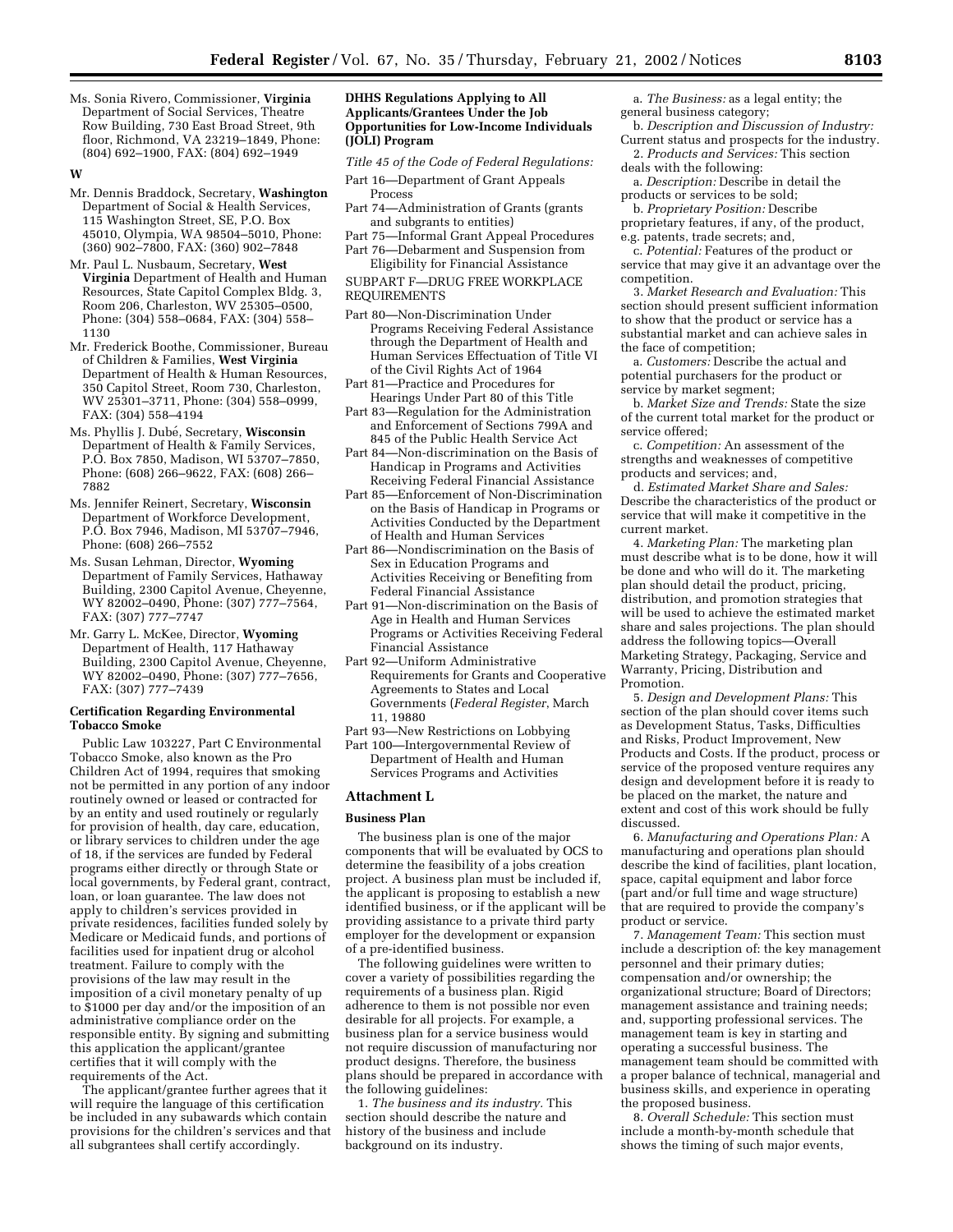activities and accomplishments involving product development, market planning, sales programs, and production and operations. Sufficient detail should be included to show the correlation between the timing of the primary tasks required to accomplish each activity.

9. *Critical Risks and Assumptions:* This section should include a description of the risks and critical assumptions/problems relating to the industry, the venture, its personnel, the product's market appeal, and the timing and financing of the venture. Identify and discuss the critical assumptions/ problems to overcome in the Business Plan. Major problems must clearly identify problems to be solved to develop the venture.

10. *Community Benefits:* The applicant should describe how the proposed project will contribute to the local economy, community and human economic development within the project's target area.

11. *The Financial Plan:* The Financial Plan is basic to the development of a Business Plan. Its purpose is to indicate the project's potential and the timetable for financial selfsufficiency of the business. In developing the Financial Plan, the following exhibits must be prepared for the first three years of business' operation:

a. Profit and Loss Forecasts-quarterly for each year;

- b. Cash Flow Projections-quarterly for each year;
- c. Pro forma balance sheets-quarterly for each year;
- d. Initial sources of project funds;

e. Initial uses of project funds; and

f. Any future capital requirements and

sources. 12. *Facilities:* If rearrangement or alteration of existing facilities is required to implement the project, the applicant must describe and justify such changes and related costs.

#### **Attachment M**

#### **Certification Regarding Maintenance of Effort**

In accordance with the applicable program statute(s) and regulation(s), the undersigned certifies that financial assistance provided by the Administration for Children and Families, for the specified activities to be performed under the lllllProgram by (Applicant Organization, will be<br>in addition to, and not in substitution for in addition to, and not in substitution for, comparable activities previously carried on without Federal assistance.

Signature of Authorized Certifying Official

**Title** Title

#### llate and the control of the control of the control of the control of the control of the control of the control of the control of the control of the control of the control of the control of the control of the control of th Date

## **Attachment N**

## **State Child Support Enforcement Offices**

Updated February 14th, 2001

#### **A**

#### *Alabama*

Department of Human Resources, Division of Child Support, 50 Ripley Street,

Montgomery, AL 36130–1801, (334) 242– 9300, FAX: (334) 242–0606, 1–800–284– 4347 [1]

#### *Alaska*

Child Support Enforcement Division, 550 West 7th Avenue, Suite 310, Anchorage, AK 99501–6699, (907) 269–6900, FAX: (907) 269–6813, 1–800–478–3300 [1]

#### *Arizona*

Division of Child Support Enforcement, P.O. Box 40458, Phoenix, AZ 85067, (602) 252– 4045 (non toll-free number)

## *Arkansas*

Office of Child Support Enforcement, P.O. Box 8133, Little Rock, AR 72203, Street Address: 712 West Third, Little Rock, AR 72201, (501) 682–8398, FAX: (501) 682– 6002, 1–800–264–2445 [2] (Payments), 1– 800–247–4549 [2] (Program)

#### **C**

#### *California*

California Department of Child Support Services, Customer and Community Services Branch, P.O. Box 419064, MS–30, Rancho Cordova, CA 95741–9064, FAX: (916) 464–5065, 1–866–249–0773

#### *Colorado*

Division of Child Support Enforcement, Division of Human Services, 303 E. 17th Avenue, Suite 200, Denver, CO 80203– 1241, (720) 947–5000, FAX: (720) 947– 5006, (no toll-free number)

#### *Connecticut*

Department of Social Services, Bureau of Child Support Enforcement, 25 Sigourney Street, Hartford, CT 06105–5033, (860) 424–5251, FAX: (860) 951–2966 1–800– 228–5437 [2] (problems), 1–800–647–8872 [2] (information), 1–800–698–0572 [2] (payments)

#### *Delaware*

**D**

Division of Child Support Enforcement, Delaware Health and Social Services, 1901 North Dupont Hwy., P.O. Box 904, New Castle, DE 19720, (302) 577–4863, 577– 4800, FAX: (302) 577–4873, (800) 464– 4357

#### *District of Columbia*

Office of Paternity and Child Support Enforcement, Department of Human Services, 800 9th Street, SW., 2nd Floor, Washington, DC 20024–2480, (202) 724– 1444, (no toll-free number)

#### **F**

## *Florida*

Child Support Enforcement Program, Department of Revenue, P.O. Box 8030, Tallahassee, FL 32314–8030, (850) 922– 9590, FAX: (850) 488–4401, (no toll-free number)

## **G**

## *Georgia*

Child Support Enforcement, P.O. Box 38450, Atlanta, GA 30334–0450, (404) 657–3851,

FAX: (404) 657–3851, 1–800–227–7993 [1] (for 706 & 912 area codes), (from area codes 404 & 770, dial code + 657–2780)

## *Guam*

Department of Law, Child Support Enforcement Office, 238 Archbishop F.C. Flores, 7th Floor, Agana, GU 96910, 011 (671) 475–3360, (no toll-free number)

## **H**

### *Hawaii*

Child Support Enforcement Agency, Department of Attorney General, Kakuhihewa State Office Building, 601 Kamokila Boulevard, Suite 251, Kapolei, HI 96707, (808) 587–3695, (808) 692–7134, (no Toll Free Number)

### **I**

## *Idaho*

Bureau of Child Support Services, Department of Health and Welfare, P.O. Box 83720, Boise, ID 83720–0036, (208) 334–6535, FAX: (208) 334–0666, 1–800– 356–9868 [2]

#### *Illinois*

Illinois Department of Public Aid, Division of Child Support Enforcement, Marriott Building, 509 South Sixth Street, Springfield, IL 62701–1825, (217) 524– 4602, FAX: (217) 524–4608, 1–800–447– 4278 [1]

#### *Indiana*

Child Support Bureau, 402 West Washington Street, RM W360, Indianapolis, IN 46204, (317) 233–5437, FAX: (317) 233–4932 [2], 1(800) 840–8757

#### *Iowa*

Bureau of Collections, Department of Human Services, Hoover Building—5th Floor, Des Moines, IA 50319, (515) 242–5530, FAX: (515) 281–8854, (888) 229–9223)

#### **K**

### *Kansas*

Child Support Enforcement Program, Department of Social & Rehabilitation Services, P.O. Box 497, Topeka, KS 66601, Street Address: 300 S.W. Oakley Street, Biddle Building, Topeka, KS 66606, (785) 296–3237, FAX: (913) 296–5206, 1–800– 432–0152 [2](Withholding), 1–800–570– 6743 [2](Collections), 1–800–432–3913 [2](Fraud Hotline)

#### *Kentucky*

Division of Child Support Enforcement, Cabinet for Human Resources, P.O. Box 2150, Frankfort, KY 40602, (502) 564–2285, FAX: (502) 564–5988, (800) 248–1163 [2]

#### **L**

## *Louisiana*

Support Enforcement Services, Office of Family Support, P.O. Box 94065, Baton Rouge, LA 70804–4065, (225) 342–4780, FAX: (504) 342–7397, 1–800–256–4650 [1](Payments)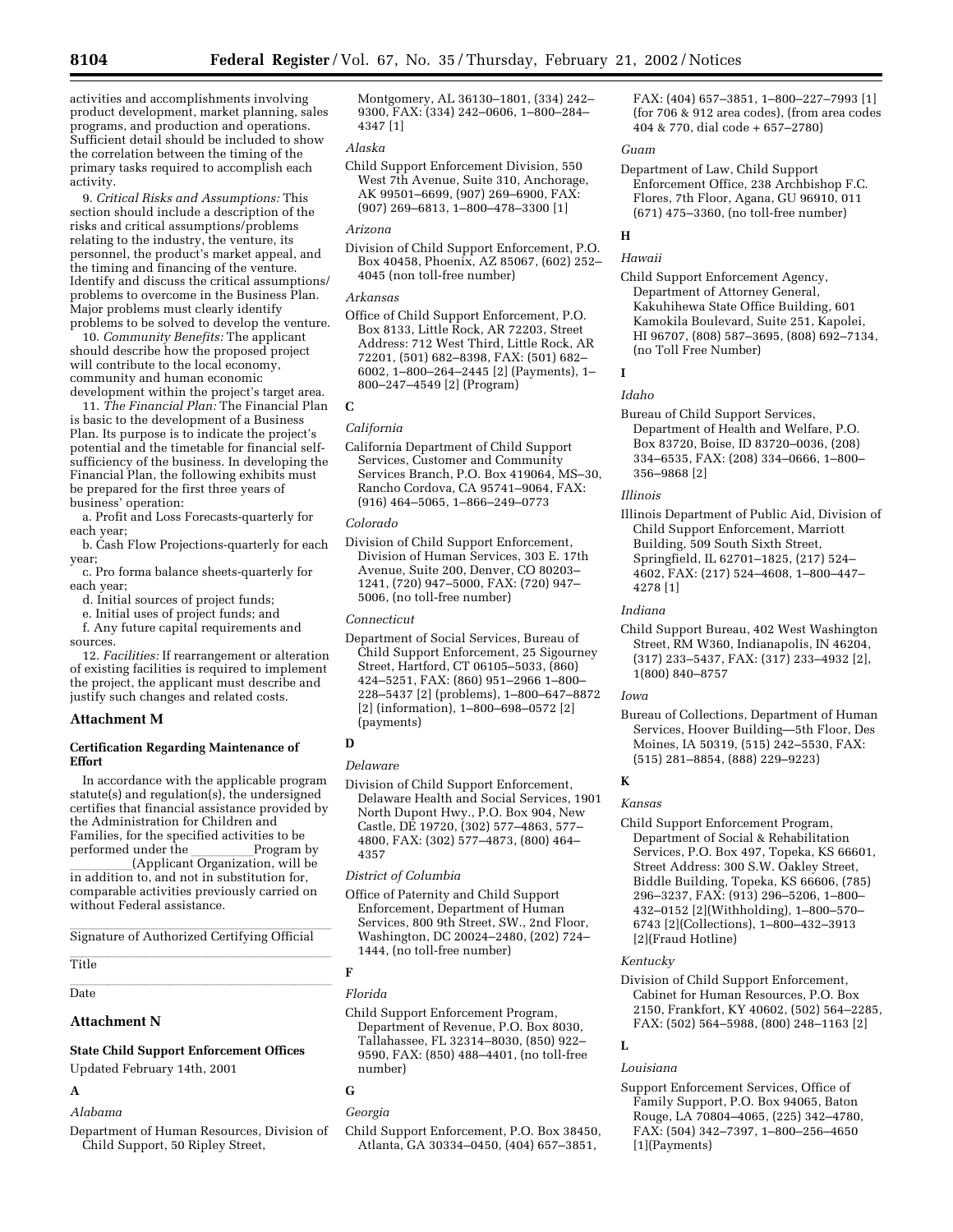### **M**

## *Maine*

Division of Support Enforcement and Recovery, Bureau of Income Maintenance, Department of Human Services, State House Station, 11 Whitten Road, Augusta, ME 04333, (207) 287–2886, FAX: (207) 287–5096, 1–800–371–3101 [1]

#### *Maryland*

Child Support Enforcement Administration, Department of Human Resources, 311 West Saratoga Street, Baltimore, MD 21201, (410) 767–7619, FAX: (410) 333–8992, 1– 800–234–1528 [2]

#### *Massachusetts*

Child Support Enforcement Division, Department of Revenue, 141 Portland Street, Cambridge, MA 02139–1937, (617) 557–7200, FAX: (617) 621–4991, 1–800– 332–2733 [2]

#### *Michigan*

Office of Child Support, Family Independence Agency, P.O. Box 30478, Lansing, MI 48909–7978, (517) 373–7570, FAX: (517) 373–4980, (no toll-free number)

#### *Minnesota*

Office of Child Support Enforcement, Department of Human Services, 444 Lafayette Road, 4th floor, St. Paul, MN 55155–3846, (651) 296–2542, FAX: (651) 297–4450, (no toll-free number)

#### *Mississippi*

Division of Child Support Enforcement, Department of Human Services, P.O. Box 352, Jackson, MS 39205, (601) 359–4861, FAX: (601) 359–4415, 1–800–434–5437 (Jackson)[2], 1–800–354–6039 (Hines, Rankin & Madison Cnties.)

#### *Missouri*

Department of Social Services, Division of Child Support Enforcement, P.O. Box 2320, Jefferson City, MO 65102–2320, (573) 751– 4301, FAX: (573) 751–8450, 1–800–859– 7999 [2]

#### *Montana*

Child Support Enforcement Division, Department of Public Health, and Human Services, P.O. Box 202943, Helena, MT 59620, (406) 442–7278, FAX: (406) 444– 1370, 1–800–346–5437[1]

#### **N**

## *Nebraska*

Nebraska Dept. of Health and Human Services, Child Support Enforcement Office, P.O. Box 94728, Lincoln, NE 68509–4728, (402) 479–5555, FAX: (402) 471–9455, 1–800–831–4573[1]

#### *Nevada*

Child Support Enforcement Program, Nevada State Welfare Division, 2527 North Carson Street, Carson City, NV 89710, (775) 687– 4744, FAX: (702) 684–8026, 1–800–992– 0900 x4744[1]

#### *New Hampshire*

Office of Child Support, Division of Human Services, Health and Human Services

Building, 6 Hazen Drive, Concord, NH 03301–6531, (603) 271–4427, FAX: (603) 271–4787, 1–800–852–3345 ext. 4427[1]

#### *New Jersey*

Division of Family Development, Department of Human Services, Bureau of Child Support and Paternity Programs CN 716, Trenton, NJ 08625–0716, (609) 588–2915, FAX: (609) 588–2354, 1–800–621–5437[2]

#### *New Mexico*

Child Support Enforcement Bureau, Department of Human Services, P.O. Box 25109, Santa Fe, NM 87504, Street Address: 2025 S. Pacheco, Sante Fe, NM 87504, (505) 476–7040, FAX: (505) 827– 7285, 1–800–288–7207[1], 1–800–585– 7631

#### *New York*

Office of Child Support Enforcement, Department of Social Services, P.O. Box 14, Albany, NY 12260, Street Address: One Commerce Plaza, Albany, NY 12260, (518) 474–9081, FAX: (518) 486–3127, 1–800– 342–3009

#### *North Carolina*

Child Support Enforcement Section, Division of Social Services, Department of Human Resources, 100 East Six Forks Road, Raleigh, NC 27609–7750, (919) 571–4114, FAX: (919) 571–4126, 1–800–992–9457[1]

### *North Dakota*

Department of Human Services, Child Support Enforcement Agency, P.O. Box 7190, Bismarck, ND 58507–7190, (701) 328–3582, FAX: (701) 328–5497, 1–800– 755–8530[1]

## **O** *Ohio*

Office of Child Support Enforcement, Department of Human Services, 30 East Broad Street—31st Floor, Columbus, OH 43266–0423, (614) 752–6561, FAX: (614) 752–9760, 1–800–686–1556[1]

#### *Oklahoma*

Department of Human Services, P.O. Box 53552, Oklahoma City, OK 73125, Street Address: 2409 N. Kelley Avenue, Annex Building, Oklahoma City, OK 73111, (405) 522–5871, FAX: (405) 522–2753, 1–800– 522–2922[2]

#### *Oregon*

Department of Justice, Division of Child Support, 1495 Edgewater N.W., Suite 290, Salem, OR 97304, (503) 986–5950, FAX: (503) 391–5526, 1–800–850–0228[1], 1– 800–850–0294[1] Rotary

## **P**

## *Pennsylvania*

Bureau of Child Support Enforcement, Department of Public Welfare, P.O. Box 8018, Harrisburg, PA 17105, (717) 783– 5184, FAX: (717) 787–9706, 1–800–932– 0211[2]

#### *Puerto Rico*

Child Support Enforcement, Department of Social Services, P.O. Box 3349, San Juan, PR 00902–9938, Street Address: Majagua Street, Bldg. 2, Wing 4, 2nd Floor, Miramar, PR 00902–9938, (787) 767–1500, FAX: (787) 723–6187, (no toll-free number)

#### **R**

## *Rhode Island*

Rhode Island Child Support Services, Department of Human Services, 77 Dorrance Street, Providence, RI 02903, (401) 222–2847, FAX: (401) 277–6674, 1– 800–638–5437[1]

## **S**

## *South Carolina*

Department of Social Services, Child Support Enforcement Division, P.O. Box 1469, Columbia, SC 29202–1469, (803) 898–9341, FAX: (803) 737–6032, 1–800–768–5858[2], 1–800–768–6779[1] (Payments)

#### *South Dakota*

Office of Child Support Enforcement, Department of Social Services, 700 Governor's Drive, Pierre, SD 57501, (605) 773–3641, FAX: (605) 773–5246, (no tollfree number)

## **T**

#### *Tennessee*

Child Support Services, Department of Human Services, Citizens Plaza Building— 12th Floor, 400 Deadrick Street, Nashville, TN 37248–7400, (615) 313–4880, FAX: (615) 532–2791, 1–800–838–6911 [2]

#### *Texas*

Office of the Attorney General, State Office, Child Support Division, P.O. Box 12017, Austin, TX 78711–2017, (512) 460–6000, FAX: (512) 834–9712, 1–800–252–8014 [2]

## **U** *Utah*

## Bureau of Chief Support Services,

Department of Human Services, P.O. Box 45011, Salt Lake City, UT 84145–0011, (801) 536–8500, FAX: (801) 536–8509, 1– 800–257–9156 [2]

## **V**

#### *Vermont*

Office of Child Support, 103 South Main Street, Waterbury, VT 05671–1901, (802) 241–2313, FAX: (802) 244–1483, 1–800– 678–3214 [2]

## *Virgin Islands*

Paternity and Child Support Division, Department of Justice, GERS Building, 2nd Floor, 48B–50C Krondprans Gade, St. Thomas, VI 00802, (340) 775–3070, FAX: (809) 774–9710 (no toll-free number)

## *Virginia*

Division of Support Enforcement, Department of Social Services, 730 East Broad Street, Richmond, VA 23219, (804) 692–1428, FAX: (804) 692–1405, 1–800– 468–8894 [1]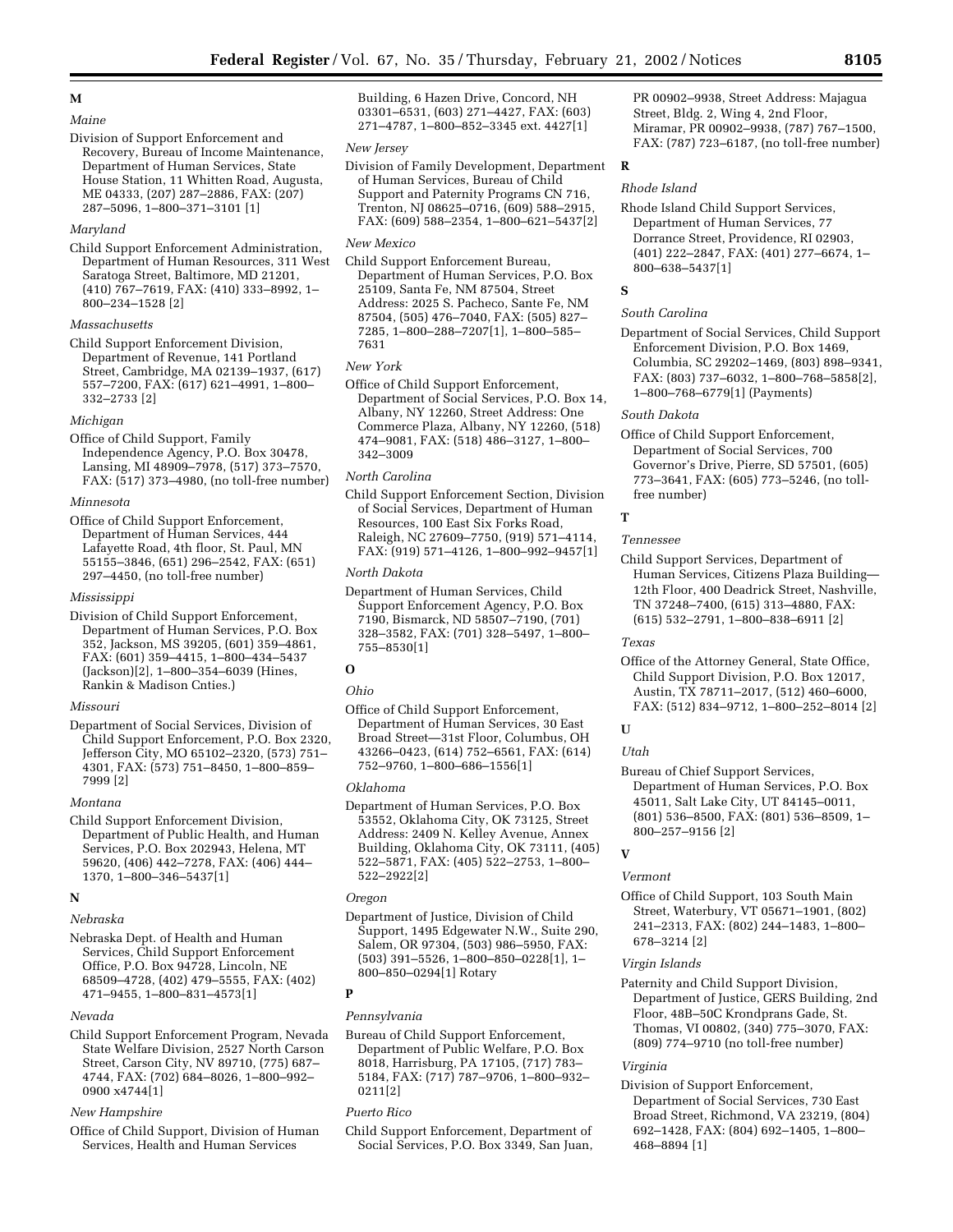## **W**

## *Washington*

Division of Child Support, Department of Social and Health Services, P.O. Box 9162, Olympia, WA 98507–9162, Street address: 712 Pear Street, S.E., Olympia, WA 98507, (360) 664–5000, FAX: (206) 586–3274, 1– 800–922–4306 [2]

## *West Virginia*

Child Support Enforcement Division, Department of Health & Human Resources, 1900 Kanawha Boulevard East, Capitol Complex, Building 6, Room 817, Charles, WV 25305, (304) 558–3780, 1–800–249– 3778 [2]

#### *Wisconsin*

Division of Economic Support, P.O. Box 7935, Madison, WI 53707–7935, Street

Address: 1 West Wilson Street, Room 382, Madison, WI 53707, (608) 266–9909, FAX: (608) 267–2824 (no toll-free number)

## *Wyoming*

Child Support Enforcement, Department of Family Services, Hathaway Building, 2300 Capital Avenue, 3rd Floor, Cheyenne, WY 82002–0490, (307) 777–6948, FAX: (307) 777–3693, 1–800–457–3659 [2]

#### **BILLING CODE 4184–01–M**